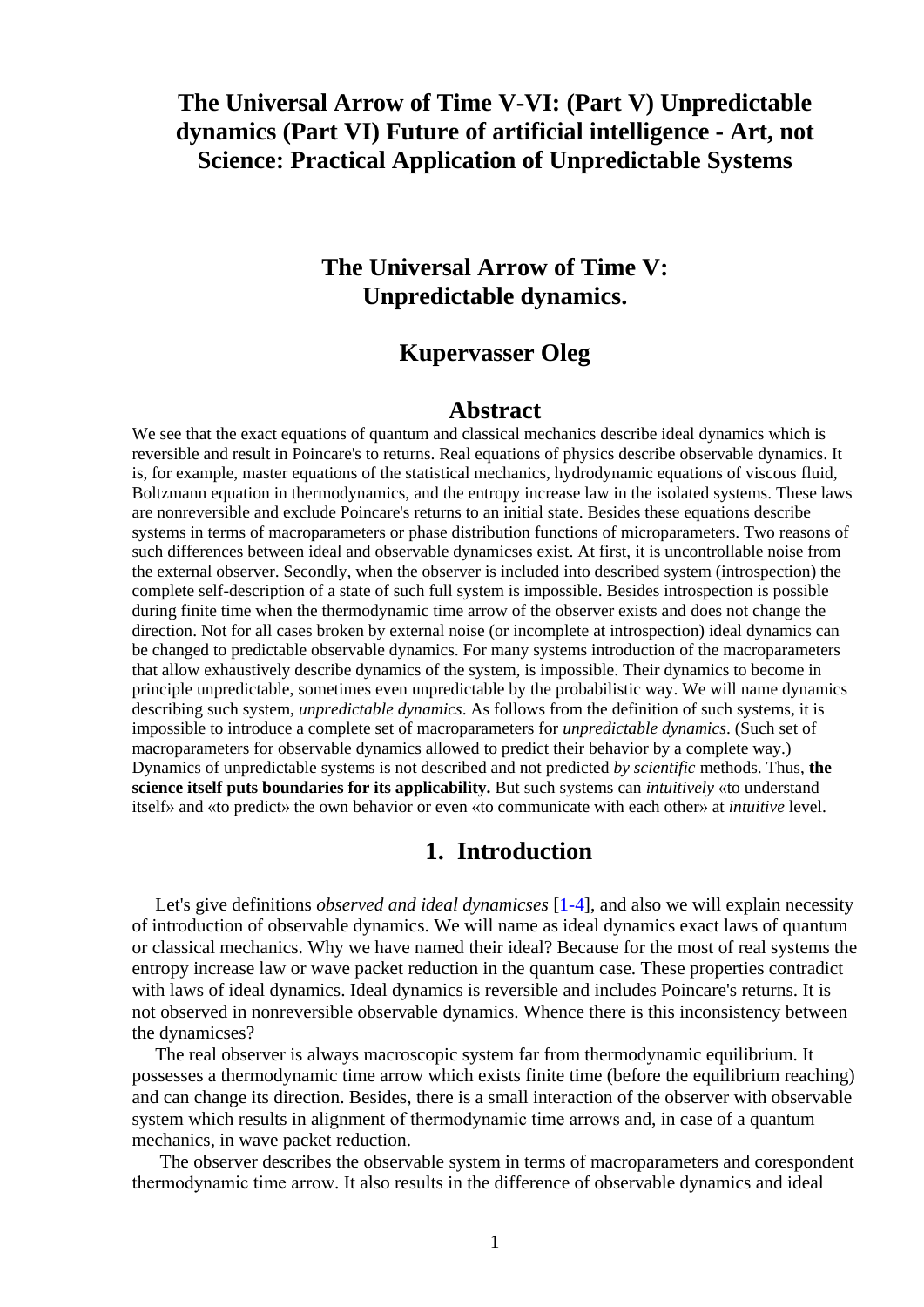dynamics. The ideal dynamics is formulated with respect to the abstract coordinate time in terms of microparameters.

 Violations of ideal dynamics are related to either openness of measured systems (i.e. can be explained by influence of environment/observer) or impossibility of self-measuring at introspection (for the full closed physical systems including both the environment and the observer). What is possible to do for such cases? The real system is either open or incomplete, i.e. we can not use physics for perdition of the system evolution? Not so!

 Lots of such systems can be described by equations of exact or probabilistic dynamics, in spite of openness or description incompleteness. We name it observable dynamics. The most of equations in physics - master equations of statistical mechanics, hydrodynamic equation of viscous fluid, Boltzmann equation in thermodynamics, and the entropy increase law are equations of observable dynamics.

 To possess the property specified above observable dynamics should answer certain requirements. It cannot operate with the full set of microvariables. In observable dynamics we use much smaller number of macrovariables which are some functions of microvariables. It makes the dynamics much more stable with respect to errors of initial conditions and external noise. Really, a microstate change does not result inevitably in a macrostate change. Since one macrostate is correspondent to a huge set of microstates. For gas macrovariables are, for example, the density, pressure, temperature and entropy. Microvariables are velocities and coordinates of all its molecules.

 How to get observable dynamics from ideal dynamics? It can be gotten either by insertion to equations of the ideal equations small external noise, or insertion of errors to an initial state. Errors/noise should be large enough to break effects unobservable in reality. It is reversibility of motion or Poincare's returns. On the other hand they should be small enough not to influence observable processes with entropy increase.

 For the complete physical system including the observer, observable system and a surrounding medium Observable Dynamics is not falsifiable in Popper's sense [36] (under condition of fidelity of Ideal Dynamics). I.e. the difference between Ideal and Observable Dynamics in this case cannot be observed in experiment.

 However, there exist cases when it is not possible to find any observable dynamics. The system are unpredictable, because of either openness or description incompleteness. It is a case of *unpredictable dynamics* [21, 29-33], considered here.

### **2. Unpredictable dynamics**

 Let's introduce concept *synergetic models* [10]. We will name so simple physical or mathematical systems. Such systems illustrate in a simple form some real or supposed properties of unpredictable and complex (living) systems.

 Unpredictable systems, as a result of its unpredictability, are extremely unstable with respect to external observation or thermal noise. To prevent their chaotization, they should have some protection from external influence.

 Therefore we mainly interested in synergetic models of systems that are capable to protect itself from external noise (from decoherence in a quantum mechanics). They conserve internal correlations (quantum or classical), resulting in reversibility or Poincare's returns. Also they can conserve the correlations with surrounding world.

There are three methods for such protection:

 1) The passive method - creation of some "walls" or shells impenetrable for noise. It is possible to keep also such systems at very low temperatures. An example is many models of quantum computers.

 2) The active method, inverse to passive - complex dissipative or living systems, they conserve disequilibrium by the help of an active interaction and an interchanging of energy and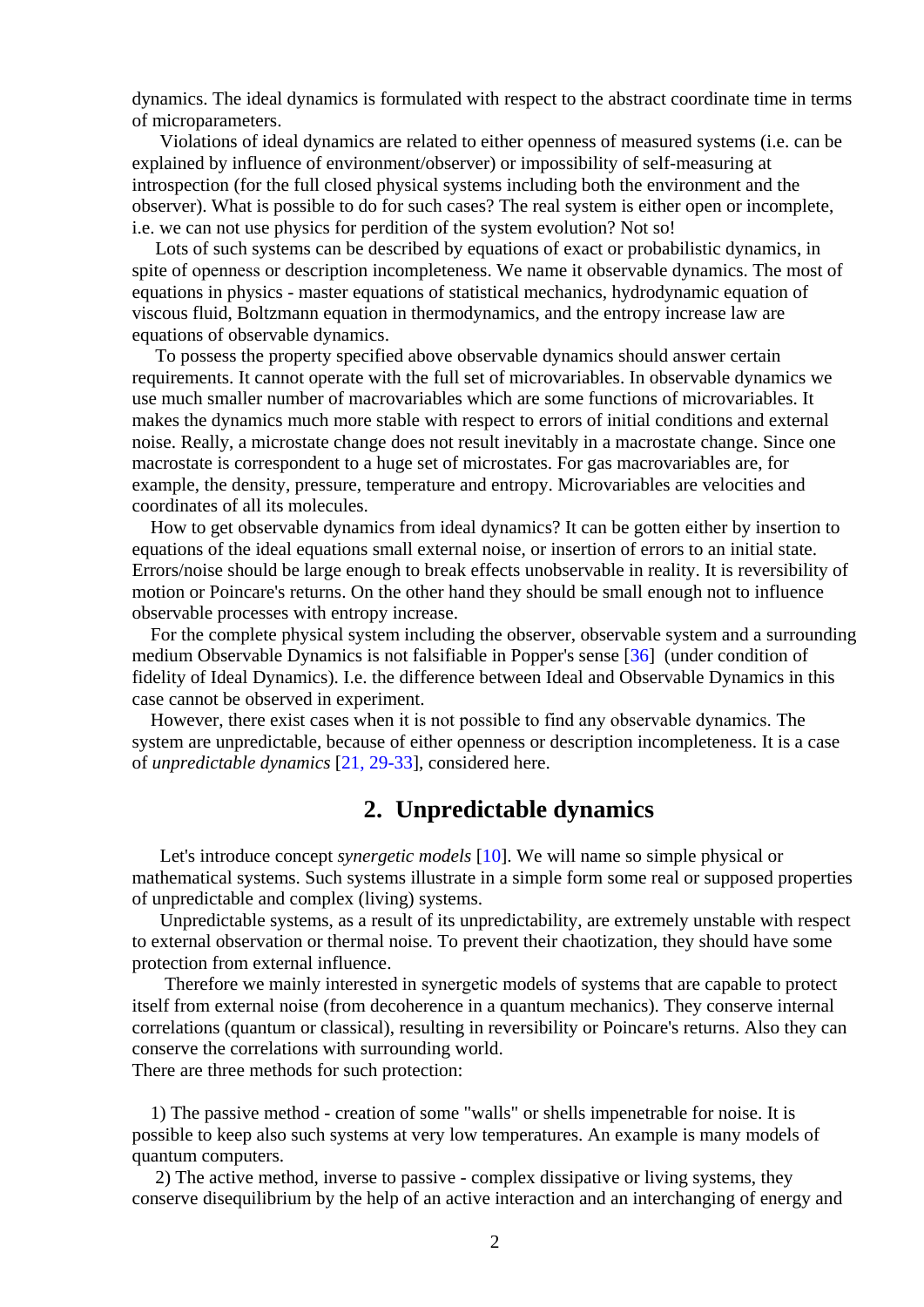substance with environment (metabolism). It is thought, that the future models of quantum computers should correspond to this field.

 3) When correlations cover the whole Universe. The external source of noise is absent here. Origin of correlations over Universe is that Universe was in low entropy initial states. Universe appeared from Big Bang. We will name these correlations as global correlations. Sometimes it is figuratively named «holographic model of Universe»

Three facts ought to be noted:

- 1) Many complex systems during evolution pass dynamic bifurcation points. There are several alternative ways of future evolution. The selection one from them depends on the slightest fluctuations of the system state in the bifurcation point [5-6]. In these points even weak correlations can have huge influence on future. These correlations define one from alternative ways of future evolution specified above. Presence of such correlations restricts predictive force of the Science, but it does not restrict at all our personal intuition. Since we are an integral part of our Universe we are capable at some subjective level to "feel" these correlations inaccessible for scientific observation. No contradiction with current physics exists here.
- 2) In described unobservable systems the entropy decrease is often observed or they are supported at a very low-entropy state. It does not contradict to the second thermodynamics law of the entropy decrease. Really, for creation of both passive and the active protection huge negentropy from environment is necessary. Therefore the total entropy of system and an environment only increase. The entropy increase law remains correct for full system (observable system  $+$  an environment  $+$  the observer) though it is untrue for the observable system. Entropy decrease in full system can happen, for example Poincare's returns. But they are unobservable [1-4]. Therefore we can skip them.
- 3) Existence of many unpredictable systems is accompanied by the entropy decrease (It does not contradict to the entropy increase according to the second law of thermodynamics as it is explained above in the third item). Thus, existence of such systems correspondent to the generalized principle Le-Shatelie - Brown: the system hinders with any modification of the state caused both external action, and internal processes, or, otherwise, any modification of a state of the system, caused both external, and internal reasons, generates in system the processes guided on reducing this modification. In this case the entropy growth generates appearance of systems cause the entropy decrease.
- 4) Often maximum entropy production principle (MaxEPP) demonstrates correct results [38]. According to this principle the nonequilibrium system to aspire to a state at which entropy growth in system would be maximal. Despite an apparent inconsistency, MaxEPP does not contradict to Prigogine's minimum entropy production principle (MinEPP) for the linear nonequilibrium systems [38]. These are absolutely different variation principles. Though for both case the extreme of the same function (the entropy production) is looking for, but various restrictions and various parameters of a variation are thus used. It is not necessary to oppose these principles, as they are applicable to various stages of evolution of nonequilibrium system. MaxEPP means, that dissipative unpredictable systems (including living systems), being in the closed system with finite volume, accelerate appearance of thermodynamic equilibrium for this system. It means that they reduce also Poincare's return time, i.e. promote faster return to the low-entropy state. It again corresponds to the generalized principle Le-Shatelie - Brown: the entropy growth generates appearance of systems cause the entropy decrease. From all abovestated it is possible to give very interesting conclusion: *global "purpose" of dissipative systems (including living systems) is (a) minimization of their own entropy (b) stimulation of the global full system to faster Poincare's return to the initial low-entropy state.*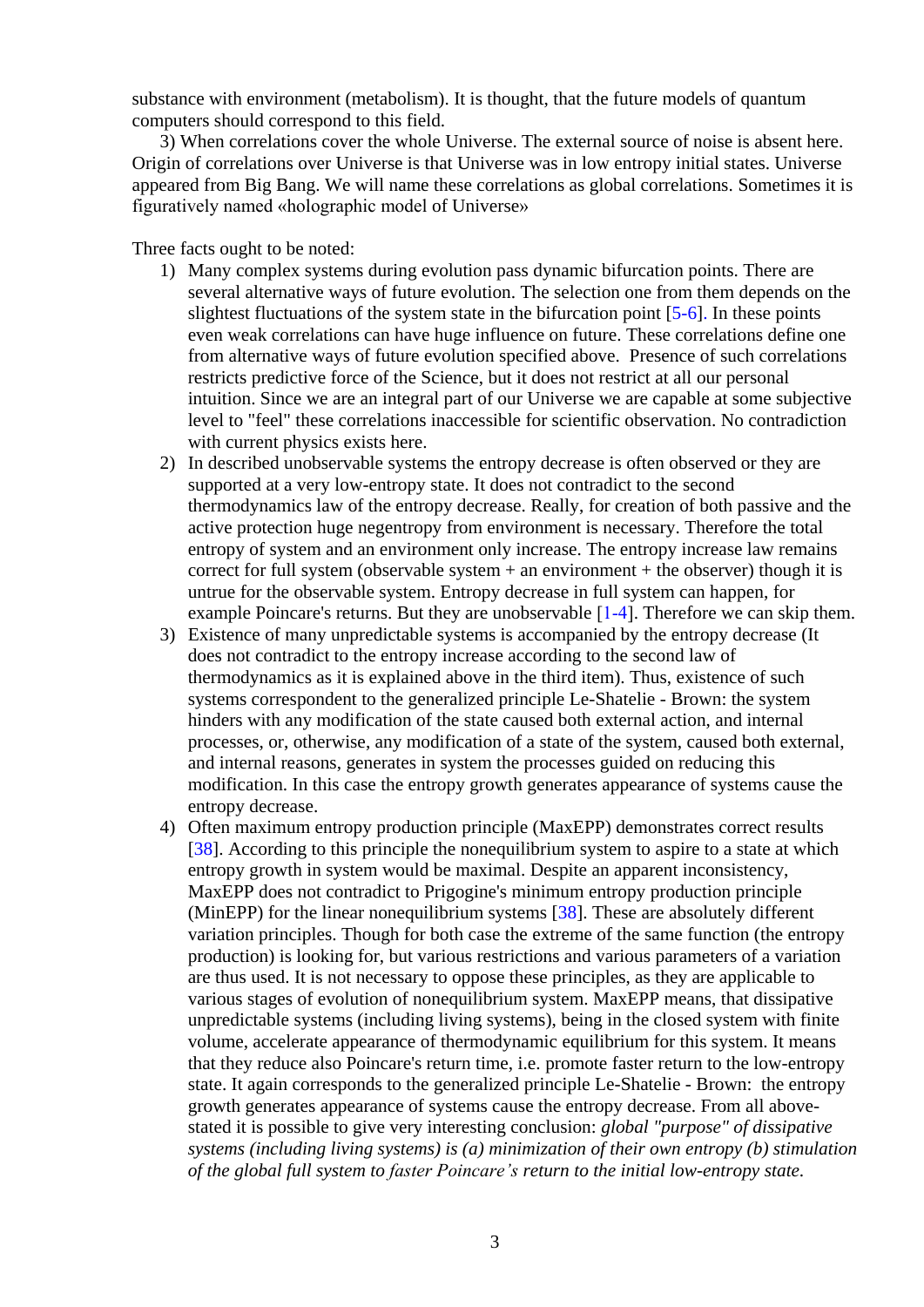- 5) Global correlations generally "spread" over the closed system with finite volume and result only in Poincare's unobservable return [1-4]. However in the presence of objects conserving local correlations, global correlations can become apparent in correlation between such objects with each other and around world. Thus, presence of conserved local correlations allows to make global correlations to be observable, preventing their full "spreading" over the system.
- 6) Correct definition of thermodynamic macroscopic entropy is very difficult problem for complex physical systems without local equilibrium [39].
- 7) Very important facts ought to be noted. Unstable correlations exist not only in quantum, but also in the classical mechanics. Hence, such models should not have only quantum character. They can be also classical! Very often wrongly it is wrongly stated, that only the quantum mechanics have such properties **[11-12].** However**,** it is not so **[7-9].** Introduction by "hands" small, but finite interaction during classical measurement and small errors of an initial state erases the difference between properties of quantum and classical mechanics (in the presence of unstable correlations of microstates).

## **3. Synergetic models of local correlations**

Let's consider examples of the synergetic models of unpredictable systems using the passive or active methods for protection from noise.

 1) There are unusual cases for which there is no alignment of thermodynamic time arrows [12- 13].

 2) Phase transition or bifurcation points. In such point (some instance for evolution or some value for external parameter) macroscopic system, described by observable dynamics, can transform to not single, but several macroscopic states. That is, in these points observable dynamics loses the unambiguity. In these points there are huge macroscopic fluctuations, and used macroparameters does not result in predictability of the system. Evolution becomes unpredictable, i.e. there is unpredictable dynamics.

 3) Let take quantum microscopic or mesoscopic system described by ideal dynamics and isolated from decohernece. Its dynamics depends on uncontrollable microscopic *quantum correlations*. These correlations are very unstable and can disappear as result of decoherence (entangling with environment/observer). For example, let us consider quantum system. Suppose that some person knows its initial and final state. Its behavior is completely predicted by such person. In a time interval between start and final the system is isolated from an environment/observer. In that case these microscopic correlations do not disappear and influence dynamics. However for the second person who is not present at start, its behavior is *uncertain* and *unpredictable*. Moreover, an attempt of the second person to observe some intermediate state of the quantum computer would result in destroying its normal operation. I.e. from the point of view of such observer there is unpredictable dynamics. Well-known examples of such systems are *quantum computers* and *quantum cryptographic transmitting systems* **[14-15].**

 Quantum computer is unpredictable for any observer who does not know its state in the beginning of calculations. Any attempt of such observer to measure intermediate state of quantum computer during calculation destroys calculation process in unpredictable way. Its other important property is high parallelism of calculation. It is a consequence of QM laws linearity. Initial state can be chosen as the sum of many possible initial states of "quantum bits of the information". Because of QM laws linearity all components of this sum can evolve in independent way. This parallelism allows solving very quickly many important problems which usual computer can not solves over real time. It gives rise to large hopefulness about future practical use of quantum computers.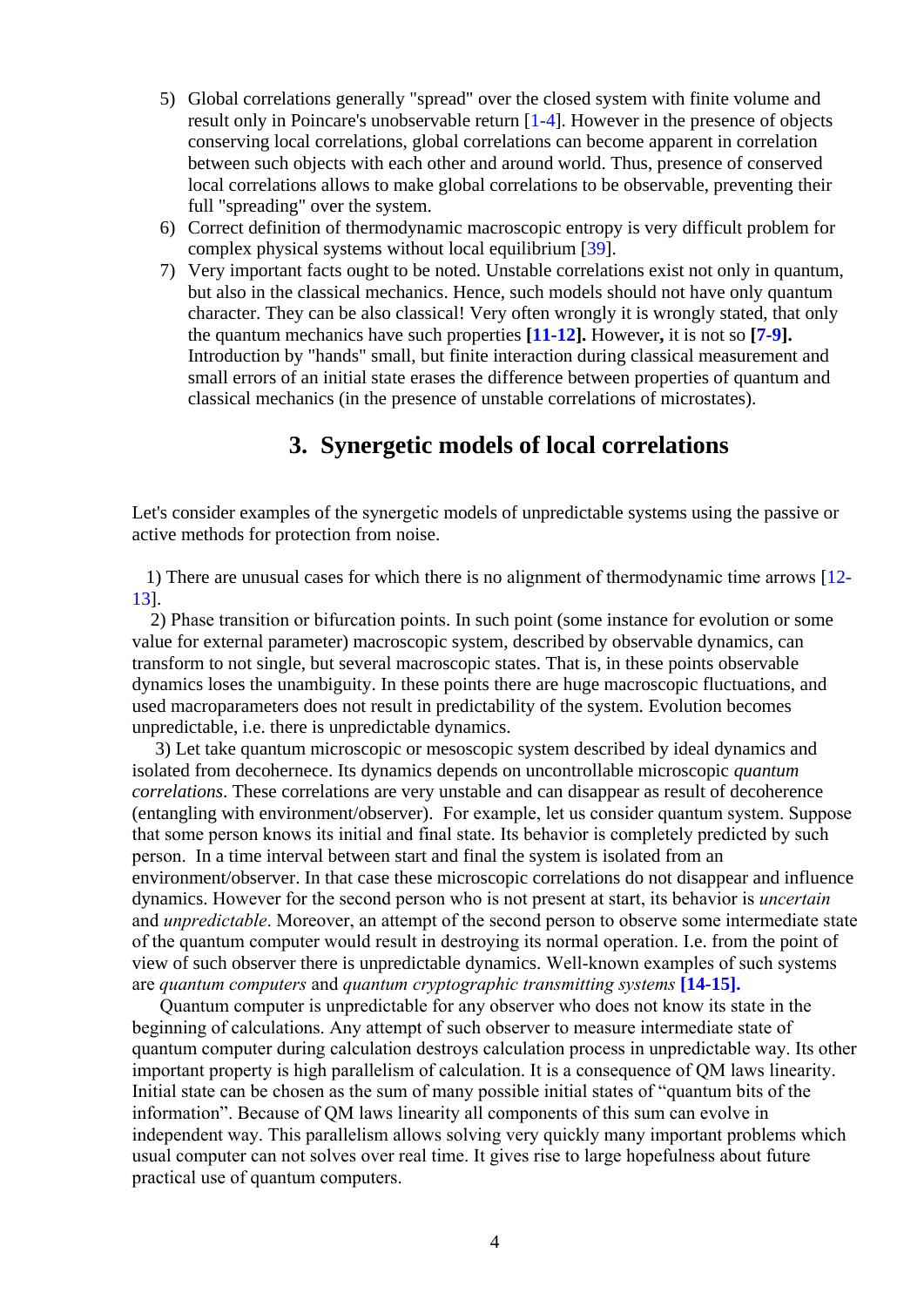Quantum cryptographic transmitting systems use property of the unpredictability and unobservability of "messages" that can not be read during transmitting by any external observer. Really, these "messages" are usual quantum systems featured by quantum laws and quantum correlations. An external observer which has no information about its initial states and try make measuring (reading) of "message" over transmission inevitably destroy this transmission. Thus, message interception appears *principally* impossible under physics laws.

4) It should be emphasized, contrary to the widespread opinion, that both quantum computers and quantum cryptography **[14-15]** have classical analogues. Really, in classical systems, unlike in quantum systems measuring can be made precisely in principle without any measured state distorting. However, in classical chaotic systems as well there are the uncontrollable and unstable microscopic additional correlations resulting in reversibility and Poincare's returns. Introducing "by hands" some small finite perturbation or initial state errors destroys these correlations and erases this principal difference between classical and quantum system behavior. Such small external noise from environment always exists in any real system. By isolation of chaotic classical systems from this external noise we obtain classical analogues of isolated quantum devices with quantum correlations.

There exist synergetic models of the classical computers which ensure, like quantum computers, huge parallelism of calculations **[7]**

Analogues of quantum computers are the molecular computers **[9]**. The huge number of molecules ensures parallelism of evaluations. The unstable microscopic additional correlations (resulting in reversibility and returns) ensure dynamics of intermediate states to be unpredictable for the external observer which is not informed about the computer initial state. He would destroy computer calculation during attempt to measure some intermediate state.

 Similar arguments can be used for classical cryptographic transmitting systems using these classical unstable microscopic additional correlations for information transition. "Message" is some classical system that is chaotic in intermediate states. So any attempt to intercept it inevitably destroys it similarly to QM case.

 5) Conservation of unstable microscopic correlations can be ensured not only by passive isolation from an environment and the observer but also by active dynamic mechanism of perturbations cancelling. It happens in so-called physical **stationary systems** in which steady state is supported by continuous **stream of energy or substance through system**. An example is a micromaser **[16]** - a small and well conducting cavity with electromagnetic radiation inside. The size of a cavity is so small that radiation is necessary to consider with the help of QM. Radiation damps because of interaction with conducting cavity walls. This system is well featured by density matrix in base energy eigenfunction. Such set is the best choose for observable dynamics. Microscopic correlations correspond to nondiagonal elements of the density matrix. Nondiagonal elements converge to zero much faster than diagonal ones during radiation damping. In other words, decoherence time is much less than relaxation time. However, beam of excited particles, passing through a micromaser, leads to the strong damping deceleration of density matrix nondiagonal elements (microcorrelations). It also leads to nonzero radiation in steady state.

 Also in the theory of quantum computers methods of the active protection are developed. These methods protect quantum correlations from decoherence. They are capable to conserve correlations as long as desired, by iterating cycles of active quantum error correction. Repetition code in quantum information is not possible due to the no-cloning theorem. Peter Shor first discovered method of formulating a quantum error correcting code by storing the information of one qubit onto a highly-entangled state of nine qubits [17].

 6) In physics usually a macrostate is considered as some passive function of a microstate. However it is possible to consider a case when the system observes (measures) both its macrostate and an environment macrostate. The result of the observation (measurement) is recorded into microscopic "memory". By such a way the feedback appears between macrostates and microstates.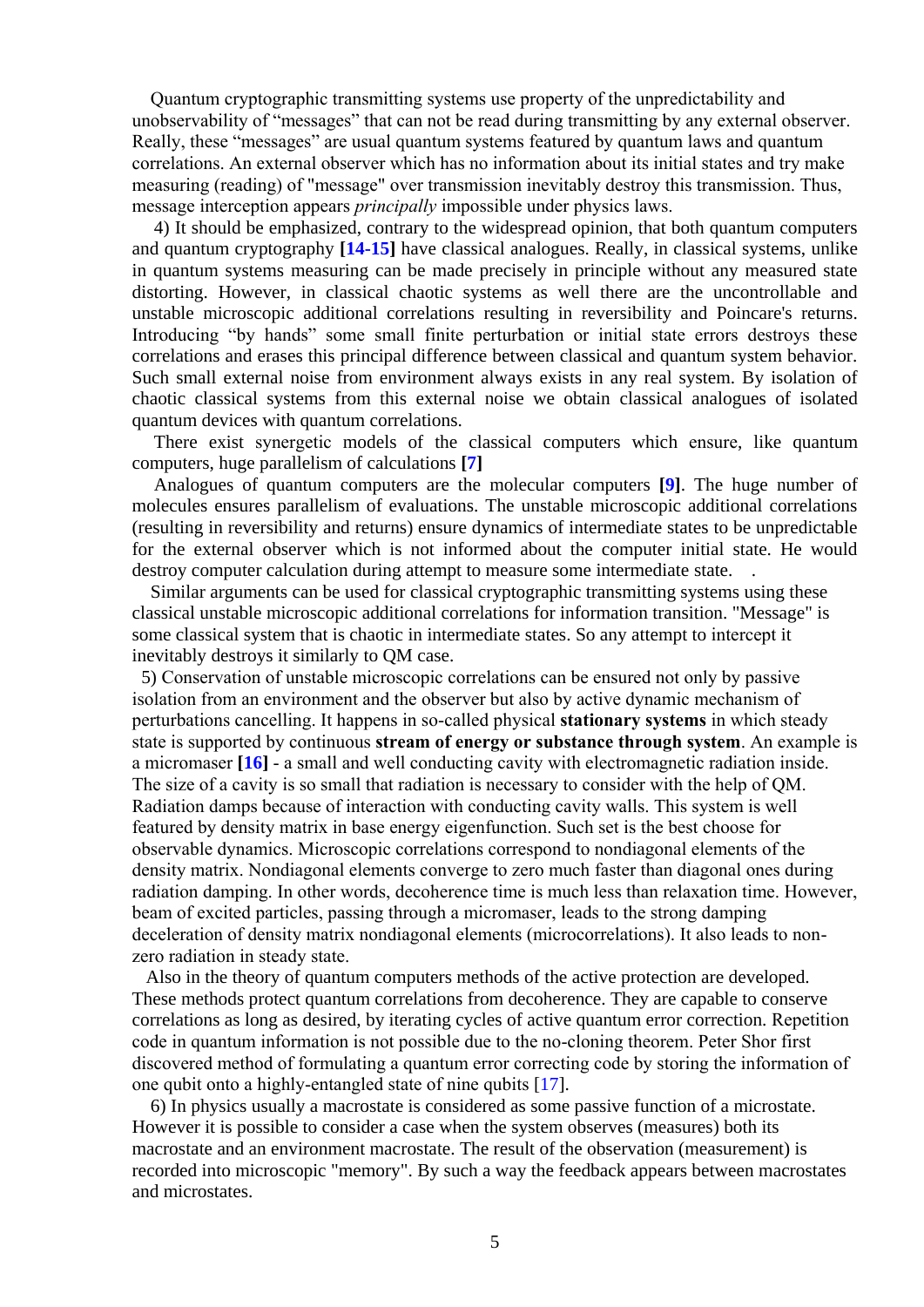An example of very complex stationary systems is living systems. Their states are very far from thermodynamic equilibrium and extremely complex. These systems are high ordered but their order is strongly different from an order of lifeless periodical crystal. Low entropy disequilibrium of the live is supported by entropy growth in environment<sup>1</sup>. It is metabolism - the continuous stream of substance and energy through a live organism. On the other hand, not only metabolism supports disequilibrium, this disequilibrium is himself catalytic agent of metabolic process, i.e. creates and supports it at necessary level. As the state of live systems is strongly nonequilibrium, it can support existing unstable microcorrelations, disturbing to decoherence. These correlations can be both between parts of live system, and between different live systems (or live systems with lifeless system). If it happens dynamics of live system can be referred to as unpredictable dynamics. Huge successes of the molecular biology allow describing very well dynamics of live systems. But there are no proof that we capable to feature completely all very complex processes in live system.

 It is difficult enough to analyze real living systems within framework of concepts of ideal, observed and unpredictable dynamicses because of their huge complexity. But it is possible to construct simple mathematical models. It is, for example, nonequilibrium stationary systems with metabolism. It would allow us to understand a possible role of all of three dynamicses for such systems. These models can be both quantum [11-12, 18-20, 35] and classical [7-9]. 7) Described above cases do not characterize all multiplicity of unpredictable dynamicses. The exact conditions at which ideal dynamics transfers in observable and unpredictable dynamics is completely not solved problem for mathematics and physics yet. Also there is not solved problem (connected to the previous problem) about a role of these of three dynamicses for complex stationary systems. The solution of these problems will allow to understand more deeply physical principles of life.

# **4. Synergetic models of global correlations expanded over the whole Universe.**

With the help synergetic "toy" models it is possible to understand synchronicity<sup>2</sup> (simultaneity) of processes causally not connected [37], and also to illustrate a phenomenon of the global correlations.

 Global correlations of the Universe and the definition of life as the totality of systems maintaining correlation in contrast to the external noise is a reasonable explanation of the mysterious silence of Cosmos, i.e. the absence of signals from other intelligent worlds. All parts of the universe, having the unique center of origin (Big Bang), are correlated, and life maintains these correlations which are at the base of its existence. Therefore the emergence of life in different parts of the Universe is correlated, so that all the civilizations have roughly the same

1

<sup>1</sup> *So, for example, entropy of еру Sun grows. It is an energy source for life on the Earth.*

<sup>&</sup>lt;sup>2</sup> The study conducted by Russian specialists under the guidance of Valeri Isakov mathematics, which specializes in paranormal phenomena. Data from domestic flights they could not be obtained, so the researchers used Western statistics. As it turned out, over the past 20 years of flight, which ended in disaster, refused on 18% more people than normal flights. "We are just mathematics, which revealed a clear statistical anomaly. But mystically-minded people may well associate it with the existence of some higher power "- quoted Isakov," Komsomolskaya Pravda ". [http://mysouth.su/2011/06/scientists-have-proved-the-existence-of-guardian-angels/;](http://mysouth.su/2011/06/scientists-have-proved-the-existence-of-guardian-angels/) <http://kp.ru/daily/25707/908213/>

<sup>&</sup>quot;That was Staunton's theory, and the computer bore him out. In cases where planes or trains crash, the vehicles are running at 61 percent capacity, as regards passenger loads. In cases where they don't, the vehicles are running at 76 per cent capacity. That's a difference of 15 percent over a large computer run, and that sort of across-the-board deviation is significant. Staunton points out that, statistically speaking, a 3 percent deviation would be food for thought, and he's right. It's an anomaly the size of Texas. Staunton's deduction was that people know which planes and trains are going to crash… that they are unconsciously predicting the future." Stephen King, "The Stand" (1990)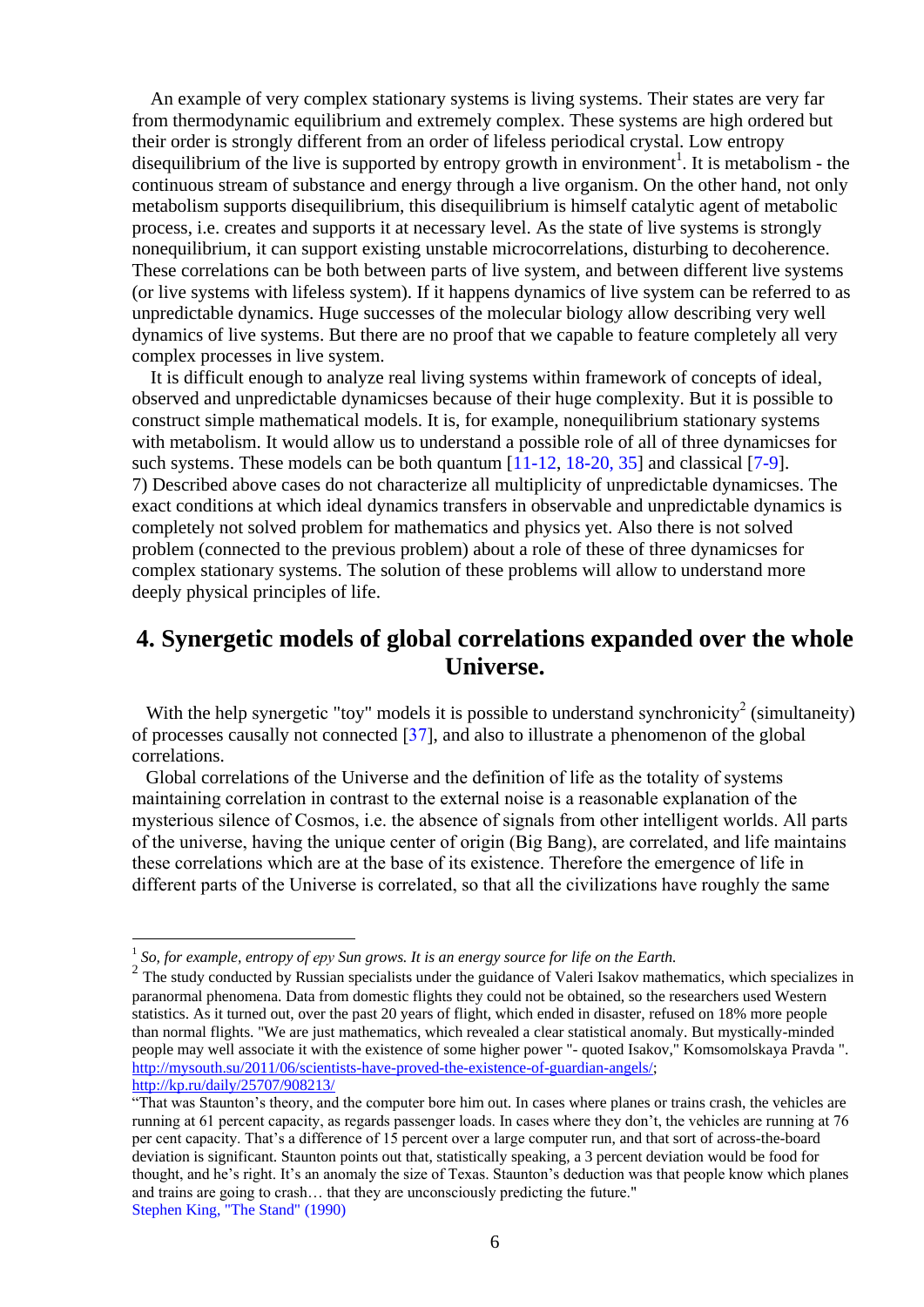level of development, and there are just no supercivilizations capable of somehow reaching Earth.

### **4.1 Blow up systems**

Example are nonstationary systems with "blow up" **[6, 22-25],** considered Kurdumov's school. In these processes a function on plane is defined. Its dynamics is described by the non-linear equation, similar to the burning equation:

 $\partial \rho / \partial t = f(\rho) + \partial / \partial r (H(\rho) \partial \rho / \partial r),$  (I) where  $\rho$  - a density,  $N = \int \rho dr$ ,  $r$  - space coordinate,  $t$  - time coordinate,  $f(\rho)$ ,  $H(\rho)$  - non-linear connections:

 $f(\rho) \rightarrow \rho^{\beta}, H(\rho) \rightarrow \rho^{\sigma},$ 

 These equations have a set of the dynamic solutions, named solutions with "blow up". It was proved localization of processes in the form of structures (at  $\beta > \sigma + 1$ ) with discrete spectrum. The structures can be simple (with individual maximums of different intensity). They also can be complex (united simple structures) with different space forms and several maximums of different intensity. It is shown, that the non-linear dissipative medium potentially contains a spectrum of such various structures-attractors. Let  $(r, \varphi)$  be polar coordinateses.

$$
\rho(r,\varphi,t) = g(t)\Theta_i(\xi,\varphi), \quad \xi = \frac{r}{\psi(t)}, \ 1 < i < N
$$
\n
$$
g(t) = \left(1 - \frac{t}{\tau}\right)^{-\frac{1}{\beta-1}}, \ \psi(t) = \left(1 - \frac{t}{\tau}\right)^{\frac{\beta-\sigma-1}{\beta-1}}
$$

Number of eigenfunctions:

$$
N = \frac{\beta - 1}{\beta - \sigma - 1}
$$

 For these solutions value of function can converge to infinity for *finite* time τ. It is interesting that function reaches infinity in all maximums in the same instant, i.e. is synchronously. In process of converging to time  $\tau$  the solution "shrinks", the maximums "blow up" and moves to common centre. About the moment of 0.9τ the system becomes unstable and fluctuations of the initial condition can destroy the solution. For high correlated initial condition it is possible to reduce these fluctuations to as small as desired.



**Рис. 1** From [34]. It is one from structures-attractors of the burning equation (I) in the form of the solution with "blow up".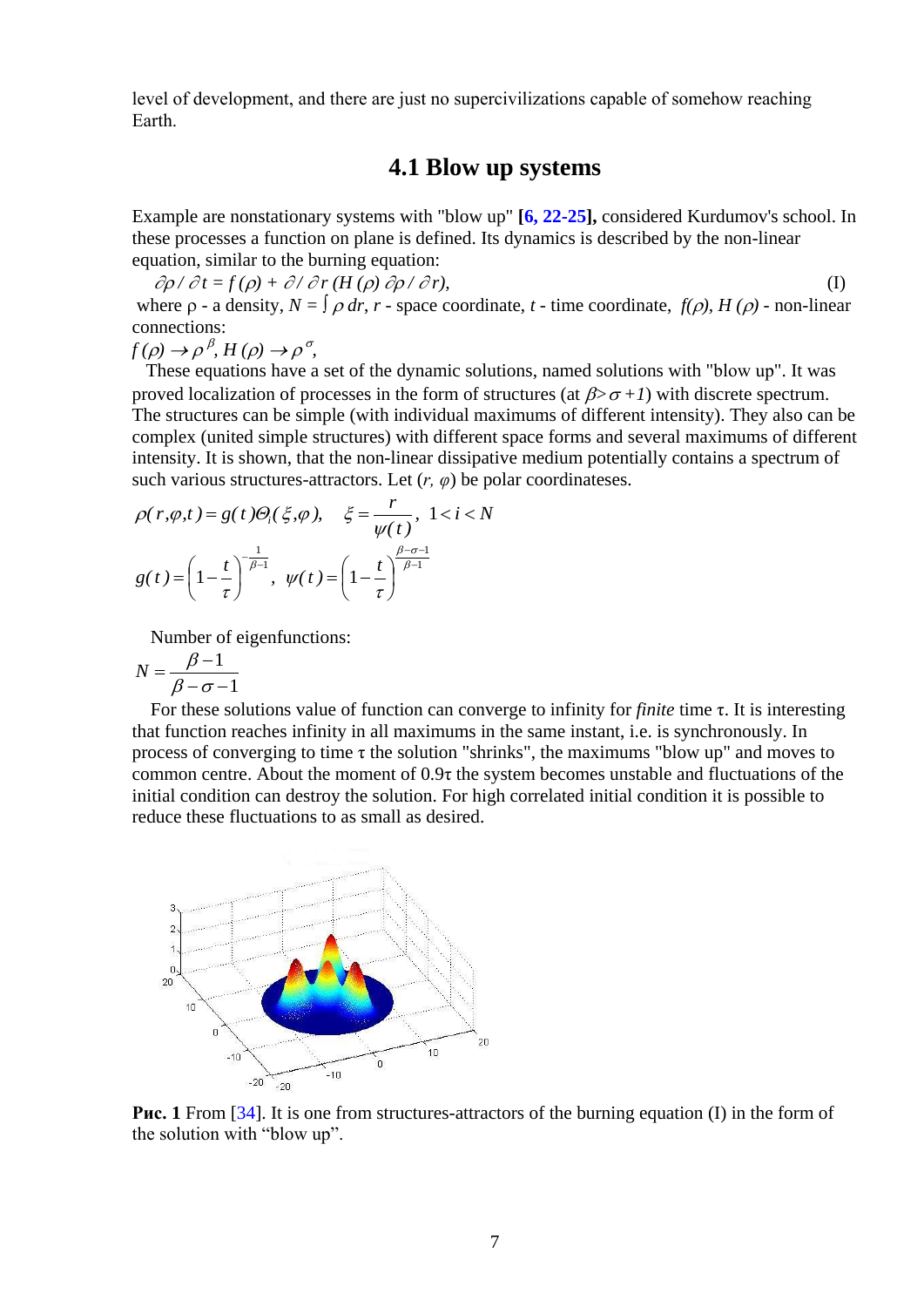By means of such models we can illustrate people population growth (or level of engineering development of civilizations) in megacities of our planet **[25].** Points of a maximum of function  $\rho$  are megacities, and population density is a value of the function  $\rho$ .

 It is possible to spread this model to the whole Universe. Then the points of a maximum are civilizations, and population density of civilizations (or level of engineering development of civilizations) is a value of the function  $\rho$ . For this purpose we will complicate model. Let during the moment when process starts to go out on a growing asymptotic solution there is very fast expansion ("inflation") of the plane in which process with "blow up" runs. Nevertheless, processes of converging to infinity remain synchronous and are featured by the equation of the same type (only with the changed scale) in spite of the fact that maximums are distant at large intervals.

 This more difficult model is possible to explain qualitatively synchronism of processes in very far parts of our Universe as a result "inflation" after Big Bang. The high degree of global correlations reduces the fluctuations result in destroying the solution structure. These global correlations model coherence of parts of our Universe.

 Processes with "blow up" appear with necessary completeness and complexity only for some narrow set of the coefficients of the equation (I). (N>> 1,  $\beta$ >  $\sigma$  +1,  $\beta \approx \sigma +1$  is necessary conditions for appearance of a structure with large number of maximums and their slow coming to the common center). It allows to draw an analogy with «anthropic principle» **[26].** The anthropic principle states, that the fundamental constants of the Universe have such values that a result of Universe's evolution is our Universe with anthropic «beings», capable to observe the Universe.

 It is necessary to pay attention to one fact. If we want that the ordered state in model would not be destroyed at  $t=0.9\tau$ , and would continue to exist as long as possible then exact adjustment is required *not only for model parameters*, *but also for an initial state*. It is necessary, that fluctuations arising from the initial state would not destroy orderliness as long as possible. And the presence of this rare exclusive state also can be explained by the anthropic principle.

#### **4.2 «Cellular» model of Universe.**

 Also it is interesting to illustrate the complex processes by means of "cellular" model. Discrete Hopfield's model [27-28] can be used as a good basis. This model can be interpreted as a neural network with a feedback or as a spin lattice (a spin glass) with unequal interactions between spins. Such systems is used for a pattern recognition.

 This system can be featured as a square two-dimensional lattice of meshes *NxN* which can be either black, or white  $(S_i = \pm I)$ . Coefficients of the linear interaction between meshes  $J_{ji}$  are unequal for different pairs of meshes. They can be chosen so, that in the process of discrete

evolution the overwhelming majority of initial states transfers in one of possible final states. This set of final states (attractors) can be chosen and defined "by hands".

$$
S_i(t+1) = sign\left[\sum_{j=1}^{N} J_{ij} S_j(t)\right], \ 1 \le i \le N
$$
  

$$
J_{ij} = J_{ji}, J_{kk} = 0 \ 1 \le i, j, k \le N
$$

Attractors correspond to energy *E* minimum:

$$
E = -\frac{1}{2} \sum_{i=1}^{N} \sum_{j=1}^{N} J_{ij} S_i S_j
$$

Let choose lattice attractors to be letters A or B.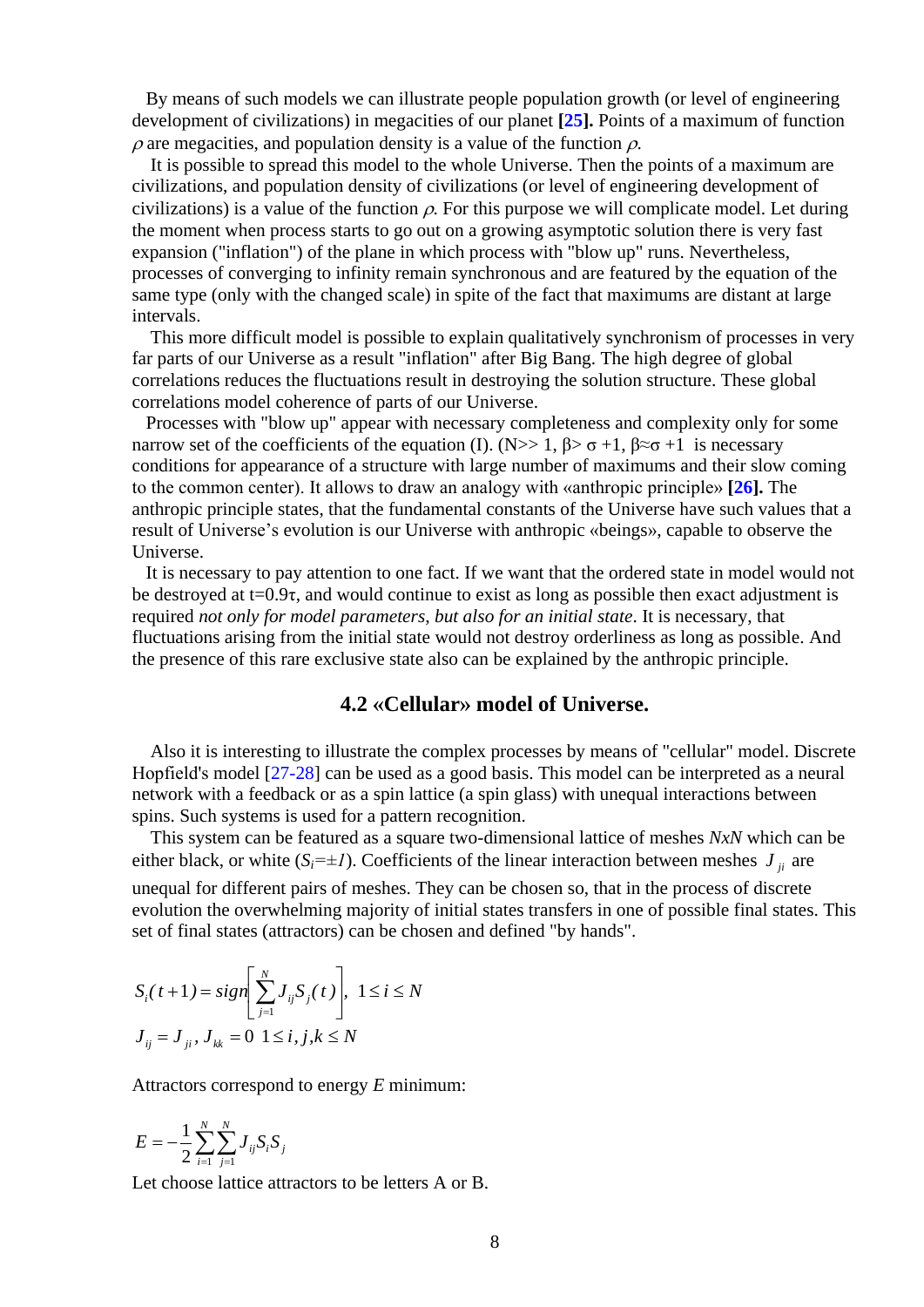There are such two initial unstable states which differ only on one mesh (*a critical element*). Thus one of them has a state as an attractor A, and another - B. Such unstable initial states well illustrates a property of the *global instability* of a complex system. This instability is inherent in a system as a whole, not in its some part. Only some external observer can change the value of the critical element and vary system evolution. Internal dynamics of the system cannot do it. *Global correlation* between meshes of an unstable initial state defines completely a final attractor (A or B) of the lattice.

 It is possible to complicate model. Let each mesh in the lattice featured above is such sublattice. We will define evolution of such composite lattice going to two stages.

 At the first stage large meshes do not interact. Interaction exists only into sublattices. This interaction is the same as for the one-stage model featured above. Coefficients of the linear interaction between meshes are chosen so that attractors, as well as earlier, are the letter A or B. Initial states of all sublattices can be chosen as unstable and containing the critical element. A final state A of sublattices we will perceive as a black mesh for a large lattice, and a state B of sublattices we will perceive as a white mesh.

 The second stage of evolution is defined as evolution of this large lattice over the same way as in the one-stage model featured above. The initial state of the large lattice is defined by the first stage. This initial state, appearing at the first stage, is also unstable and contains the critical element. For final state of the large lattice to each black mesh we will appropriate a state A of the sublattices, to each white mesh we will appropriate a state B of the sublattices.

 The initial state of the composite lattice can be chosen always so that attractor of the two-stage process will be A. For every mesh included to A the sublattice state also corresponds to A. Let's name this state of the composite lattice as «A-A». Then just such final attractor can be explained by:

a) the global correlations of the unstable initial state

b) the specific selection of all coefficients of interaction between meshes.

 Let's complicate model even more. By analogy to the aforesaid, we will make this lattice not two-level, but three-level, and process instead of two-stage we will make three-stage . A final state will be «А-А-A».

 Let's suppose, that before the beginning of the aforementioned three-stage process our composite lattice occupied very small field of physical space. But as a result of expansion ("inflation") it was dilated to huge size. Then the aforementioned three-stage process has begun. Thus it is possible to explain presence of the unstable correlation of the initial state of the composite lattice leading to a total state «А-А-A». Indeed, before "inflation" all meshes were closed each other. So the unstable initial correlation can be easily formed under such conditions.

 This three-level composite lattice can be compared to our Universe. Its smallest sublattices «A» can be compared to «intelligent organisms». Lack of their interaction with an environment at the first stage (before forming of a final state «A») - is equivalent to the active or passive protection of internal correlations from external noise. Lattices of the second level in a state «A-A» correspond to "civilizations" organized by «intelligent organisms» («A») at the second stage. At the third stage "supercivilization" («A-A-A») is formed by "civilizations" («A-A»).

 Then global correlations of the unstable initial state of the composite lattice can be analogue of the possible global correlations of the unstable initial state of our Universe existed before its inflation. Coefficients of interaction of the meshes correspond to the fundamental constants of our Universe. Initial process of the lattice expansion (before its three-stage evolutions) corresponds to Big Bang. The specific selection of interaction coefficients between the meshes leading to the asymptotic state «А-А-A» and the initial correlations can be explain by «anthropic principle». We remind here that the anthropic principle states, that the fundamental constants of the Universe have such values that a result of Universe's evolution is our Universe with anthropic «beings», capable to observe the Universe.

#### **Acknowledgment**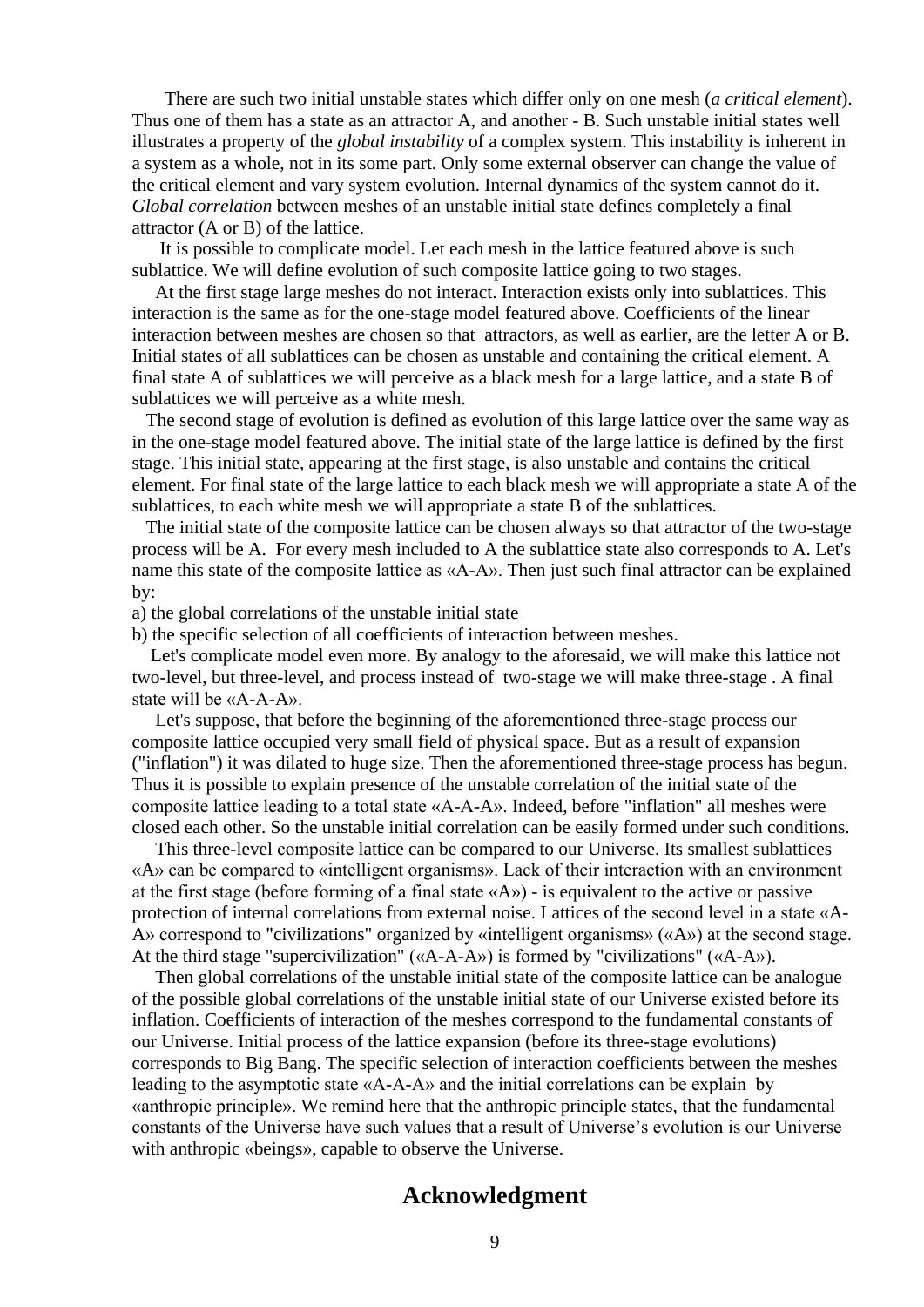We thank Hrvoje Nikolic and Vinko Zlatic for discussions and debates which help very much during writing this paper.

# **Bibliography**

- 1. Oleg Kupervasser, Hrvoje Nikolic, Vinko Zlatic "The Universal Arrow of Time I: Classical mechanics", Foundations of Physics 42, 1165-1185 (2012) [http://www.springerlink.com/content/v4h2535hh14uh084/,](http://www.springerlink.com/content/v4h2535hh14uh084/) arXiv:1011.4173
- 2. Oleg Kupervasser "The Universal Arrow of Time II: Quantum mechanics case" arXiv:1106.6160
- 3. Oleg Kupervasser "The Universal Arrow of Time III: Nonquantum gravitation theory" arXiv:1107.0144
- 4. Oleg Kupervasser "The Universal Arrow of Time IV: Quantum gravitation theory" arXiv:1107.0144
- 5. Getling, A.V. *Rayleigh-Benard Convection: Structures and Dynamics*, World Scientific Publishing Company, Library Binding,Incorporated, 1997, 250 pages
- 6. Samarskii, A.A.; Galaktionov, V.A.; Kurdyumov, S.P.; Mikhailov, A.P. *Blow-up in Quasilinear Parabolic Equations*, Walter de Gruyter, Berlin, 1995.
- 7. Siegelmann, H.T. Neural Network and Analog Computation: Beyond the Turing Limit, Birkhauser, 1998
- 8. Calude, C.S., Paun, G. Bio-steps beyond Turing, BioSystems, 2004, v 77, 175-194
- 9. Nicolas H. Vöelcker; Kevin M. Guckian; Alan Saghatelian; M. Reza Ghadiri Sequenceaddressable DNA Logic, Small, **2008**, Volume 4, Issue 4, Pages 427 – 431
- 10. Malinetskii, G.G. *Mathimatical basis of synergetics*, LKI, Moscow, 2007 (in Russsian)
- 11. Roger Penrose, *The Emperor's New Mind*, Oxford University Press, New York, NY, USA 1989
- 12. Roger Penrose, *Shadows of the Mind*, Oxford University Press, New York, NY, USA 1994
- Schulman, L.S., Phys. Rev. Lett. 83, 5419 (1999).
- 13. Schulman, L.S., Entropy 7[4], 208 (2005)
- 14. Valiev K.A., Kokin A.A., Quantum computers: Expectations and Reality, Izhevsk, RKhD, 2004
- 15. Introduction to quantum computation and information, eds. Hoi-Kwong Lo, Sando Popescu, Tim Spiller, Word Scientific Publishing (1998)
- 16. The micromaser spectrum ,Marlan O.Scully, H. Walther, Phys. Rev. A 44, 5992–5996 (1991)
- 17. Peter W. Shor, "Scheme for reducing decoherence in quantum computer memory", Phys. Rev. A 52, R2493–R2496 (1995)
- 18. [George Musser,](http://www.scientificamerican.com/author.cfm?id=109) Easy Go, Easy Come. (How Noise Can Help Quantum Entanglement), *Scientific American Magazine*, **2009**, November

<http://www.scientificamerican.com/sciammag/?contents=2009-11>

19. [Michael Moyer,](http://www.scientificamerican.com/author.cfm?id=1877) Chlorophyll Power. (Quantum Entanglement, Photosynthesis and Better Solar Cells), *Scientific American Magazine,* **2009**, September

<http://www.scientificamerican.com/article.cfm?id=quantum-entanglement-and-photo>

20. Jianming Cai; Sandu Popescu; Hans J. Briegel *Dynamic entanglement in oscillating molecules and potential biological implications*, Phys. Rev. E 82, 021921 (2010) <http://arxiv.org/abs/0809.4906>

21. Licata, I. ; Sakaji, A. Eds. Physics of Emergence and Organization, World Scientific, 2008

paper: Ignazio Licata, Emergence and Computation at the Edge of Classical and Quantum Systems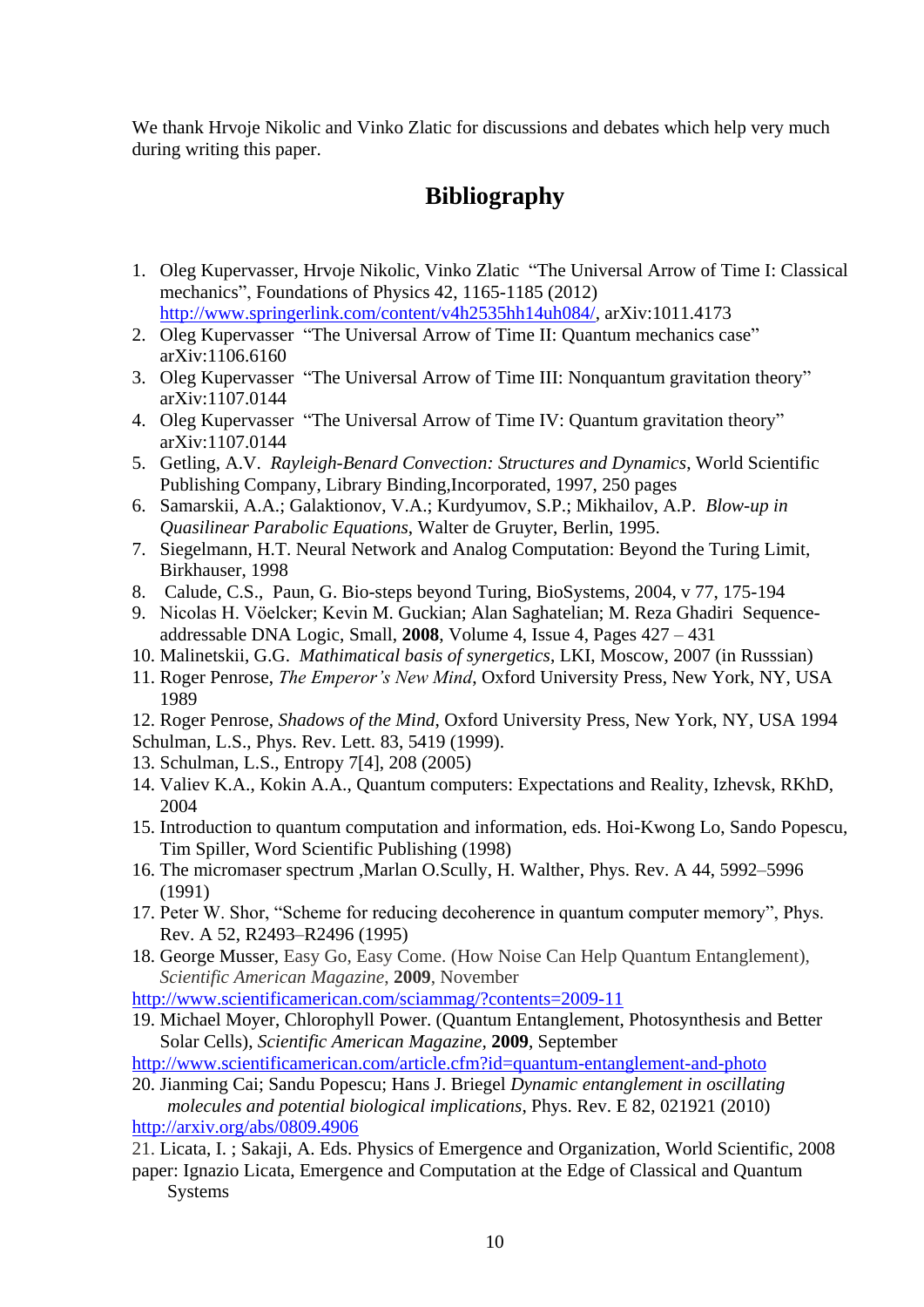- 22. Helena N. Knyazeva, Kurdyumov S.P., " Foundations of synergetics ", part1, Moscow, "KomKniga",2005 in Russian
- 23. Helena N. Knyazeva; Kurdyumov, S.P. *Foundations of synergetics, part2*, KomKniga, Moscow, 2006-2007 (in Russian)
- 24. Samarskii, A.A.; Galaktionov, V.A.; Kurdyumov, S.P.; Mikhailov, A.P. *Blow-up in*

*Quasilinear Parabolic Equations*, Walter de Gruyter, Berlin, 1995

- 25. Kapitza, S.P.; Kurdyumov, S.P.; Malinetskii, G.G. *Synergetics and Prognoses of the Future*, Nauka Publishers, Moscow,1997 (in Russian).
- 26. Hogan, J. Why the Universe is Just So, *Rev.Mod.Phys*., **2000**, 72 (arxiv: [astro-ph/9909295\)](http://www.arxiv.org/abs/astro-ph/9909295)
- 27. Malinetskii, G.G. *Mathimatical basis of synergetics*, LKI, Moscow, 2007 (in Russsian)
- 28. Hopfield, J. J. Neural networks and physical systems with emergent collective computational abilities, *Proceedings of National Academy of Sciences*, **1982**, April, vol. 79, no. 8, pp. 2554–2558. [PNAS Reprint \(Abstract\)](http://www.pnas.org/cgi/content/abstract/79/8/2554) [PNAS Reprint \(PDF\)](http://www.pnas.org/cgi/reprint/79/8/2554)
- 29. [Hrvoje Nikolic,](http://arxiv.org/find/cond-mat/1/au:+Nikolic_H/0/1/0/all/0/1) "Closed timelike curves, superluminal signals, and "free will" in universal quantum mechanics", arXiv:1006.0338
- 30. O. Kupervasser, arXiv:0911.2076.
- 31. Oleg Kupervasser, Dimitri Laikov, Comment on "Quantum Solution to the Arrow-of-Time Dilemma" of L. Maccone, 17th World Multi-Conference on Systemics, Cybernetics and Informatics: WMSCI 2013, [arXiv:0911.2610](http://arxiv.org/abs/0911.2610)
- 32. O. Kupervasser, nlin/0508025
- 33. O. Kupervasser, nlin/0407033
- 34. Nikolsky I.M. Investigation of a spectrum of the many-dimensional dissipative structures developing in a regime with blow-up.//the Proceedings of the international conference Lomonosov-2005, Мoscow, 2005, P.45-46
- 35. V Cápek and T Mancal, «Phonon mode cooperating with a particle serving as a Maxwell gate and rectifier», J. Phys. A: Math. Gen., V.35, N. 9 (2002)
- 36. Karl Popper *Logik der Forschung*, 1934 (*[The Logic of Scientific Discovery](http://en.wikipedia.org/wiki/The_Logic_of_Scientific_Discovery)*, English translation 1959)
- 37. Jung, *On Synchronicity (in Man and Time)*, Papers from the Eranos Yearbooks.3, NY and London, 1957
- 38. L.M. Martyushev L.M., Seleznev V.D. Maximum entropy production principle in physics, chemistry and biology. Physics Reports. 2006. Vol.426, (1). P.1-45.
- 39. J. Miguel Rubi, "Does Nature Break the Second Law of Thermodynamics?", Scientific American Magazine, Oct 28, 2008, P. 66

http://www.scientificamerican.com/article.cfm?id=how-nature-breaks-the-second-law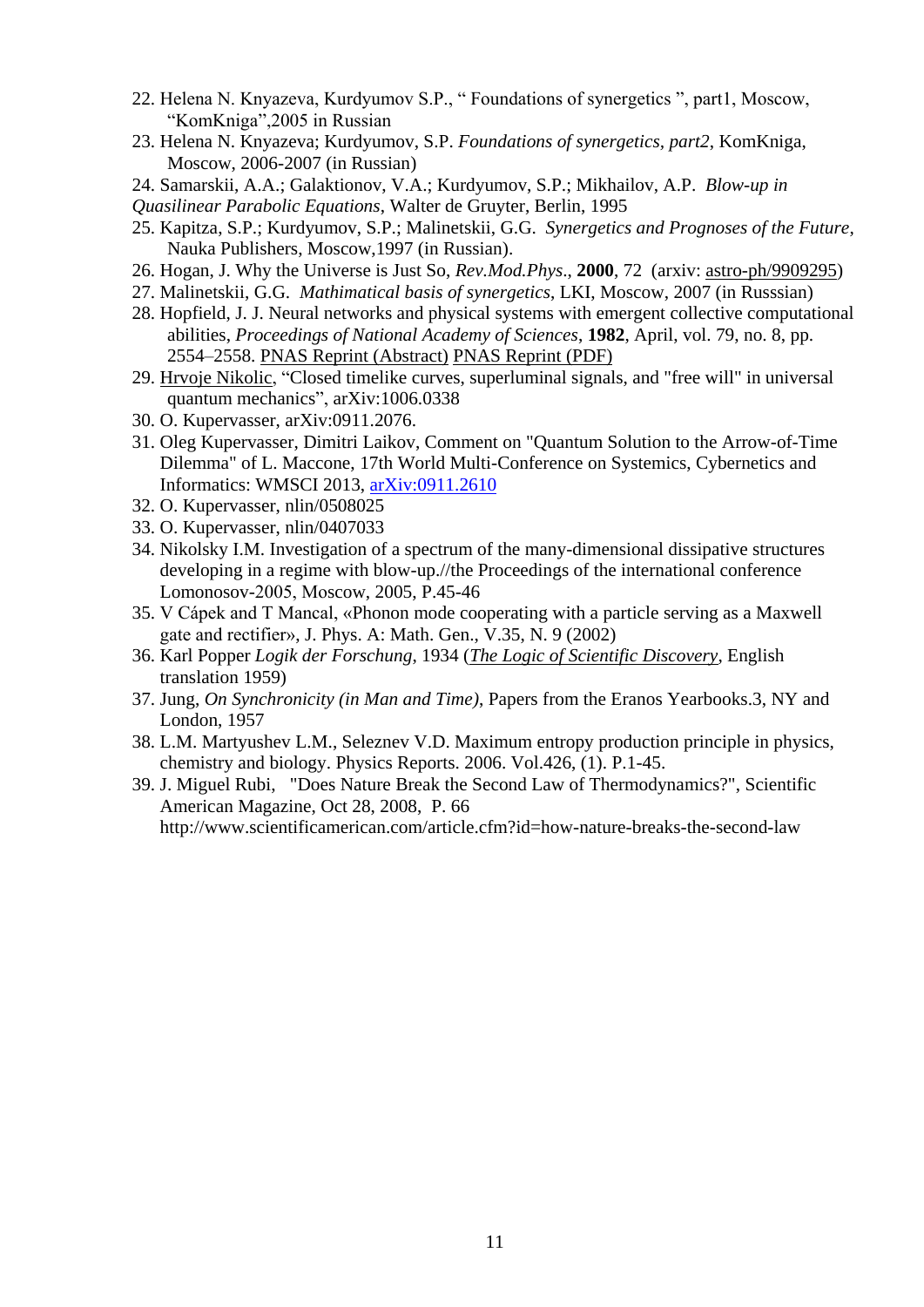#### **The Universal Arrow of Time VI:**

# **Future of artificial intelligence – Art, not Science or Practical Application of Unpredictable Systems.**

### **Kupervasser Oleg**

Perspective of an artificial intellect (AI) future is considered. It is shown, that AI development in the future will be closer to art, than a science. Complex dissipative systems which behavior cannot be understood completely in principle will be a basis of AI. Nevertheless, this not complete understanding will not be a barrier for their practical use.

#### **Introduction**

 Now in the world the technologies relating to design of systems of artificial intellect (AI) actively develop. In this paper it would be desirable to consider not tactical, but strategic problems of this process. Now not many interesting papers on this topic are available, but they exist [1]. It is relating to a fact that most of serious experts is occupied by a solution of tactical problems and often does not think about farther prospects. However the situation at the beginning of cybernetics origin was not that. Then these problems were actively considered. Therefore we will construct our paper as a review of problems of cybernetics as they saw to participants of the symposium in 1961 [2]. We will try to give the review of these prospects from the point of view of the up-to-date physical and cybernetic science and its last reachings.

#### **Problem analysis**

 The principal strategic direction in 1961 has been set by lecture of Stafford Beer «On a way to the cybernetic factory». He sees a control system as some black box with a large quantity of will be organized. Depending on its internal state the black box is carried out the different functions linking its input and output. Among all these functions the optimal function exists. This function realizes its operation by optimal way according to some measure of optimality. The feedback will be organized between an output of the factory and internal state of the black box ensuring optimality of search of the internal state.

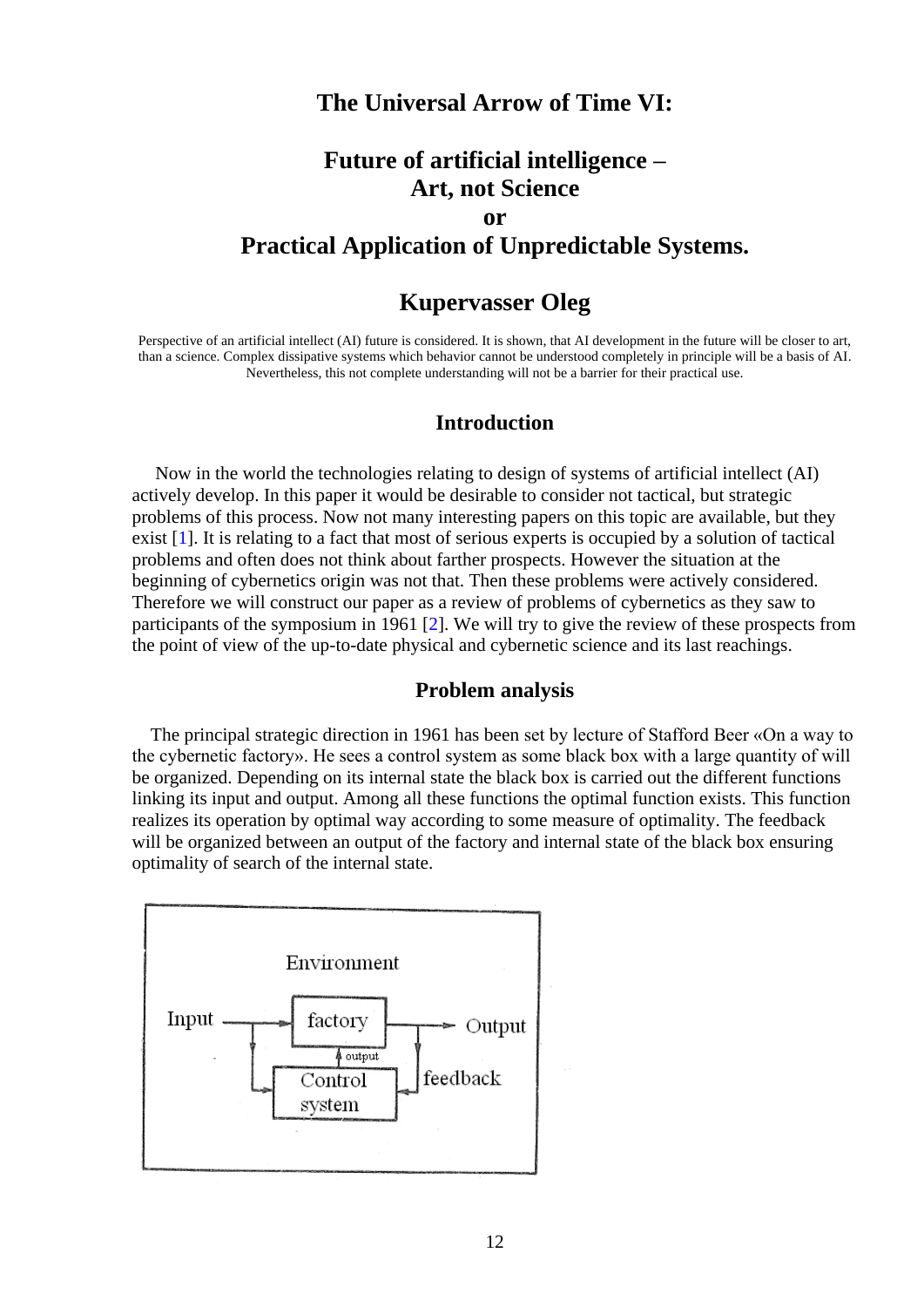Figure 1. Diagrammatic representation of the factory controlling.

Here appear three difficulties:

1) It is clear, that the number of internal states of such black box should be huge to ensure realization of all possible functions. For this purpose the author suggests to use some block of the substance, possessing huge number of internal states at atomic level. It is something, for example, like the colloid system of Gordon Pask. This system realizes reversion of matrixes of the astronomical order.

2) Space of search of such box is huge and the search over all possible internal states is not real for reasonable time. Therefore the strategy, allowing to discover not the most optimum solutions, but, at least, "good" is necessary. Now such strategy is named as «genetic algorithm» [3], supplied *with the random generator*. Also the method of heuristics is widely used. [4] It is a set of empirical recipes for the search of optimum between the internal states. They are either found from the previous experience or defined by the external expert.

3) Criterion of optimality not always can be formulated accurately. Therefore "purpose" of such box can be made its physical "survival". Then it will search for such criterion itself. Or, its operations would be estimated by some external expert.

In the specified solutions of problems there is one very basic difficulty. Let our black box has

n binary inputs and one binary output. Then number of all possible internal states of box is  $2^{2^n}$ . Is how much this number great? The answer gives Willis D.G. «Set of realized functions for the complex systems». The physical calculation carried out there shows, that all molecules of the Earth is enough only for creation of the black box with maximum  $n=155$ . It does not make sense to reproduce his calculation here. The modern physics gives an exact method of calculation for the upper bound of memory through entropy of a black hole of corresponding mass [25]. (But it is problem to extract this information because of informational paradox.) The estimation for memory, however, will not be more optimistic. It is clear, that it is not enough such number of the inputs for controlling over the complex systems. Consequently the number of the possible functions, realized by box, should be some subset of all possible functions. How to choose this subset?

 Now the methods based on neural networks [26] or fuzzy logic [27] actively develop. They allow to realize easily many "intuitive" algorithms which are used by people. Besides, for them there are well developed methods of training or self-training. However for both methods it is shown, that any possible function is realized by these methods. On the one hand it is good, as proves their universality. On the other hand it is bad, as this redundancy do not allow us to lower space of search of the black box, using these methods.

 In his lecture Willis offers a solution, which is actual even now. He suggests to use a subset of all functions of n variables. This subset can be realized by a combination of p functions with k variables where

| $p << 2^n$ | (1) |
|------------|-----|
| k < n      | (2) |

This class is small enough, so it can be realized.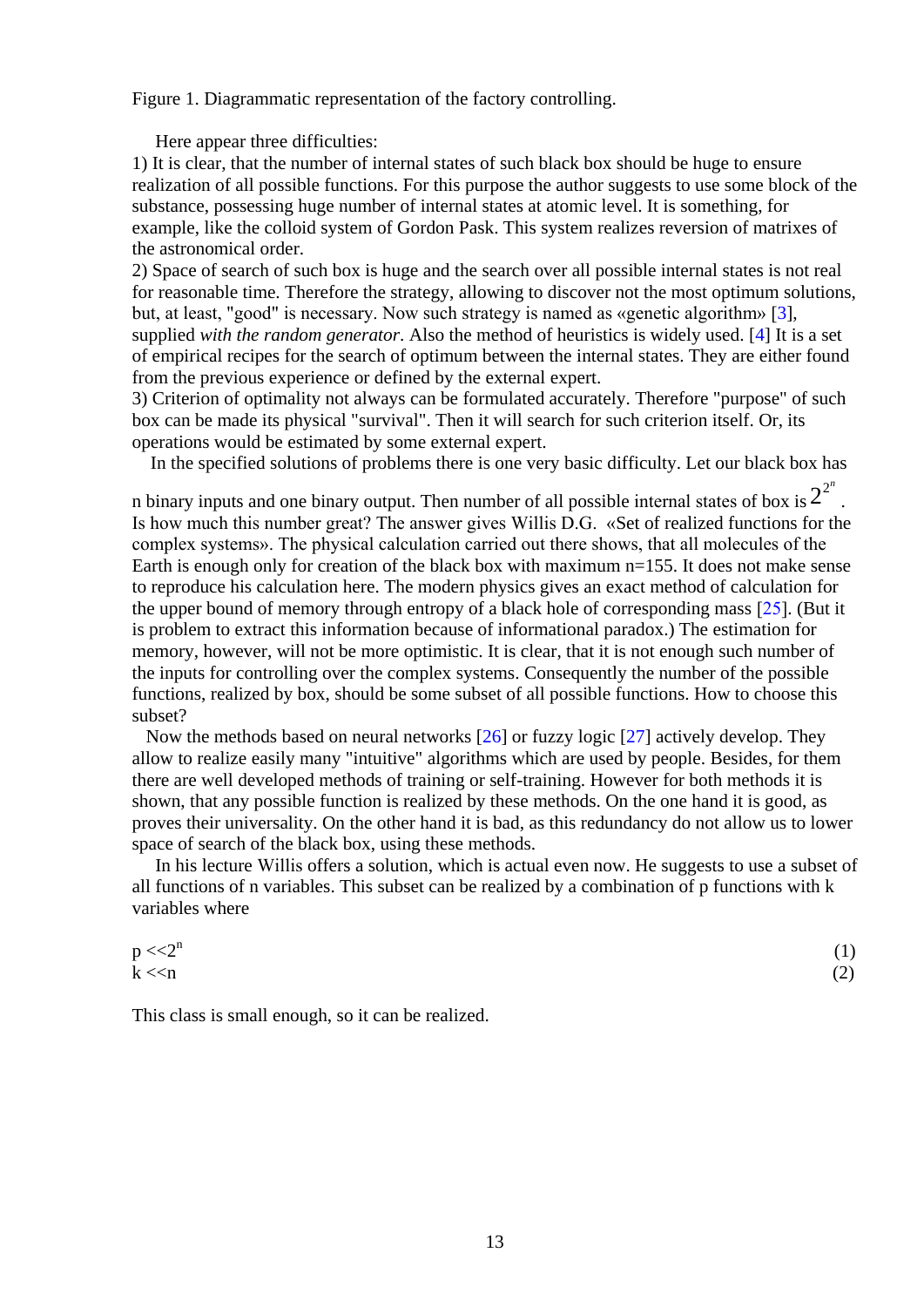

**Figure 2.** Exact expansion of switching functions on functions with smaller number of variables. a)  $n=6$ ,  $p=3$ ,  $k=3$  (b)  $n=8$ ,  $p=5$ ,  $k=3$ 

 This solution is acceptable for a wide class of problems. For example, the neural network was used for recognition of the handwritten digit highlighted on the screen [28]. The screen was divided into meshes (pixels). The mesh could be black or white. Thus meshes were divided into groups of neighboring meshes (k cells). Each group arrived on input of the network with one output. These outputs were grouped also in k the nearest groups which moved on inputs of the network etc. As a result there were only 10 exits which yielded outcome of classification. The specified network uses restrictions relating to "locality" of our world.

 But it is possible to introduce other similar criterions restricting space of search by less hard way. For example, we can use only the requirement (1) and not use the requirement (2). Instead of (2) we restrict type of used functions, i.e. we create some "library" of the useful functions.

 For example, for existing field of the pattern recognition such set of functions already exists. It is software packages of functions for images processing. Example of such package is Matlab [29]. Combining these functions, it is possible to create a large number of the useful features for recognition. To select useful superposition of functions it is possible to use a random search of the genetic algorithm. But it can be made also using human intuition: the person can combine these functions so that they reproduced some intuitively felt feature of an object. The person himself cannot mathematically specify this feature without such search. These are humanmachine systems of search.

 It is worthy of note that both creation of such "libraries" and human-machine search is not algorithmizable processes. They based on human intuition. For this reason we think that the artificial intellect is closer to Art, than to Science.

Let's consider problems which appear when this approach is used:

1) Those restrictions ("libraries") which we set on internal states of the black box are human formed. It makes this process labor-consuming and restricted by human intuition.

2) Human-machine search is more effective, than the genetic algorithm, but suffers from the two above-mentioned problems.

 Let's consider the following lecture which, apparently, the most prophetical and gives a trajectory to a solution of these problems: Zopf George W. «Relation and context».

 His main thought is that for construction an effective model for artificial intellect we should not use some mathematical scientific abstraction like a black box. To construct such model we need use properties of similar systems in around world. These are the living adaptive systems. What their properties allow them to overcome specified above restrictions and problems?

 Their most important property is that such systems are not, like a black box, some external object in relation to around world. They inseparably linked within the around world. (So, Zopf pays attention that the features used for recognition of object, or even "code" of neurons of a brain (consciousness) are context-dependent. It means that they depend not only on internal state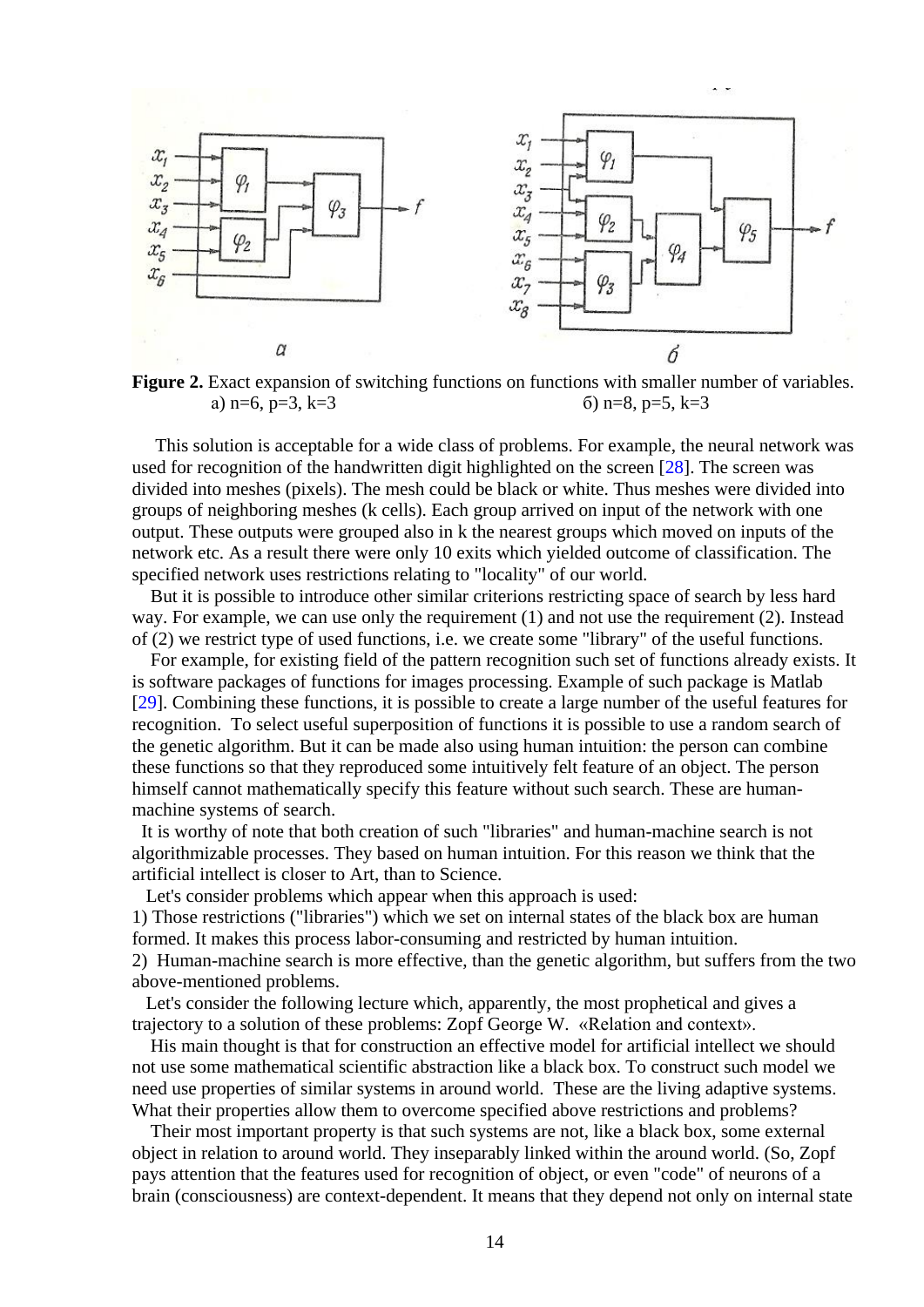of the object or the brain, but also their external environment.) It explains efficiency of restrictions on realized internal states of adaptive systems. They do not need to invent some "library" of search functions - it is already given them in many aspects from their birth. These systems have happened from around world and are relating to it already at their birth by a set of hidden connections. So their "library" of search functions is rather effective and optimal. The same is true for algorithms of adaptation - unlike «genetic algorithms» they are already optimally arranged with respect to around world. It allows to prevent search and verification of large number of unsuccessful variants. Moreover, "purposes" of adaptive systems are not set by somebody from the outside. They are in many aspects already arranged with respect to their search algorithms and around world restrictions.

 We often perceive events in the world surrounding us as a set of independent, casual appearances. Actually, this world reminds a very complicated mechanism penetrated by a set of very complex connections. («Accidents don't happen accidentally») We cannot observe all completeness of these connections.

 At first, as we are only small part of this world, it is not enough our internal states to map all its complexity. Secondly, we inevitably interact with around world and we influence him in during observation. The modern physics states, that this interaction cannot be made to naught in principle [6-12]. So to model and to consider this influence exactly we need observe not only the external world but we need observe ourselves also! Such introspection can not be made *completely in principle* at any our degree of internal complexity. Introduction of physical macrovariables only reduces acuteness of the problems, but does not resolve it.

 Nevertheless, as already it was above-mentioned, we are a part of the around world and are related to it by the set of connections. So we are capable on so effective behavior. It creates illusion that we are capable effectively to foresee and to calculate everything. It is possible to name this property of adaptive living systems as superintuition<sup>3</sup> [13]. It considerably exceeds adaptive properties of any black box developed by purely scientific methods.

 Hence, we should build our future systems of AI also on the basis of some similar "physical" adaptive systems possessing superintuition. We will give here the list of properties of such systems [9-10, 17-18].

1) The random generator of such systems (making selection of internal state) should not generate usual random numbers. Such numbers should be in the strong connection (correlation) both with the around world and with internal state of AI system, ensuring superintuition.

2) The internal state of system should be complex. It should be not equilibrium, but stationary. I.e. it should correspond to a dynamic balance. It is like a water wall in a waterfall. The internal state should be either for classical mechanics systems correlated, unstable (or even chaotic) or for quantum mechanics systems quantum coherent. Such systems are capable to conserve the complex correlations either inside of themselves or between themselves and the surround world. 3) The internal state of the system should be closed from external observation. It is reached, at first, by high internal complexity of system. Secondly, the system should change strongly the

<u>.</u>

 $3$  The study conducted by Russian specialists under the guidance of Valeri Isakov mathematics, which specializes in paranormal phenomena. Data from domestic flights they could not be obtained, so the researchers used Western statistics. As it turned out, over the past 20 years of flight, which ended in disaster, refused on 18% more people than normal flights. "We are just mathematics, which revealed a clear statistical anomaly. But mystically-minded people may well associate it with the existence of some higher power "- quoted Isakov," Komsomolskaya Pravda ". [http://mysouth.su/2011/06/scientists-have-proved-the-existence-of-guardian-angels/;](http://mysouth.su/2011/06/scientists-have-proved-the-existence-of-guardian-angels/) <http://kp.ru/daily/25707/908213/>

<sup>&</sup>quot;That was Staunton's theory, and the computer bore him out. In cases where planes or trains crash, the vehicles are running at 61 percent capacity, as regards passenger loads. In cases where they don't, the vehicles are running at 76 per cent capacity. That's a difference of 15 percent over a large computer run, and that sort of across-the-board deviation is significant. Staunton points out that, statistically speaking, a 3 percent deviation would be food for thought, and he's right. It's an anomaly the size of Texas. Staunton's deduction was that people know which planes and trains are going to crash… that they are unconsciously predicting the future." Stephen King, "The Stand" (1990)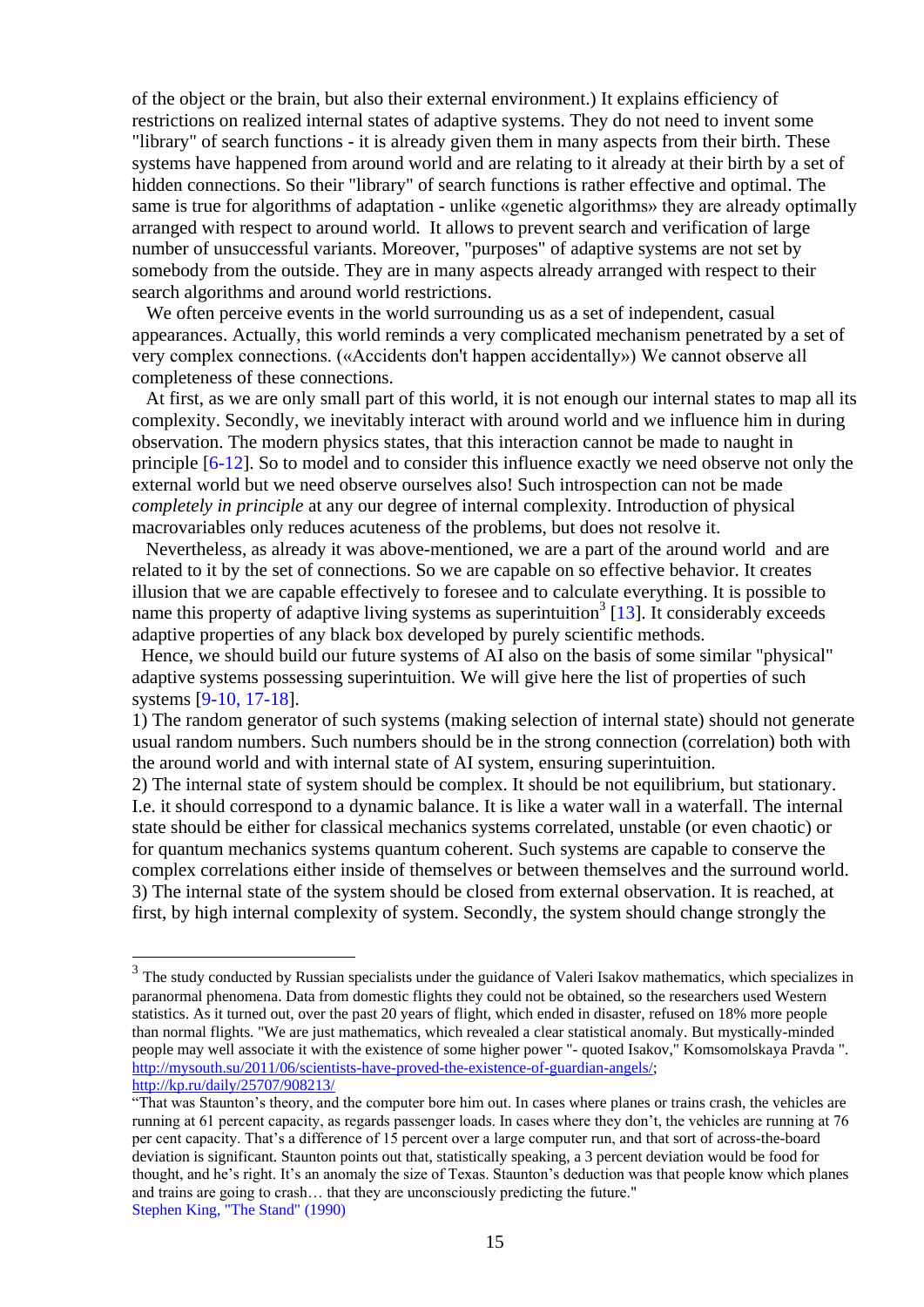internal state and behavior at attempt of an external observation. This property is intrinsic for both unstable classical systems (close to chaos), and quantum coherent systems.

4) The system should be strongly protected from an external thermal noise (decoherence). 5) The system should support the classical unstable or quantum coherent state and be protected from the external thermal noise not so much passively as actively. I.e. it should not be some hard armour or low temperatures. Rather it should be some active metabolic process. The system should be in a stationary dynamic balance, instead of thermodynamic equilibrium. So the vertical wall of water in a waterfall is supported by its constant inflow from the outside. 6) The main purpose of such system should be its "survival".

 To use similar systems, we need not to know in details their internal states and algorithms of operation which they will establish at interaction with around world. Moreover, trying to make it, we will strongly risk to break their normal operation. We should attend only that the purposes, which they pursue for "survival», are coincided with the solution of problems which are necessary for us.

 We see that physics becomes necessary for creation of such cybernetic AI systems. Whether are there now prototypes of such systems? Many features of the abovementioned systems are inherent to the quantum computers [19-20, 24] or to their classical analogues - to the classical unstable computers  $[14]$  and to the molecular computers  $[16]$ . Besides, there is a lot of literature where the synergetic systems modeling specified above property of living systems are constructed «on a paper». In quantum field it is [21-23, 30-32], and for classical unstable systems [15].

Here appear two problems.

1) Which from above-mentioned objects will be appropriate in the best way for creation of the AI systems?

2) What purposes, necessary for "survival" of these systems, we need to put? Indeed, these purposes must be coincided with solution of our problems.

 The solution of both these problems is not algorithmizable, creative process. It makes again artificial intellect to be closer to Art, than to Science. Really, usually we cannot even know how such systems are arranged inside. We can only define their restrictions only. It is necessary to direct these systems to solve problems useful for us. We often are not capable even to understand and accurately to formulate our own purposes and problems. Without all this knowledge the Science is powerless. So creation of such systems more likely will be related to writing music or drawing pictures. Only "brushes" and "canvas" will be given to us by the Science.

 Whether can the AI systems solve the two abovementioned problems instead of us? For the first problem such chances exist, but the second one cannot be solved without us in principle. Indeed, none can know better than us that we want. But, both these problems are interconnected. Therefore people always will have intellectual job. It is true also for the case that our «clever assistants» will be very powerful.

#### **Conclusion**

Perspective of an artificial intellect (AI) future is considered. It is shown, that AI development in the future will be closer to art, than a science. Complex dissipative systems which behavior cannot be understood completely in principle will be a basis of AI. Nevertheless, this not complete understanding will not be a barrier for their practical use. But a human person inevitably will conserve his important role. Completely to exclude him from the process it is impossible.

### **Acknowledgment**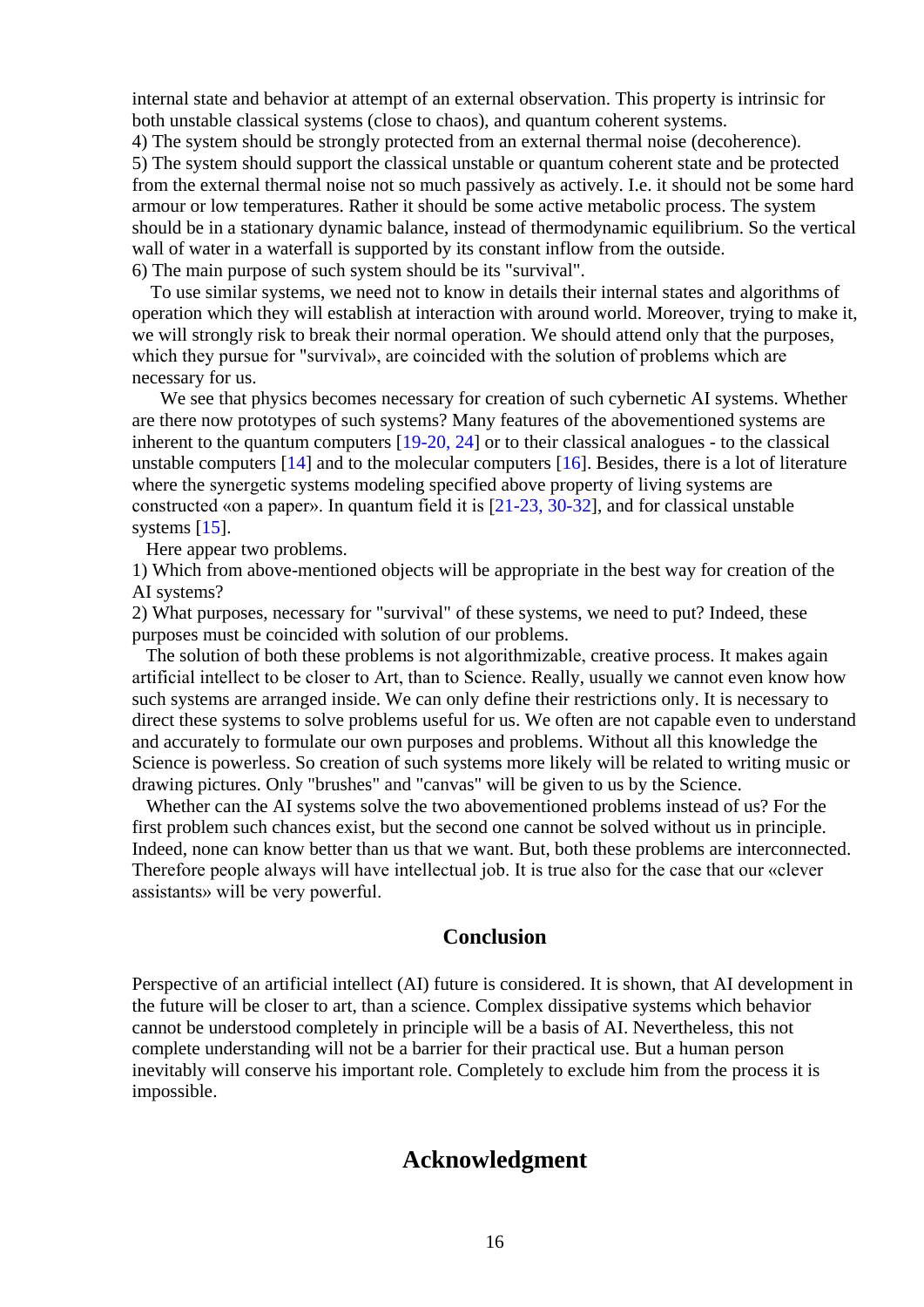We thank Hrvoje Nikolic and Vinko Zlatic for discussions and debates which help very much during writing this paper.

# **Bibliography**

- 1. Nick Bostrom «HOW LONG BEFORE SUPERINTELLIGENCE? » [Originally published in Int. Jour. of Future Studies, 1998, vol. 2] , [Reprinted in Linguistic and Philosophical Investigations, 2006, Vol. 5, No. 1, pp. 11-30.] <http://www.nickbostrom.com/superintelligence.html>
- 2. Principles of self-organisation: Transactions of the University of Illinois, Symposium on Self-Organization, June 8–9, 1961, eds. Foerster H.V., Zopf G.W. Oxford: Pergamon Press (1962)
- 3. Fogel, David B. (2000). *Evolutionary Computation: Towards a New Philosophy of Machine Intelligence*. New York: IEEE Press. pp. 140.
- 4. D.A. Pospelov, SEMIOTIC MODELS IN ARTIFICIAL INTELLIGENCE PROBLEMS, International Joint Conference on Artificial Intelligence, TBILISI GEORGIA, USSR, V. 1&2,P.65 (1975) http://ijcai.org/Past%20Proceedings/IJCAI-75-VOL-1&2/PDF/010.pdf
- 5. Oleg Kupervasser, Hrvoje Nikolic, Vinko Zlatic "The Universal Arrow of Time I: Classical mechanics", Foundations of Physics 42, 1165-1185 (2012) [http://www.springerlink.com/content/v4h2535hh14uh084/,](http://www.springerlink.com/content/v4h2535hh14uh084/) arXiv:1011.4173
- 6. Oleg Kupervasser "The Universal Arrow of Time II: Quantum mechanics case" arXiv:1106.6160
- 7. Oleg Kupervasser "The Universal Arrow of Time III: Nonquantum gravitation theory" arXiv:1107.0144
- 8. Oleg Kupervasser "The Universal Arrow of Time IV: Quantum gravitation theory" arXiv:1107.0144
- 9. Oleg Kupervasser "The Universal Arrow of Time V: Unpredictable dynamics" arXiv: 1107.1476
- 10. O. Kupervasser, arXiv:0911.2076.
- 11. O. Kupervasser, nlin/0508025
- 12. O. Kupervasser, nlin/0407033
- 13. Michael B. Mensky**,** Consciousness and Quantum Mechanics: Life in Parallel Worlds. Miracles of Consciousness from Quantum Reality, Imperial college press, P. 250 (2010)
- 14. Siegelmann, H.T. Neural Network and Analog Computation: Beyond the Turing Limit, Birkhauser, 1998
- 15. Calude, C.S., Paun, G. Bio-steps beyond Turing, BioSystems, 2004, v 77, 175-194
- 16. Nicolas H. Vöelcker; Kevin M. Guckian; Alan Saghatelian; M. Reza Ghadiri Sequenceaddressable DNA Logic, Small, **2008**, Volume 4, Issue 4, Pages 427 – 431
- 17. Licata, I. ; Sakaji, A. Eds. Physics of Emergence and Organization, World Scientific, 2008 paper: Ignazio Licata, Emergence and Computation at the Edge of Classical and Quantum Systems
- 18. Hrvoje Nikolic, "Closed timelike curves, superluminal signals, and "free will" in universal quantum mechanics", arXiv:1006.0338
- 19. Valiev K.A., Kokin A.A., Quantum computers: Expectations and Reality, Izhevsk, RKhD, 2004
- 20. Introduction to quantum computation and information, eds. Hoi-Kwong Lo, Sando Popescu, Tim Spiller, Word Scientific Publishing (1998)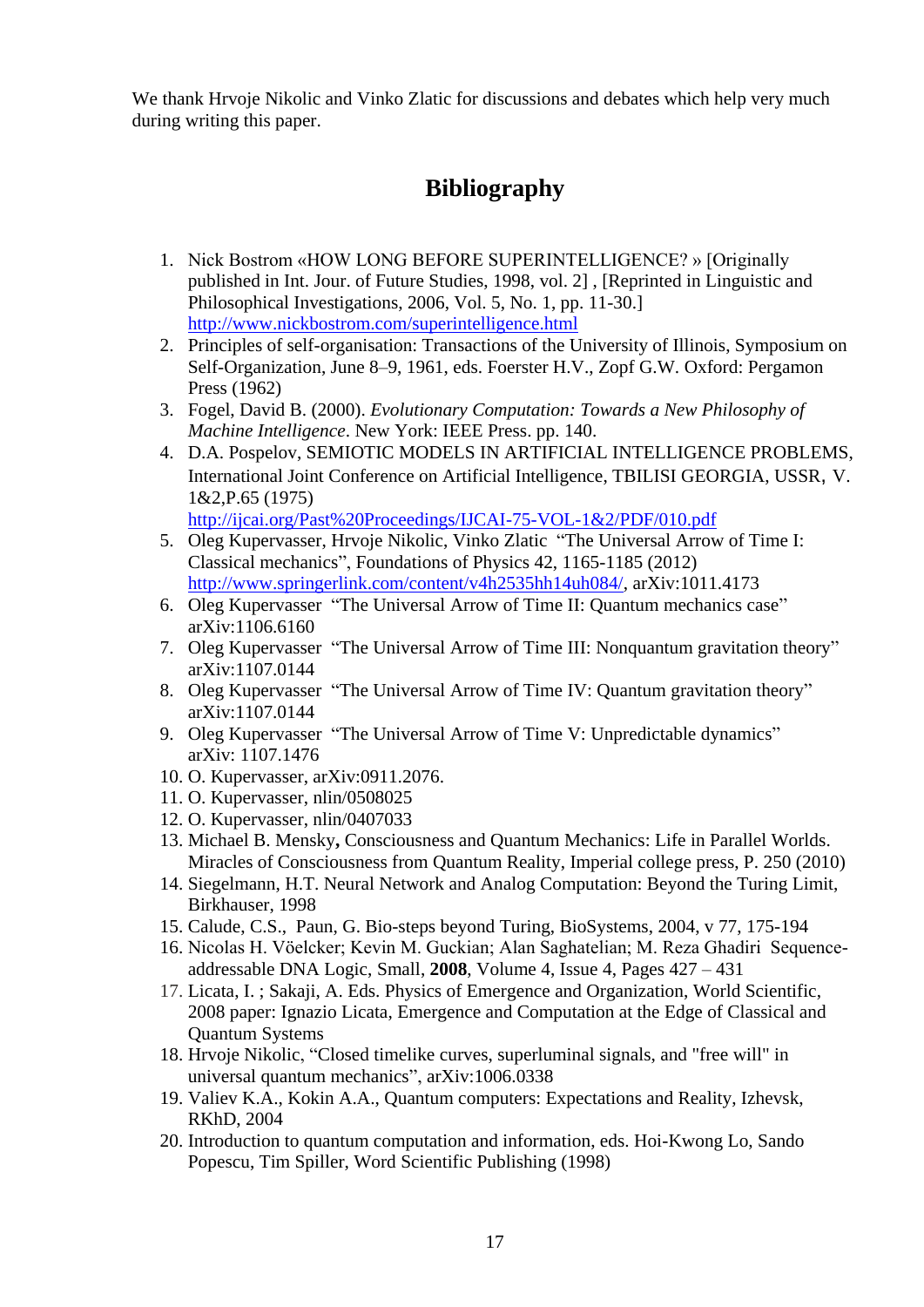- 21. [George Musser,](http://www.scientificamerican.com/author.cfm?id=109) Easy Go, Easy Come. (How Noise Can Help Quantum Entanglement), Scientific American Magazine, **2009**, November <http://www.scientificamerican.com/sciammag/?contents=2009-11>
- 22. [Michael Moyer,](http://www.scientificamerican.com/author.cfm?id=1877) Chlorophyll Power. (Quantum Entanglement, Photosynthesis and Better Solar Cells), Scientific American Magazine*,* **2009**, September <http://www.scientificamerican.com/article.cfm?id=quantum-entanglement-and-photo>
- 23. Jianming Cai; Sandu Popescu; Hans J. Briegel "Dynamic entanglement in oscillating molecules and potential biological implications", Phys. Rev. E 82, 021921 (2010) <http://arxiv.org/abs/0809.4906>
- 24. Peter W. Shor, "Scheme for reducing decoherence in quantum computer memory", Phys. Rev. A 52, R2493–R2496 (1995)
- 25. Seth Lloyd , "Ultimate physical limits to computation" , NATURE,VOL 406, P.1047- 1054, (2000)
- 26. Lawrence, Jeanette "Introduction to Neural Networks", California Scientific Software Press (1994)
- 27. Von Altrock, Constantin "Fuzzy logic and NeuroFuzzy applications explained". Upper Saddle River, NJ: Prentice Hall PTR, (1995).
- 28. Yuchun Lee**, "**Handwritten digit recognition using k nearest-neighbor, radial-basis function, and backpropagation neural networks", Journal Neural Computation, Volume 3 Issue 3, (1991)
- 29. Gonzalez, "Digital Image Processing Using MATLAB", Woods, and Eddins Prentice Hall (2004)

 30. Roger Penrose, "The Emperor's New Mind", Oxford University Press, New York, NY, USA 1989

 31. Roger Penrose, "Shadows of the Mind", Oxford University Press, New York, NY, USA 1994

 32. V. Cápek and T. Mancal, «Phonon mode cooperating with a particle serving as a Maxwell gate and rectifier», J. Phys. A: Math. Gen., V.35, N. 9 (2002)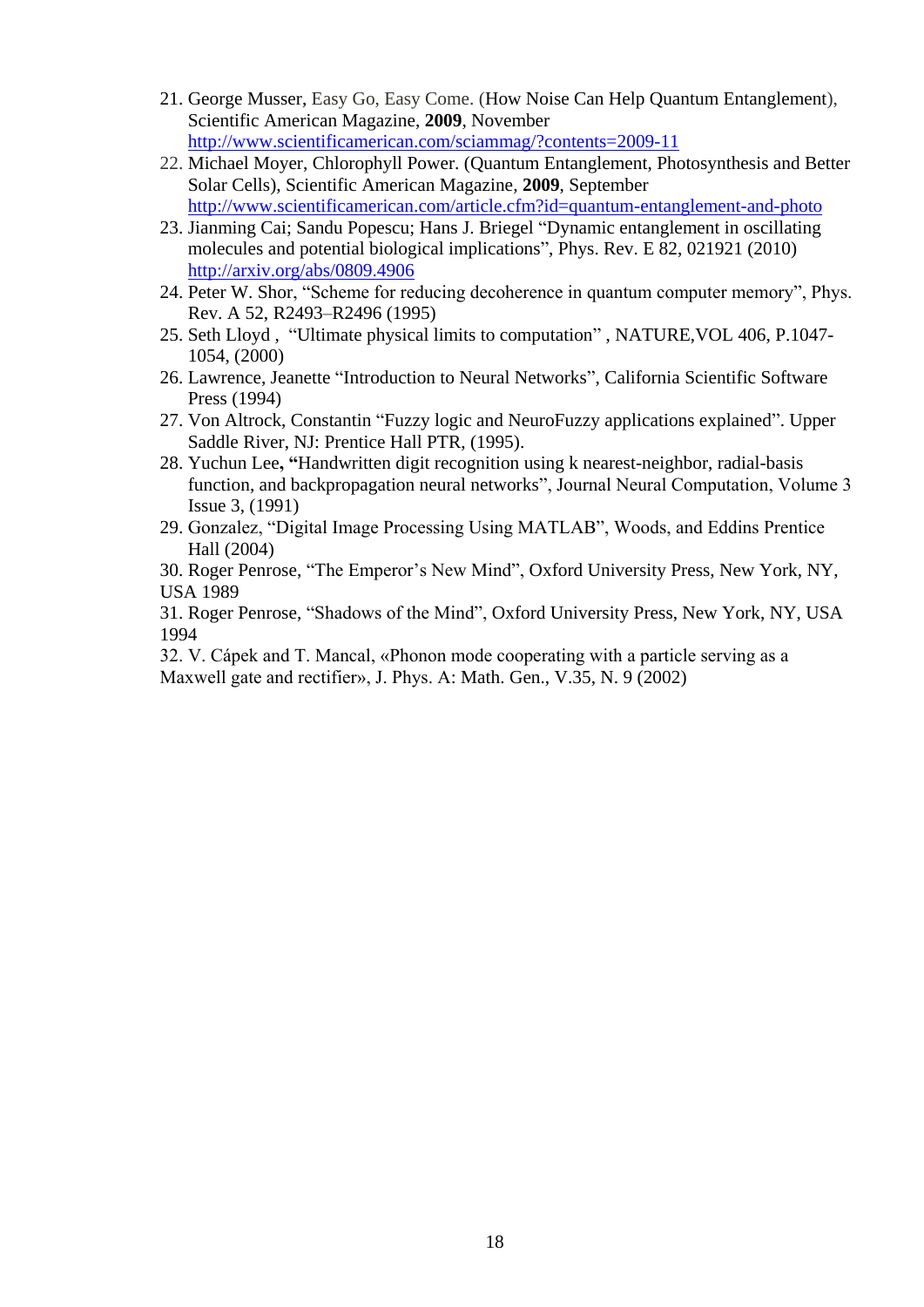# **Универсальная стрела времени V: Непредсказуемая динамика.**

# Купервассер О.Ю. **Аннотация.**

Мы видим, что точные уравнения квантовой и классической механики описывают идеальную динамику, которая обратима и приводят к возвратам Пуанкаре. Реальные уравнения физики, описывающие наблюдаемую динамику, например, master equations статистической механики, уравнения гидродинамики вязкой жидкости, уравнение Больцмана в термодинамике, закон роста энтропии в изолированных системах - необратимы и исключают возвраты Пуанкаре в исходное состояние. Кроме того эти уравнения описывают системы в терминах макропараметров или функций распределения микропараметров. Причины такой разницы между динамиками две. Вопервых, неконтролируемый шум со стороны внешнего наблюдателя. Во-вторых, когда наблюдатель входит в описываемую систему (самонаблюдение) полное само-описание состояния системы невозможно. Кроме того самонаблюдение возможно в течение ограниченного времени, пока собственная термодинамическая стрела времени наблюдателя существует и не меняет своего направления. Не во всех случаях нарушенная внешним шумом (или неполная при самонаблюдении) идеальная динамика может быть заменена предсказуемой наблюдаемой динамикой. Для многих систем введение макропараметров, исчерпывающе описывающих динамику системы, просто невозможно. Их динамика становиться в принципе непредсказуемой, иногда даже вероятностно непредсказуемой. Мы назовем динамику, описывающую такую систему, *непредсказуемой динамикой*. Как следует из самого определения таких систем, для них невозможно ввести полный набор макропараметров, характерных для наблюдаемой динамики и позволяющий предсказывать их поведение. Динамика таких систем не описывается и не предсказывается *научными* методами. Таким образом, **наука сама ставит границы своей применимости.** Только сами такие системы изнутри могут, но уже *интуитивно* «понимать» и «предсказывать» свое поведение или «общаться» между собой на *интуитивном* уровне.

### **1. Введение**

 Дадим определения *наблюдаемой и идеальной динамик* [1-4], а также объясним необходимость введения наблюдаемой динамики. Идеальной динамикой мы будем называть точные законы квантовой или классической механики. Почему мы назвали их идеальными? Потому что для большинства реальных систем выполняется закон возрастания энтропия или редукция волнового пакета в квантовом случае, противоречащие законом идеальной динамики. Идеальная динамика обратима и в ней происходят возвраты Пуанкаре, чего не наблюдается в необратимой наблюдаемой динамике. Откуда происходит это противоречие между динамиками?

 Реальный наблюдатель – это всегда макроскопическая, далекая от термодинамического равновесия система. Он обладает собственной термодинамической стрелой времени, которая существует ограниченное время (до достижения равновесия) и может менять свое направление. Кроме того, существует малое взаимодействие наблюдателя с наблюдаемой системой, которое приводит к синхронизации их термодинамических стрел времени и, в случае квантовой механики редукции волнового пакета.

 Наблюдатель описывает наблюдаемую систему в терминах макропараметров и относительно собственной стрелы времени. Именно это и ведет к различию наблюдаемой и идеальной динамики, которая формулируется относительно абстрактного координатного времени в терминах микропараметров.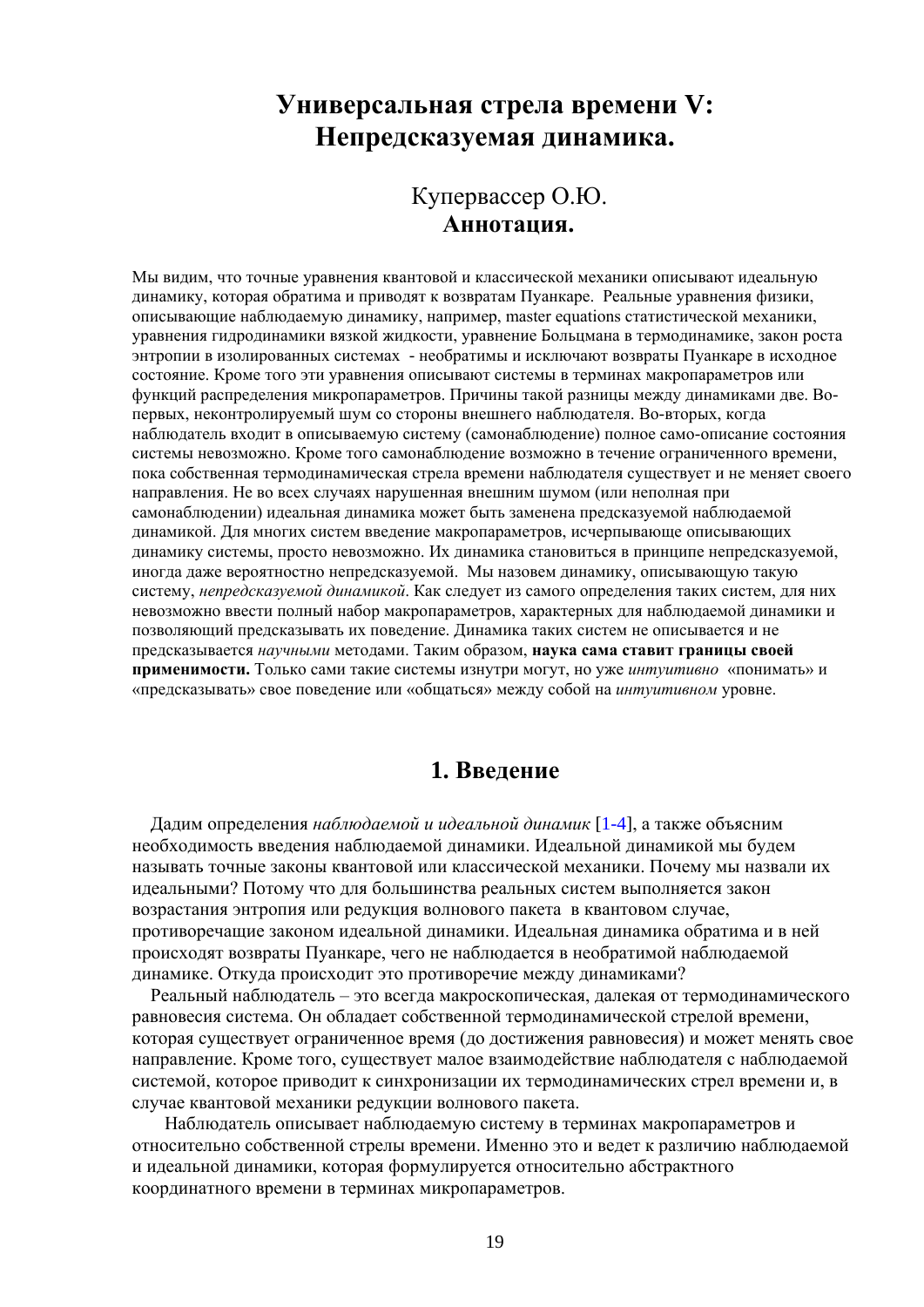Нарушения идеальной динамики связаны или с незамкнутостью измеряемых систем (т.е. объясняется влиянием внешней среды или наблюдателя), или невозможностью полного само-измерения и самоанализа для замкнутых и полных физических систем, включающих как внешнюю среду, так и наблюдателя. Что же делать в таких случаях? Реальная система или незамкнута или неполна, т.е. мы не можем использовать физику для предсказания динамики системы? Отнюдь нет!

 Очень многие такие системы могут быть описаны уравнениями точной (или вероятностной) динамики, несмотря на незамкнутость или неполноту описания. Мы называем её наблюдаемой динамикой. Большинство уравнений физики - master equations статистической механики, уравнения гидродинамики вязкой жидкости, уравнение Больцмана в термодинамике, закон роста энтропии в изолированных системах являются уравнениями наблюдаемой динамики.

 Для того чтобы обладать указанным выше свойством наблюдаемая динамика должна отвечать определенным условиям. Она не может оперировать полным набором микропеременных. В наблюдаемой динамике мы определяем лишь много меньшее число макропеременных, которые являются некими функциями микропеременных. Это делает ее намного устойчивее по отношению к ошибкам в задании начальных условий и шуму. Действительно, изменение микросостояния не приводит неизбежно к изменению макросостояния, поскольку одному макросостоянию отвечает большой набор микросостояний. Для газа макропеременными являются, например, плотность, давление, температура и энтропия. Микропеременными же являются скорости и координаты всех его молекул.

 Как из идеальной динамики строится наблюдаемая динамика? Они получаются или введением в идеальные уравнения малого, но конечного внешнего шума, или же введением погрешностей начального состояния. Погрешности и/или шумы должны быть достаточно большими, чтобы нарушить ненаблюдаемую реально обратимость движения или возвраты Пуанкаре. С другой стороны они должны быть достаточно малы, чтобы не влиять на протекание реально наблюдаемых процессов с ростом энтропии.

Для полной физической системы, включающей наблюдателя, наблюдаемую систему и окружающую среду наблюдаемая динамика не фальсифицируема в смысле Поппера [36] (при условии верности идеальной динамики). Т.е. разницу между Идеальной и Наблюдаемой Динамикой в этом случае невозможно наблюдать в эксперименте.

 Однако, вполне возможны и случаи, когда введение наблюдаемой динамики невозможно и система остается все-таки непредсказуемой, вследствие незамкнутости системы или неполноты описания. Это случай *непредсказуемой динамики* [21, 29-33], обсуждаемой здесь.

#### **2. Непредсказуемая динамика.**

 Введем понятие *синергетические модели* [10]. Будем называть таковыми простые физические или математические системы, иллюстрирующие в простой форме некие действительные или предполагаемые свойства непредсказуемых и сложных (в том числе живых) систем.

 Непредсказуемые системы, именно вследствие причин своей непредсказуемости крайне неустойчивы к внешнему наблюдению и тепловому шуму. Чтобы их поведение не превратилось в полностью хаотическое и случайное, они должны иметь механизмы защиты от внешнего влияния.

 Поэтому для нас важно создание в первую очередь синергетических моделей систем, способных противостоять шуму (декогеренции в квантовой механике). Они сохраняют свои внутренние корреляции (квантовые или классические), приводящие к обратимости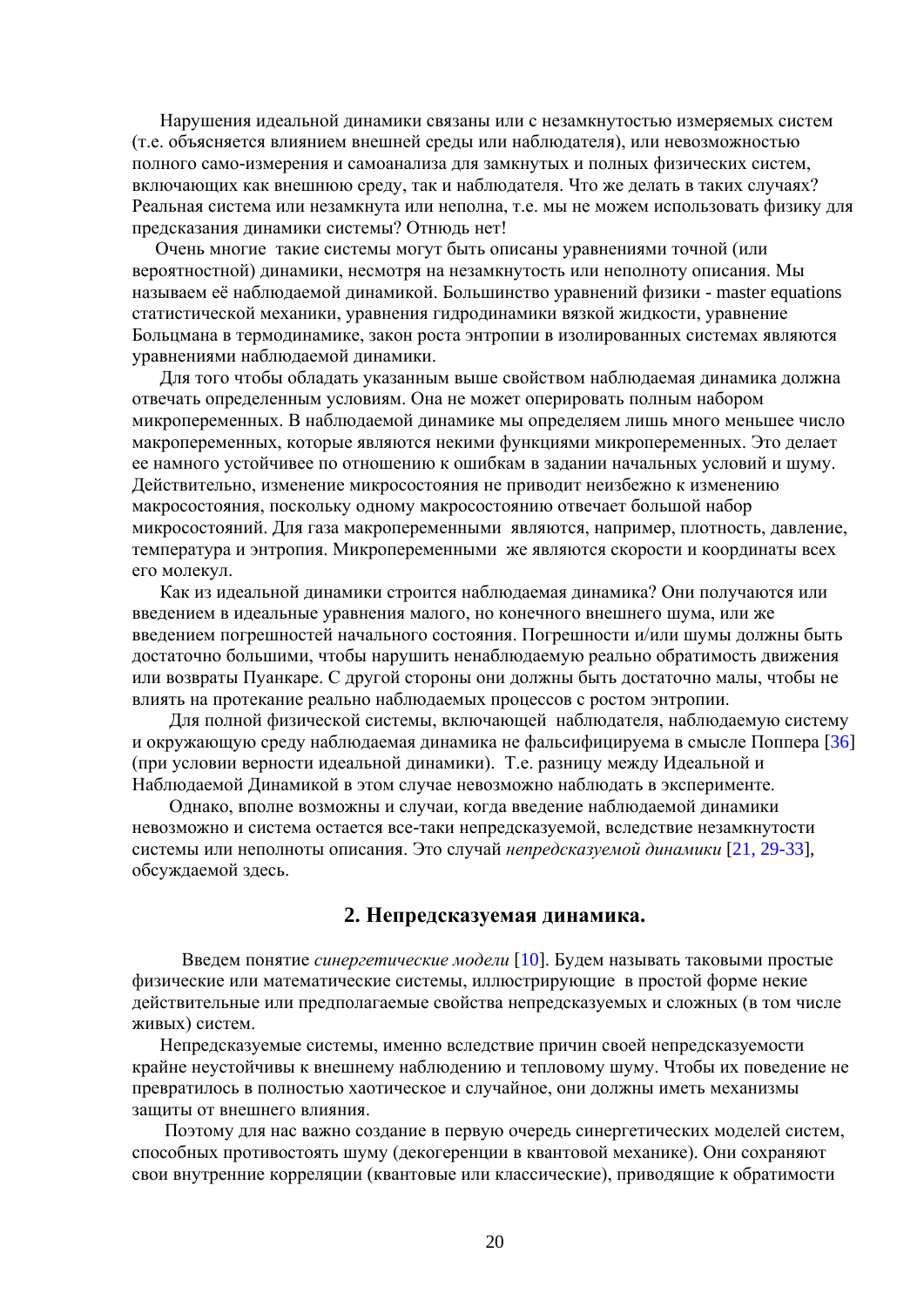лвижения или возвратам Пуанкаре. Также они могут сохранять свои корреляции с окружающим ми ром.

Существуют три метода такой защиты:

- 1) Пассивный метод создание неких «стенок» или панцирей непроницаемых для шума. Можно также держать такие системы при очень низких температурах. Примером могут служить многие модели современных квантовых компьютеров.
- 2) Активный метод, обратный пассивному подобно диссипативным или живым системам, они сохраняют своё неравновесное состояние благодаря активному взаимодействию и обмену энергией и веществом с окружением (метаболизмом). Думается, что будущие модели квантовых компьютеров должны браться из этой области
- 3) Когда корреляции охватывают ВСЮ Вселенную. Внешний источник шума здесь просто отсутствует. Источник корреляций Вселенной в том, что Вселенная произошла из малой области и низкоэнтропийного состояния путем Большого Взрыва. Назовем это явление глобальными корреляциями. Иногда это образно называют «голографическая модель Вселенной»

Следует отметить три обстоятельства:

- 1) Многие сложные системы в своем развитии проходят динамические точки бифуркации - когда существуют несколько альтернативных путей развития и выбор конкретного из них зависит от малейших изменений состояния системы в точке динамической бифуркации [5-6]. Тут даже слабые (и сохраненные, указанными выше путями) корреляции могут оказать огромное влияние. Наличие подобных корреляций ограничивает предсказательную силу науки, но отнюдь не ограничивает нашу личную интуицию. Поскольку мы являемся неотделимой частью нашего мира, то мы вполне способны на субъективном уровне «ощущать» эти корреляции, недоступные научному предсказанию (Но, ни в кое мере не противоречащие самим законам физики!)
- 2) В описываемых ненаблюдаемых системах часто наблюдается уменьшение энтропии или поддерживается очень низкоэнтропийное состояние. Это не противоречит второму закону возрастания энтропии. Действительно, как их пассивная, так и активная защита требуют огромных затрат негоэнтропии, которая черпается из окружения, поэтому суммарная энтропия системы и окружения только растет. Закон возрастания энтропии остается незыблемым для «большой» системы (наблюдаемая система + окружение + наблюдатель), хотя неверен для самой наблюдаемой системы. Уменьшения энтропии в большой системе согласно уравнениям идеальной динамики происходят (например, возвраты Пуанкаре в замкнутой системе с ограниченным объемом), но являются ненаблюдаемыми [1-4]. Поэтому они могут просто игнорироваться.
- 3) Существование многих непредсказуемых систем сопровождается уменьшением энтропии (Это не противоречит росту энтропии согласно второму закону термодинамики как это объяснено выше в третьем пункте). Таким образом, существование таких систем подчиняется обобщенному принципу Ле-Шателье -Брауна: система препятствует любому изменению своего состояния, вызванному как внешним воздействием, так и внутренними процессами, или, иными словами, — любое изменение состояния системы, вызванное как внешними, так и внутренними причинами, порождает в системе процессы, направленные на то, чтобы уменьшить это изменение. В данном случае рост энтропии порождает системы, ведущие к ее уменьшению.
- 4) Часто находит подтверждение принцип максимума производства энтропии (Maximum entropy production principle - MaxEPP) [38]. Согласно этому принципу неравновесная система стремиться к состоянию, при котором рост энтропии в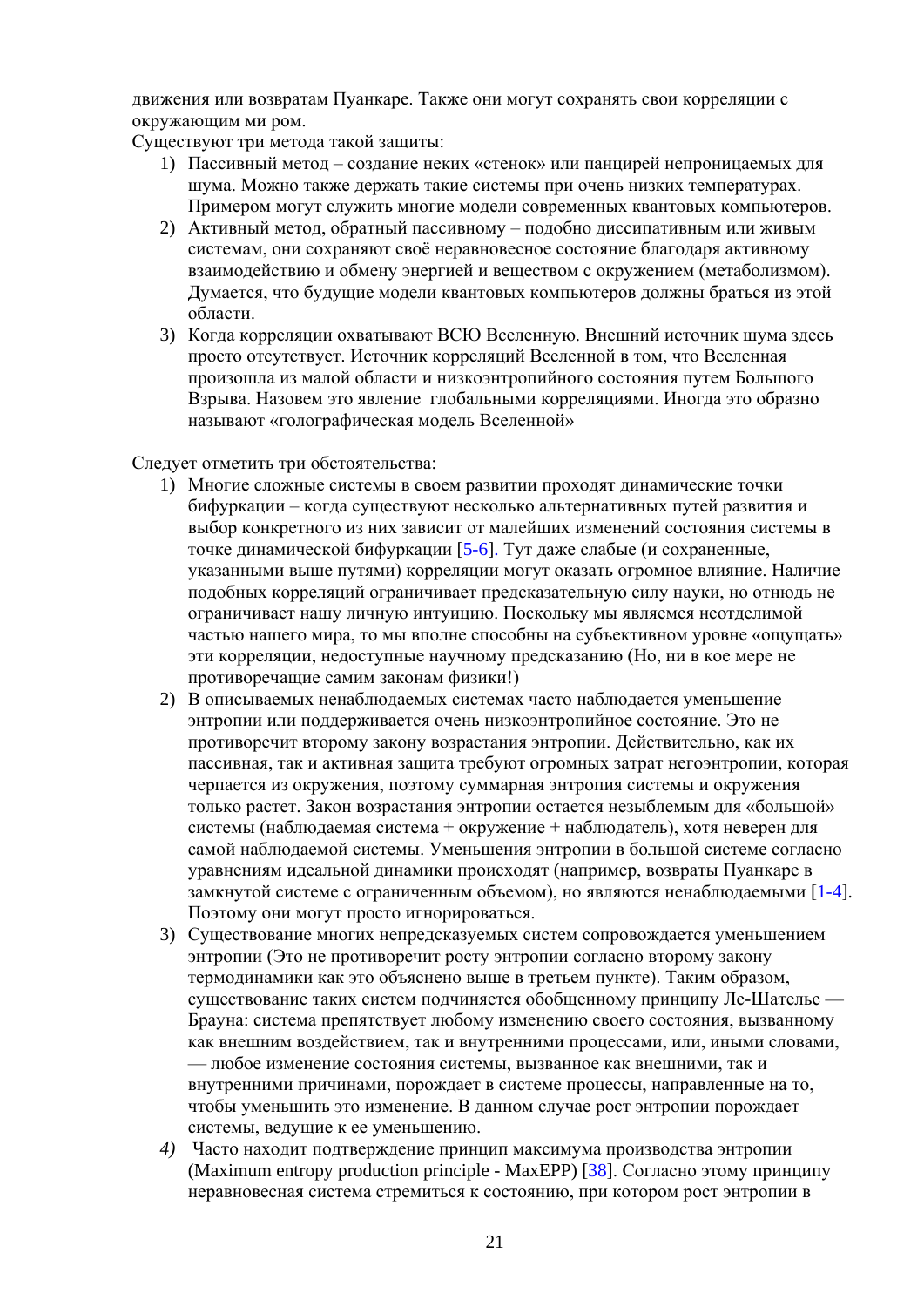системе булет максимальным. Несмотря на кажущееся противоречие. МахЕРР не противоречит открытому Пригожин для линейных неравновесных систем принципу минимума производства энтропии (MinEPP) [38]. Это абсолютно разные вариационные принципы, в которых хотя и ищется экстремум одной и той же функции - производства энтропии, но при этом используются различные ограничения и различные параметры варьирования. Эти принципы не нужно противопоставлять, так как они применимы к различным этапам эволюции неравновесной системы. МахЕРР означает, что диссипативные непредсказуемые системы (в том числе живые системы), находясь в замкнутых системах с ограниченным объемом, приближают наступление их термодинамического равновесия. Это значит, что они сокращают и время возврата Пуанкаре, т.е. способствую более быстрому возврату в низкоэнтропийное состояние. Это опять соответствует обобщенному принципу Ле-Шателье — Брауна: рост энтропии порождает системы, ведущие к ее уменьшению. Из всего вышеизложенного можно сделать очень интересный вывод: глобальной «целью» диссипативных систем (в том числе и живых систем) является (а) минимизация их собственной энтропии (б) стимуляция глобальной полной системы к скорейший возврату Пуанкаре в исходное низкоэнтропийное состояние.

- 5) Глобальные корреляции в общем случае «растекаются» по замкнутой системе с ограниченным объемом и ведут лишь к ненаблюдаемому возврату Пуанкаре [1-4]. Однако при наличии объектов с локальными корреляциями, глобальные корреляции могут проявляться в корреляции между такими объектами друг с лругом и окружающим миром. Таким образом, наличие локальных корреляций позволяет сделать глобальные корреляции наблюдаемыми, предотвращая их полное «растекание» по системе.
- 6) Верное определение термодинамической макроскопической энтропии сама по себе очень трудная задача для сложных физических систем в отсутствии локального равновесия [39]
- 7) Следует отметить очень важное обстоятельство. Неустойчивые корреляции существуют не только в квантовой, но и в классической механике. Следовательно, подобные модели не должны носить только квантовый характер. Они могут быть и классическими! Очень часто ошибочно считается, что только квантовая механика может описывать подобные явления [11-12]. Это не так [7-9]. Введение «руками» малого, но конечного взаимодействия при классическом измерении и малой погрешностей начального состояния стирает разницу между свойствами квантовой и классической механики (при наличии неустойчивых корреляций микросостояний).

### 3. Синергетические молели локальных корреляций

Приведем примеры синергетических моделей непредсказуемых систем, использующих пассивный или активный метод защиты от шума.

- 1) Имеются исключительные случаи, для которых не происходит синхронизация стрел времени [12-13].
- 2) Точки фазовых переходов или точки бифуркаций. В этих точках макроскопическая система, описываемая наблюдаемой динамикой, в процессе эволюции во времени или в процессе изменения какого-либо внешнего параметра может перейти не в одно, а в несколько различных макроскопических состояний. То есть, в этих точках наблюдаемая динамика теряет свою однозначность. В этих точках возникают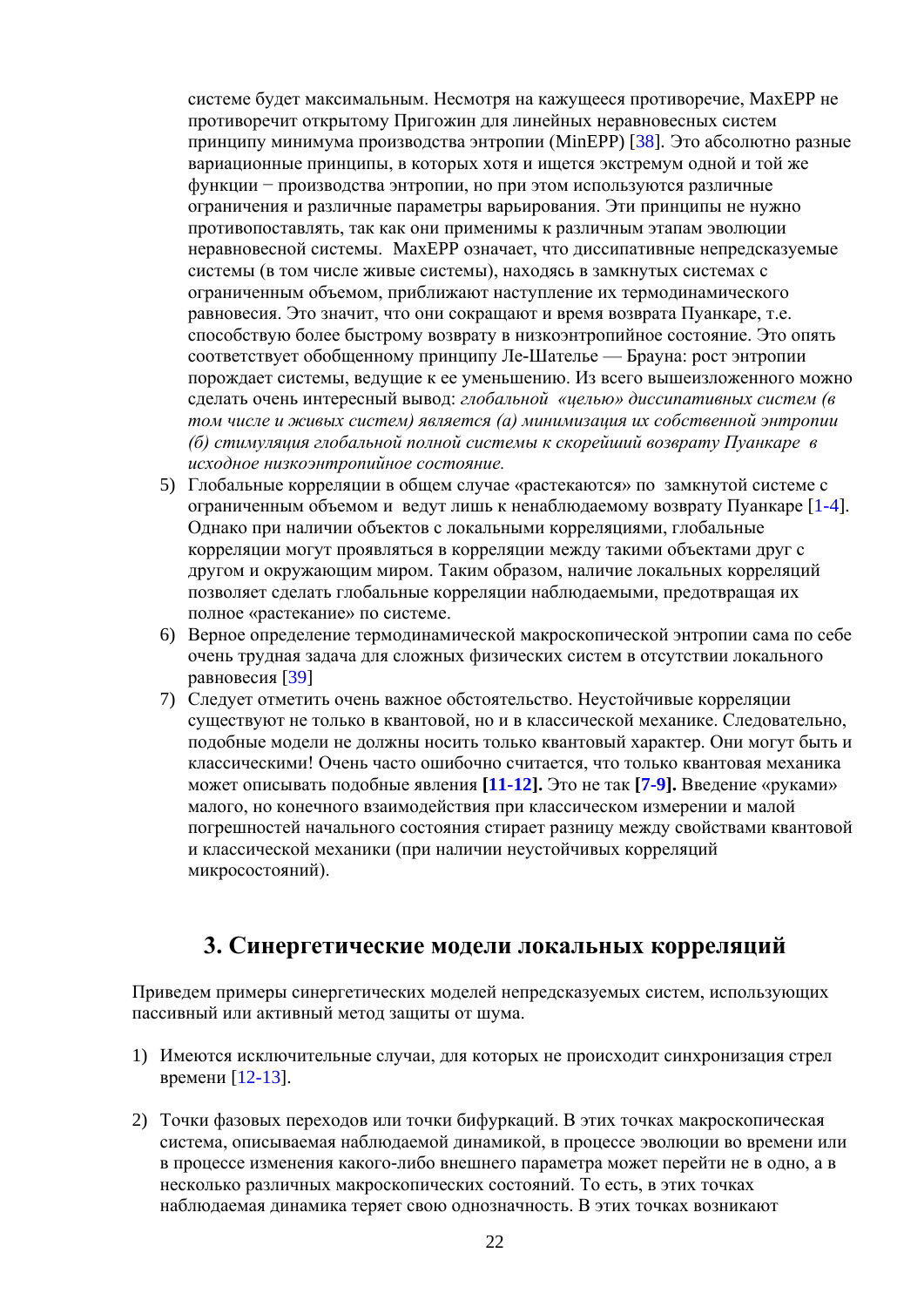огромные макроскопические флюктуации, и использование макропараметров не ведет к предсказуемости системы. Эволюция становиться непредсказуемой, т.е. возникает непредсказуемая динамика.

3) Возьмем квантовую микроскопическую или мезоскопическую систему, описываемую идеальной динамикой, изолированную от декогеренции. Ее динамика зависит от неконтролируемых микроскопических **квантовых корреляций**. Эти корреляции очень неустойчивы и вследствие декогеренции (т.е. запутывания с окружением или наблюдателем) исчезают. Пусть некий первый наблюдатель фиксирует лишь начальное и конечное состояние системы. В промежутке времени между ними система полностью или почти изолирована от окружения или этого наблюдателя. В таком случае эти микроскопические корреляции не исчезают и влияют на динамику. Рассмотрим другого внешнего наблюдателя, не знающего начального состояния системы. В отличие от первого наблюдателя, знающего начального состояния системы, поведение системы для второго наблюдателя становиться непредсказуемым! Т.е. с точки зрения такого наблюдателя возникает непредсказуемая динамика. В квантовой области примерами таких систем являются *квантовые компьютеры* и *квантовые криптографические передающие системы* **[14-15].**

Квантовые компьютеры имеют не только свойство непредсказуемости для наблюдателя, не информированного об их состоянии при запуске вычислений. Другим важным свойством является их высокая параллельность вычисления. Оно достигается за счет того, что начальное состояние является суперпозицией многих возможных начальных состояний «квантовых битов информации». За счет линейности уравнений квантовой механики эта суперпозиция сохраняется и «обработка» всех состояний, входящих в суперпозицию, происходит одновременно (параллельно). Эта параллельность приводит к тому, что многие задачи, которые обычный компьютер решает очень медленно из-за того, что рассматривает все случаи последовательно, квантовый решает очень быстро. С этим свойством и связаны надежды на практическую пользу квантовых компьютеров.

Квантовые криптографические передающие системыиспользуют в первую очередь свойство своей ненаблюдаемости «передаваемых квантовых сообщений» для внешнего наблюдателя, не информированного об их состоянии при начале передачи. Любая попытка прочесть передаваемое сообщение приводит к его взаимодействию с этим наблюдателем и, следовательно, «разрушению» передаваемого сообщения и невозможности прочесть это сообщение. Таким образом, перехват сообщений оказывается **в принципе невозможным** по законам физики.

4) Следует особо отметить, что, вопреки широко распространенному заблуждению, как квантовые компьютеры, так и квантовая криптография **[14-15]** имеют классические аналоги. Действительно, в классических системах в отличие от квантовых систем измерение можно провести абсолютно точно, не искажая измеряемое состояние. Однако и в классических хаотических системах имеются неконтролируемые и неустойчивые микроскопические дополнительные корреляции, обеспечивающие обратимость и возвраты Пуанкаре системы. Введём «руками» конечное, но малое взаимодействие в классическое измерение или конечную погрешность в начальные условия, которые в реальных ситуациях, и на самом деле, всегда существуют. Они стирают разницу между классической и квантовой системой. В реальных системах всегда присутствует малый внешний шум, выполняющий эту роль. Изолируя хаотическую классическую систему от этого шума, мы получаем классические аналоги изолированных квантовых устройств с квантовыми корреляциями.

 Существуют синергетические модели классических компьютеров, обеспечивающих, подобно квантовым компьютерам, невероятную параллельность вычислений [7].

 Аналогом квантовых компьютеров являются и *молекулярные компьютеры* **[9]**. Большое количество молекул обеспечивает параллельность вычислений.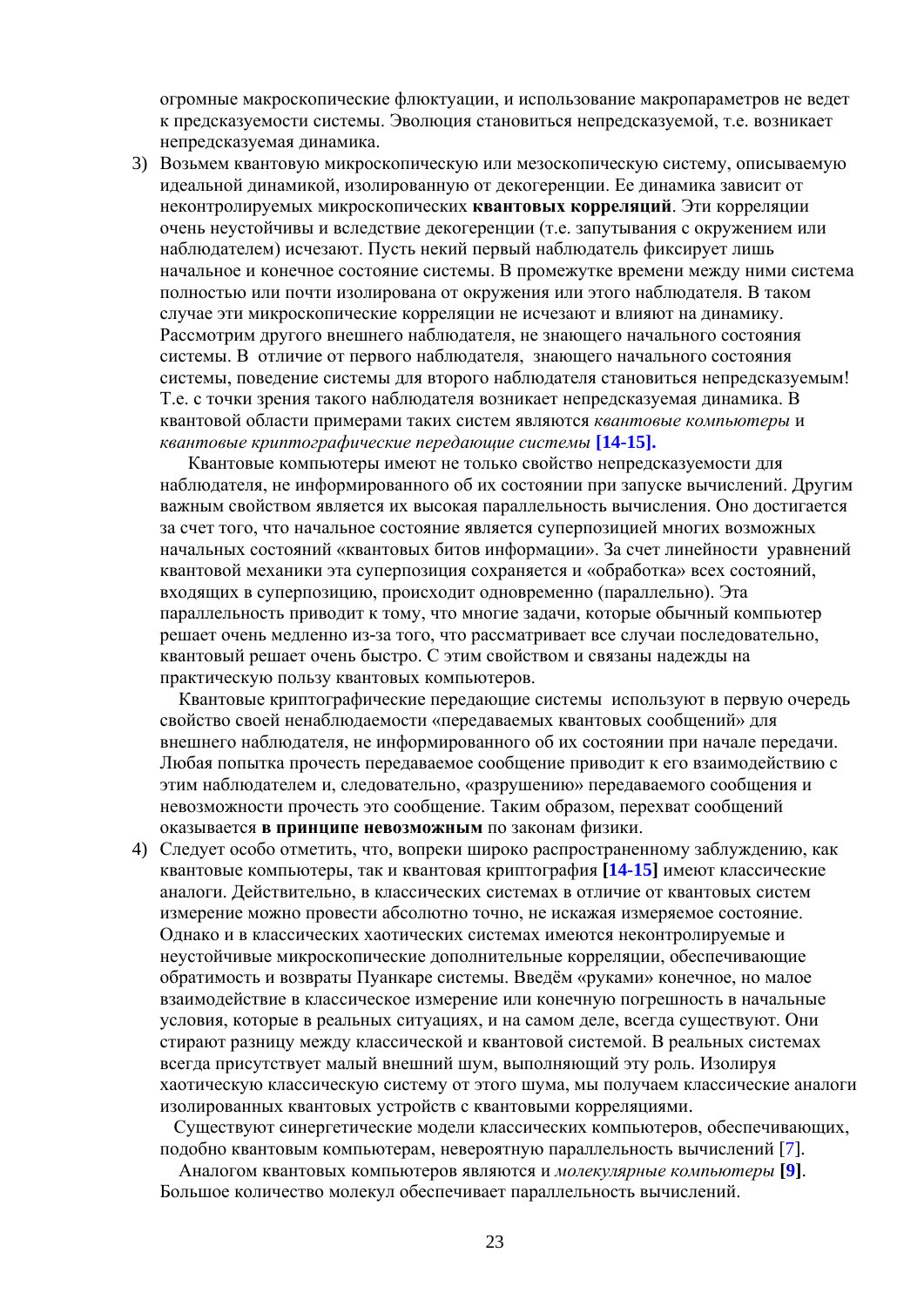Неконтролируемые и неустойчивые микроскопические дополнительные корреляции. обеспечивающие обратимость и возвраты системы, делают динамику неопределенной для наблюдателя, не информированного о состоянии компьютера в момент старта. Малое, но конечное взаимодействия при наблюдении приводит к тому, что наблюдатель нарушит нормальный запланированный ход вычислений при попытке чересчур точно померить координаты и скорости молекул, чтобы предсказать результат работы компьютера.

Аналогичные аргументы могут быть использованы для создания классических криптографических передающих систем, использующих явление классических неустойчивых микроскопических дополнительных корреляции. Неустранимое малое взаимодействия с перехватчиком сообщений разрушает эти корреляции. Тем самым оно делает ненаблюдаемый перехват принципиально невозможным также и в классическом случае.

5) Сохранение неустойчивых микроскопических корреляций может быть обеспечено не только за счет пассивной изоляции от внешней среды и наблюдателя, но и за счет динамического, компенсирующего помехи механизма. Это происходит в так называемых физических стационарных системах, в которых равновесие системы поддерживается за счет непрерывного потока энергии или вещества через систему. Примером могут служить микромазеры [16] – маленькие и хорошо проводящие полости с электромагнитным излучением внутри. Размер полостей настолько мал, что излучение уже необходимо описывать квантово. Оно постепенно затухает из-за взаимодействия со стенками. Эту систему оптимально описывать матрицей плотности в базисе состояний, соответствующих различным собственным энергиям системы. Этот базис наиболее устойчив к внешним шумам для любой системы близкой к термодинамическому равновесию и, следовательно, наиболее подходит для наблюдаемой динамики. Микроскопические корреляции соответствуют недиагональным элементам матрицы плотности и стремятся к нулю много быстрее, чем диагональные элементы при затухании излучения. (Иными словами, время декогеренции много меньше времени релаксации.) Однако пропускание через микромазер пучка возбужденных частиц приводит к сильному замедлению затухания недиагональных элементов матрицы плотности (иными словами микрокорреляций) и отличному от нуля стационарному излучению.

Также в теории квантовых компьютеров разработаны методы активной защиты квантовых корреляций от декогеренции, способные поддерживать их сколь угодно долго, повторяя циклы активной квантовой коррекции ошибок (QUANTUM ERROR CORRECTION). Повторение кода в квантовой информации не возможно из-за теоремы о невозможности клонирования. Peter Shor первый нашел метод квантовой корректировки ошибок, перенося информацию с одного кубита на сильно-перепутанное состояние девяти кубтов  $[17]$ .

6) В физике обычно макросостояние рассматривается как некая пассивная функция микросостояния. Однако можно рассмотреть случай, когда система сама наблюдает (измеряет) как свое макросостояние, так и макросостояние окружения, записывая результат наблюдения (измерения) в микроскопическую «память». Таким путем образуется обратная связь через макросостояния на микросостояние.

Примером таких очень сложных стационарных систем являются живые системы. Они находятся в состоянии очень далеком от термодинамического равновесия и крайне сложны. Они упорядочены, хоть эта упорядоченность сильно отличается от периодичности неживого кристалла. Низкоэнтропийное неравновесное состояние живого поддерживается за счет роста энтропии в окружении<sup>4</sup>. Неравновесное состояние поддерживается за счет метаболизма - непрерывного потока вещества и энергии через

<sup>4</sup> Так, например, растет энтропия Солнца, служащего источником энергии для жизни на Земле.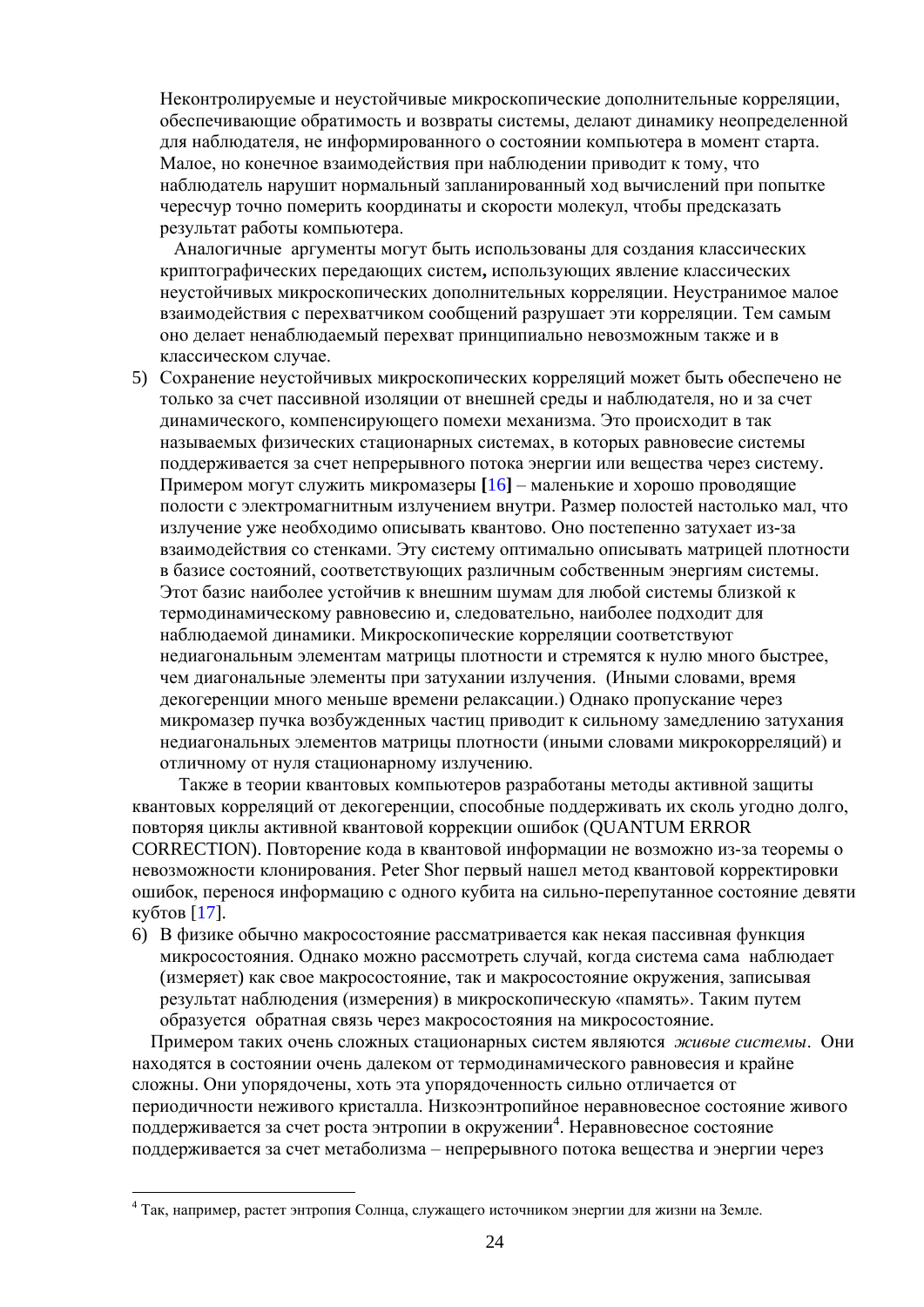живой организм. С другой стороны само это неравновесное состояние является катализатором метаболического процесса, т.е. создает и поддерживает его на необходимом уровне. Поскольку состояние живых систем является сильно неравновесным, оно может поддерживать и существующие неустойчивые корреляции, препятствуя процессу декогеренции и внешнего шума. Эти корреляции могут быть как между частями самой живой системы, так и между живой системой и другими (живыми или неживыми) системами. Если это происходит, то динамику живой системы можно отнести к непредсказуемой динамике. Несомненные успехи молекулярной биологии позволяют предсказать и описать многие черты динамики живых систем. Но нет никаких фактов, свидетельствующих, что она будет способна полностью описать всю сложность процессов в живой системе, даже с учетом ее дальнейших достижений.

Довольно трудно проанализировать реальные живые системы в рамках концепций идеальной, наблюдаемой и непредсказуемой динамик из-за их огромной сложности. Но возможно построить гораздо менее сложны математические модели. Это, например, неравновесные стационарные системы с метаболизмом. Это позволит понять возможную роль всех трех динамик для таких систем. Эти модели могут быть как квантовыми [11-12, 18-20, 35], так и классическими [7-9].

7) Описанными выше случаями не описывается все многообразие непредсказуемых динамик. Нахождение точных условий, при которых идеальная динамика переходит в наблюдаемую и непредсказуемую динамику - еще полностью не решенная задача для математики и физики. Также такой еще полностью не решенной проблемой (и, повидимому, связанной с предыдущей задачей) является роль этих трех динамик в сложных стационарных системах. Решение этих проблем позволит глубже понять физические принципы, лежащие в основе жизни.

# 4. Синергетические модели глобальных корреляций, охватывающих всю вселенную.

С помощью синергетических «игрушечных» моделей можно понять синхронистичность<sup>5</sup> (одновременность) причинно не связанных процессов [37], а также явление глобальных корреляций.

Глобальные корреляции Вселенной и определение живых систем, как систем, способствующих сохранению корреляций в противовес внешнему шуму, хорошо объясняет загадочное молчание КОСМОСА, т.е. отсутствие сигналов от других разумных миров. Вселенная произошла из единого центра (Большой Взрыв) и все ее части коррелированны, жизнь лишь поддерживает эти корреляции в локальном масштабе и существует на их основе. Поэтому процессы возникновения жизни в различных частях скоррелированны и находятся на одном уровне развития, т.е. сверхцивилизаций, способных достичь Земли, пока просто нет.

#### 4.1 Системы с «обострением» (blow up)

 $^5$  Валерий Исаков, кандидат механико-математических наук и лидер небольшой группы исследователей аномальных явлений рассказал газете "Комсомольская правла" о существовании некой статистической аномалии. После того как Исакову и его группе не удалось получить данные по отказам от полетов у российских авиакомпаний, ученые воспользовались западной статистикой. Как выяснилось, за последние 20 лет от рейсов, закончившихся катастрофами, отказывались на 18% больше пассажиров, чем от благополучных.

http://kp.ru/daily/25707/908213/; http://newsru.co.il/world/23jun2011/isakov 606.html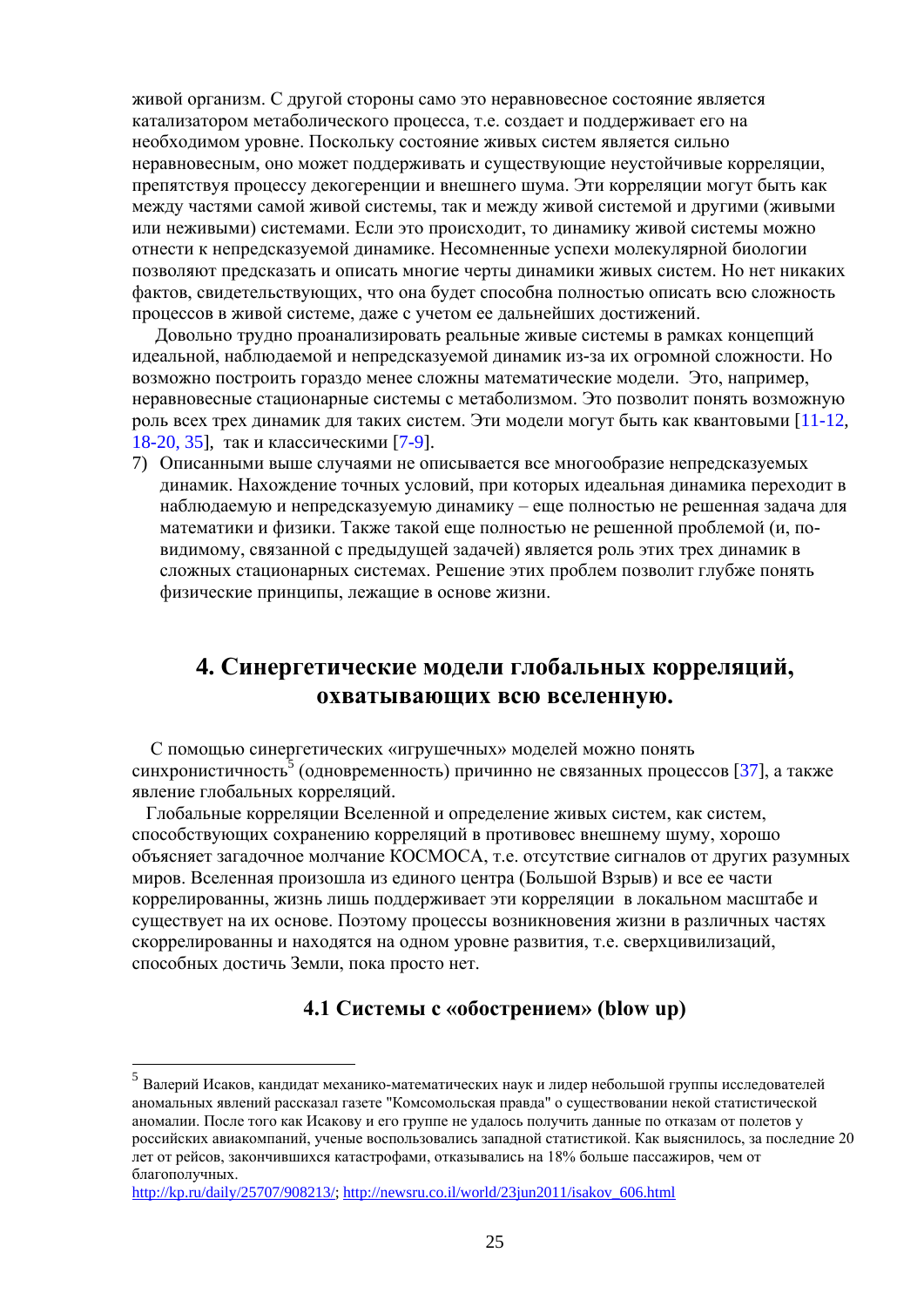Примером являются нестационарные системы с «обострением» (blow up)  $[6.22-25]$ , рассмотренные школой Курдюмова. В этих процессах определяется некая функция на плоскости. Ее динамика описывается нелинейными уравнениями, подобными уравнению горения.

 $\partial \rho / \partial t = f(\rho) + \partial / \partial r (H(\rho) \partial \rho / \partial r)$ ,  $(II)$ где  $\rho$  - плотность,  $N = \int \rho dr$ ,  $r -$ пространственная координата,  $t -$ временная координата,  $f(\rho)$ ,  $H(\rho)$  – нелинейные связи.

$$
f(\rho) \to \rho^{\beta}
$$
,  $H(\rho) \to \rho^{\sigma}$ ,

Эти уравнения имеют набор динамических решений, называемых решения с «обострением». Доказано существование явления локализации процессов в виде структур (при  $\beta$ > $\sigma$ +1), образование дискретного их спектра с разным числом простых структур (с одиночными максимумами разной интенсивности), объединенных в несколько типов сложных структур, которые имеют различные пространственные формы и несколько максимумов. Показано, что нелинейная диссипативная среда потенциально содержит в себе спектр таких различных структур-аттракторов. Пусть  $(r, \varphi)$  – полярные координаты.

$$
\rho(r,\varphi,t) = g(t)\Theta_i(\xi,\varphi), \quad \xi = \frac{r}{\psi(t)}, \ 1 < i < N
$$
\n
$$
g(t) = \left(1 - \frac{t}{\tau}\right)^{-\frac{1}{\beta - 1}}, \ \psi(t) = \left(1 - \frac{t}{\tau}\right)^{\frac{\beta - \sigma - 1}{\beta - 1}}
$$

Число собственных функций:

$$
N = \frac{\beta - 1}{\beta - \sigma - 1}
$$

Для этих решений значение функции может стремиться к бесконечности за конечное время т. Интересно, что функция достигает бесконечности в максимумах в один и тот же момент времени, то есть синхронно. По мере приближения ко времени т решение «сжимается», максимумы «обостряются» и движутся к общему центру. В момент 0.9т система становится неустойчивой и разрушается флюктуациями начальных условий. При высокой корреляции в начальном условии можно уменьшать эти флюктуации до сколь угодно малой величины.





С помощью таких моделей иллюстрируют рост населения (или уровня технического развития цивилизаций) в мегаполисах нашей планеты [25]. Точки максимума функции это мегаполисы, а плотность населения - это значение самой функции.

Можно распространить эту модель на всю Вселенную. Тогда точки бесконечного роста - это цивилизации, а плотность населения цивилизаций (или уровня технического развития цивилизаций) – это значение самой функции. Для этого усложним модель.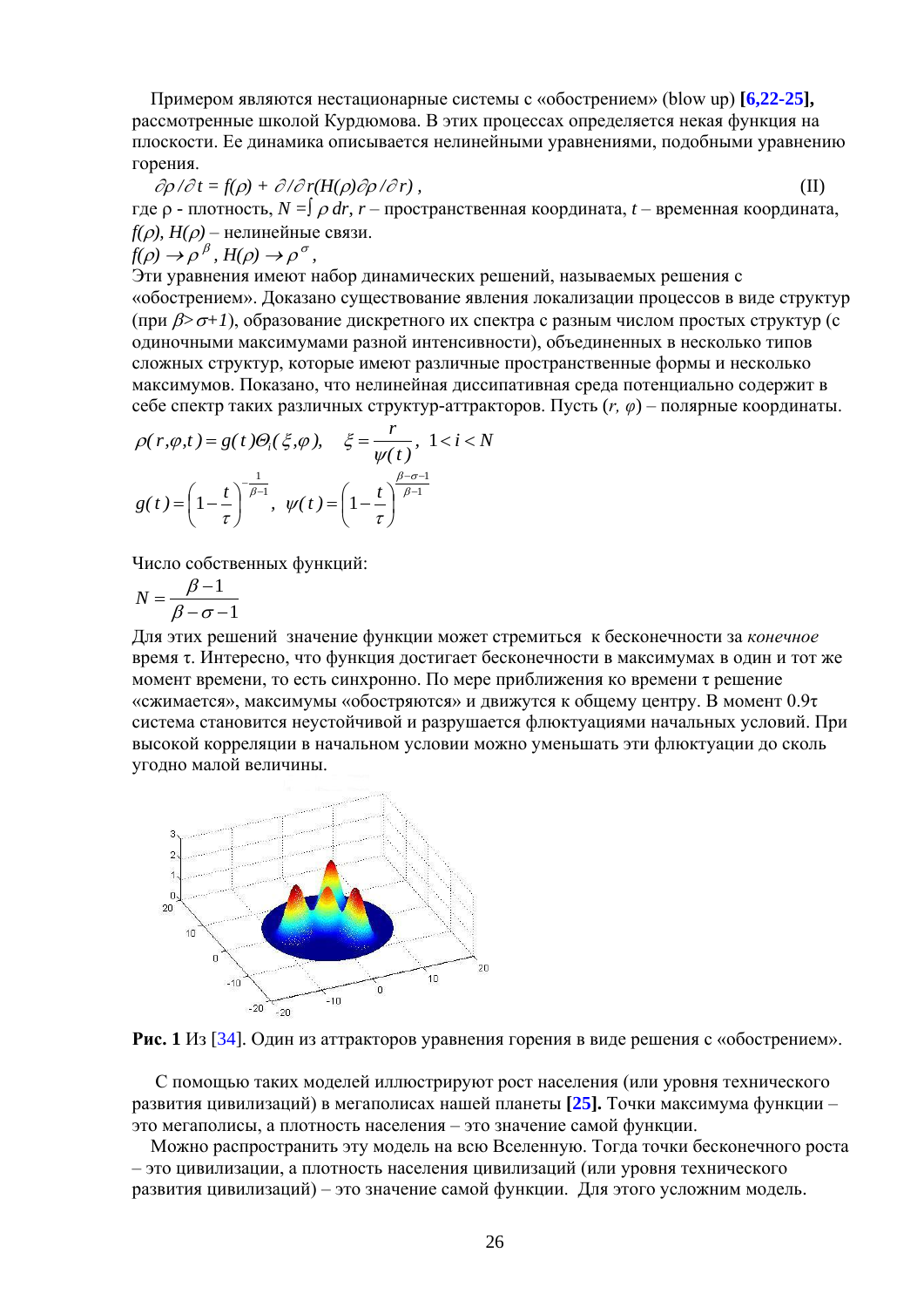Пусть в момент, когда процесс начинает выходить на растушее асимптотическое решение происходит очень быстрое расширение («инфляция») плоскости, в которой протекает процесс с «обострением». Тем не менее, процессы достижения бесконечности остаются синхронными и описываются уравнением того же типа (лишь с измененным масштабом), несмотря на то, что максимумы уже разделены большим расстоянием.

Этой более сложной моделью можно качественно объяснить синхронность развития процессов в очень далеких частях нашей резко расширившейся Вселенной в результате «инфляция» после Большого Взрыва. Высокая степень глобальных корреляций уменьшает флюктуации, ведущие к распаду структуры решения. Эти глобальные корреляции моделируют взаимосвязанность частей нашей Вселенной.

Процессы с «обострением» появляются с необходимой полнотой и сложностью лишь при некотором узком наборе коэффициентов уравнения горения (N>>1,  $\beta$ > $\sigma$ +1,  $\beta \approx \sigma + 1$  – это необходимо для возникновения структуры с большим числом максимумов и их медленному сближению к центру). Это позволяет провести аналогию с «антропным принципом» [26]. Антропный принцип утверждает, что фундаментальные постоянные Вселенной имеют именно такие значения, чтобы в итоге могла возникнуть именно наша наблюдаемая Вселенная с «антропными» существами, способными ее наблюдать.

Следует обратить внимание ещё на одно обстоятельство. Чтобы упорядоченное состояние в модели не распадалось при t=0.9т, а прожило как можно дольше, требуется тонкая настройка не только параметров модели, но и начального состояния. Это нужно, чтобы возникающие из него флюктуации не разрушали упорядоченность как можно дольше. И это наличие этого редкого эксклюзивного состояния также может быть объяснено антропным принципом.

#### 4.2 «Клеточная» модель Вселенной.

Также интересно проиллюстрировать сложные процессы с помощью «клеточной» модели. Хорошей базой служат дискретная модель Хопфилда [27-28]. Эта модель может интерпретироваться как нейронная сеть с обратной связью или как спиновая решетка (спиновое стекло) с неодинаковыми взаимодействиями между спинами. Подобная система используется для целей распознавания образов.

Эту систему можно описать как квадратную двухмерную решетку ячеек NxN, которые могут быть либо черными, либо белыми  $(S_i = \pm I)$ . Коэффициенты линейного взаимодействия между ячейками  $J_{ii}$  неравны для разных пар ячеек. Их можно выбрать так, что в процессе дискретной эволюции подавляющее большинство начальных состояний переходит в одно из возможных конечных состояний, из заранее заданного набора состояний (аттракторов).

$$
S_i(t+1) = sign \left[ \sum_{j=1}^{N} J_{ij} S_j(t) \right], \ 1 \le i \le N
$$
  

$$
J_{ij} = J_{ji}, J_{kk} = 0 \ 1 \le i, j, k \le N
$$

Аттракторы соответствую минимуму энергии:

$$
E = -\frac{1}{2} \sum_{i=1}^{N} \sum_{j=1}^{N} J_{ij} S_i S_j
$$

Пусть аттракторами решетки выбраны буквы А или В.

Существуют такие начальные неустойчивые состояния, которые отличаются лишь на одну ячейку (критический элемент). При этом одно из них имеет в качестве аттрактора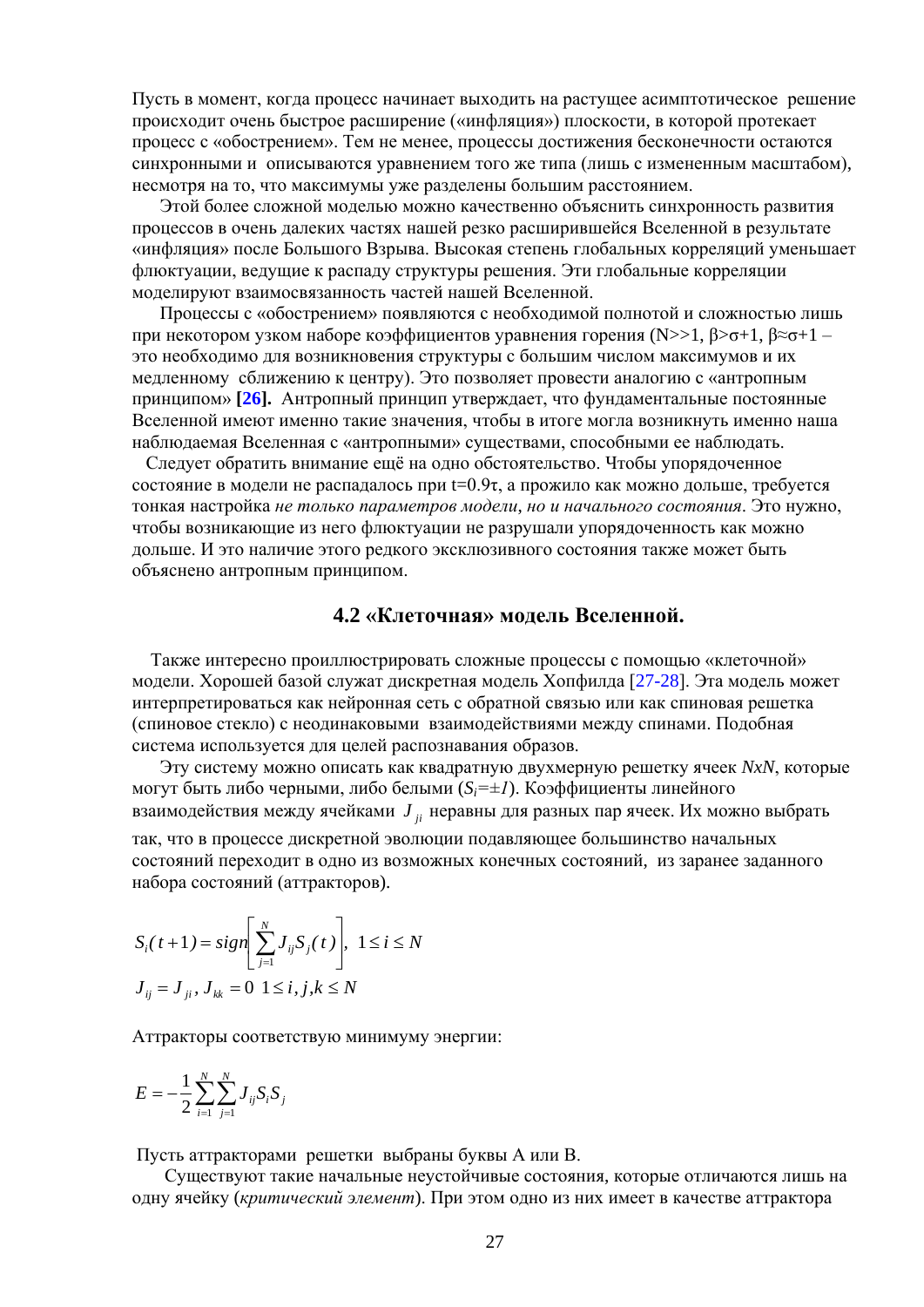состояние А, а другое – состояние В. Подобные неустойчивые начальные состояния хорошо иллюстрирует свойство глобальной неустойчивости сложных систем. Эта неустойчивость присуща всей системе в целом, а не какой-то ее части. Лишь некий внешний наблюдатель может привести к изменению значения критического элемента и изменить эволюцию системы. Внутренняя динамика самой системы сделать это не может. Глобальная корреляция между ячейками неустойчивого начального состояния определяет к какому именно аттрактору эволюционирует эта решетка (либо А, либо В).

Можно несколько усложнить модель. Пусть каждая ячейка в описанной выше решетке сама является аналогичной подрешеткой. Определим эволюцию такой составной решетки, идущей в два этапа.

На первом этапе крупные ячейки не взаимодействуют, взаимодействие есть лишь в подрешетках, которое идет по тому же образцу, что и в описанной выше простой одноэтапной модели. Коэффициенты линейного взаимодействия между ячейками выбраны так, чтобы аттракторами, как и ранее, были буква А или В. Начальные состояния всех подрешеток можно выбрать неустойчивыми, содержащими критический элемент. Итоговое состояние А подрешетки будем воспринимать как черную ячейку для крупной решетки, а состояние В подрешетки будем воспринимать как белую ячейку.

Второй этап эволюции определяется как эволюция уже этой крупной решетки по тому же образцу, что и в описанной выше простой одноэтапной модели, с получившимся выше начальным состоянием. Это начальное состояние, возникающее на первом этапе, тоже является неустойчивым, содержащее критический элемент. В конце эволюции каждой черной ячейке присвоим состояние А подрешетки, каждой белой ячейке присвоим состояние В подрешетки.

Начальное состояние решетки до начало двухэтапного процесса всегда можно выбрать так, чтобы после него итоговым состоянием крупнозернистой решетки была буква А. Состоянию каждой ее крупной ячейки тоже соответствует буква А. Назовем это состояние «А-А». Тогда наличие именно такого, а не иного финального состояния можно объяснить:

а) глобальными корреляциями неустойчивого начального состояния

b) конкретным выбором всех коэффициентов взаимодействия между ячейками. Усложним модель еще более. По аналогии с вышеописанным, сделаем ее решетку не двухуровневой, а трехуровневой, а процесс вместо двухэтапного трехэтапным. Итоговым состоянием будет «А-А-А».

Будем считать, что до начала описанного выше трехэтапного процесса, наша крупнозернистая решетка занимала очень малую область физического пространства, но в результате расширения («инфляции») расширилась до больших размеров, после чего и начался описанный выше трехэтапный процесс. Тогда наличие коррелированного неустойчивого начального состояния составной решетки, приводящего именно к итоговому состоянию «А-А-А» можно объяснить тем, что до «инфляции» все ячейки находились близко друг от друга.

Всю эту крупнозернистую решетку в целом можно сравнить с нашей «Вселенной». Ее самые мелкие подрешетки можно сравнить с «разумными организмами». Отсутствие их взаимодействия с окружением до формирования итогового состояния «А» - эквивалентно их защите от внешнего шума (активно или пассивно) своих внутренних корреляций. Решетки второго уровня в состоянии «А-А» соответствуют «цивилизациям», которые формируют образовавшиеся «разумные организмы» на втором этапе. На третьем этапе из «цивилизаций» формируется «сверхцивилизация» «А-А-А».

Тогда глобальные корреляции неустойчивых начальных состояний решеток могут служить аналогами возможных глобальных корреляций неустойчивого начального состояния нашей Вселенной, возникшего до ее инфляции. Коэффициенты взаимодействия ячеек соответствуют фундаментальным константам. Начальный процесс расширения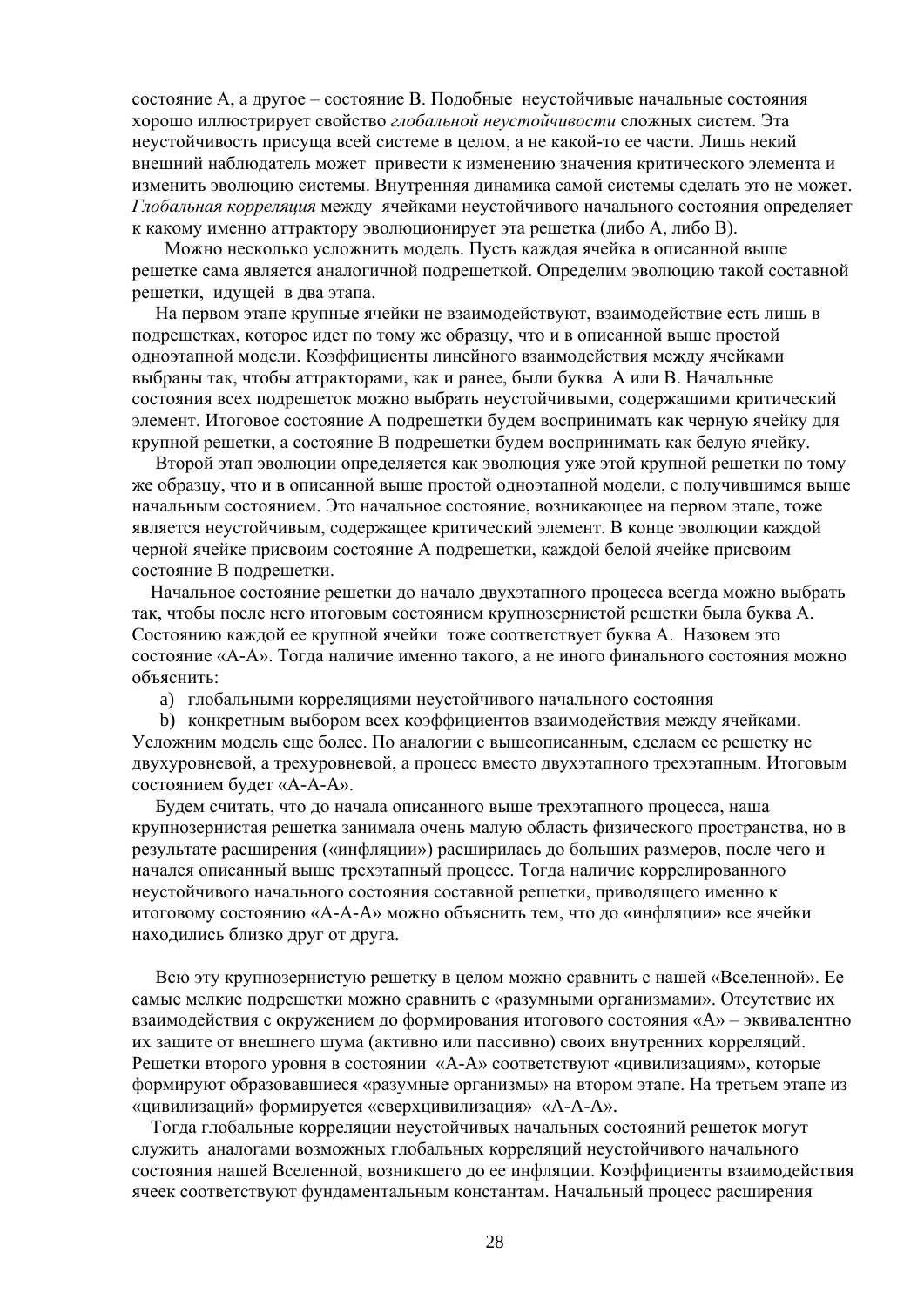решетки, до её трехэтапной эволюции, соответствует Большому Взрыву. Специфический выбор коэффициентов взаимодействия ячеек, приводящий к итоговой асимптотике (состоянию «А-А-А»), и начальные корреляции можно объяснять по аналогии с «антропным принципом». Антропный принцип утверждает, что фундаментальные постоянные Вселенной имеют именно такие значения, чтобы в итоге могла возникнуть именно наша наблюдаемая Вселенная с «антропными» существами, способными ее наблюдать.

## **Благодарности**

Я благодарю Hrvoje Nikolic и Vinko Zlatic за обсуждения и дискуссии, которые очень помогли при написании этой статьи.

# **Библиография.**

- 1. Oleg Kupervasser, Hrvoje Nikolic, Vinko Zlatic "The Universal Arrow of Time I: Classical mechanics", Foundations of Physics 42, 1165-1185 (2012) [http://www.springerlink.com/content/v4h2535hh14uh084/,](http://www.springerlink.com/content/v4h2535hh14uh084/) arXiv:1011.4173
- 2. Oleg Kupervasser "The Universal Arrow of Time II: Quantum mechanics case" arXiv:1106.6160
- 3. Oleg Kupervasser "The Universal Arrow of Time III: Nonquantum gravitation theory" arXiv:1107.0144
- 4. Oleg Kupervasser "The Universal Arrow of Time IV: Quantum gravitation theory" arXiv:1107.0144
- 5. Getling, A.V. *Rayleigh-Benard Convection: Structures and Dynamics*, World Scientific Publishing Company, Library Binding,Incorporated, 1997, 250 pages
- 6. Samarskii, A.A.; Galaktionov, V.A.; Kurdyumov, S.P.; Mikhailov, A.P. *Blow-up in Quasilinear Parabolic Equations*, Walter de Gruyter, Berlin, 1995.
- 7. Siegelmann, H.T. Neural Network and Analog Computation: Beyond the Turing Limit, Birkhauser, 1998
- 8. Calude, C.S., Paun, G. Bio-steps beyond Turing, BioSystems, 2004, v 77, 175-194
- 9. Nicolas H. Vöelcker; Kevin M. Guckian; Alan Saghatelian; M. Reza Ghadiri Sequenceaddressable DNA Logic, [Small,](http://www3.interscience.wiley.com/journal/107640323/home) **2008**, [Volume 4, Issue 4,](http://www3.interscience.wiley.com/journal/118858653/issue) Pages 427 – 431
- 10. Malinetskii, G.G. *Mathimatical basis of synergetics*, LKI, Moscow, 2007 (in Russsian)
- 11. Roger Penrose, *The Emperor's New Mind*, Oxford University Press, New York, NY, USA 1989
- 12. Roger Penrose, *Shadows of the Mind*, Oxford University Press, New York, NY, USA 1994
- Schulman, L.S., Phys. Rev. Lett. 83, 5419 (1999).
- 13. Schulman, L.S., Entropy 7[4], 208 (2005)
- 14. Valiev K.A., Kokin A.A., Quantum computers: Expectations and Reality, Izhevsk, RKhD, 2004
- 15. Introduction to quantum computation and information, eds. Hoi-Kwong Lo, Sando Popescu, Tim Spiller, Word Scientific Publishing (1998)
- 16. The micromaser spectrum ,Marlan O.Scully, H. Walther, Phys. Rev. A 44, 5992–5996 (1991)
- 17. [Peter W. Shor,](http://publish.aps.org/search/field/author/Shor_Peter_W) "Scheme for reducing decoherence in quantum computer memory", Phys. Rev. A 52, R2493–R2496 (1995)
- 18. [George Musser,](http://www.scientificamerican.com/author.cfm?id=109) Easy Go, Easy Come. (How Noise Can Help Quantum Entanglement), *Scientific American Magazine*, **2009**, November

<http://www.scientificamerican.com/sciammag/?contents=2009-11>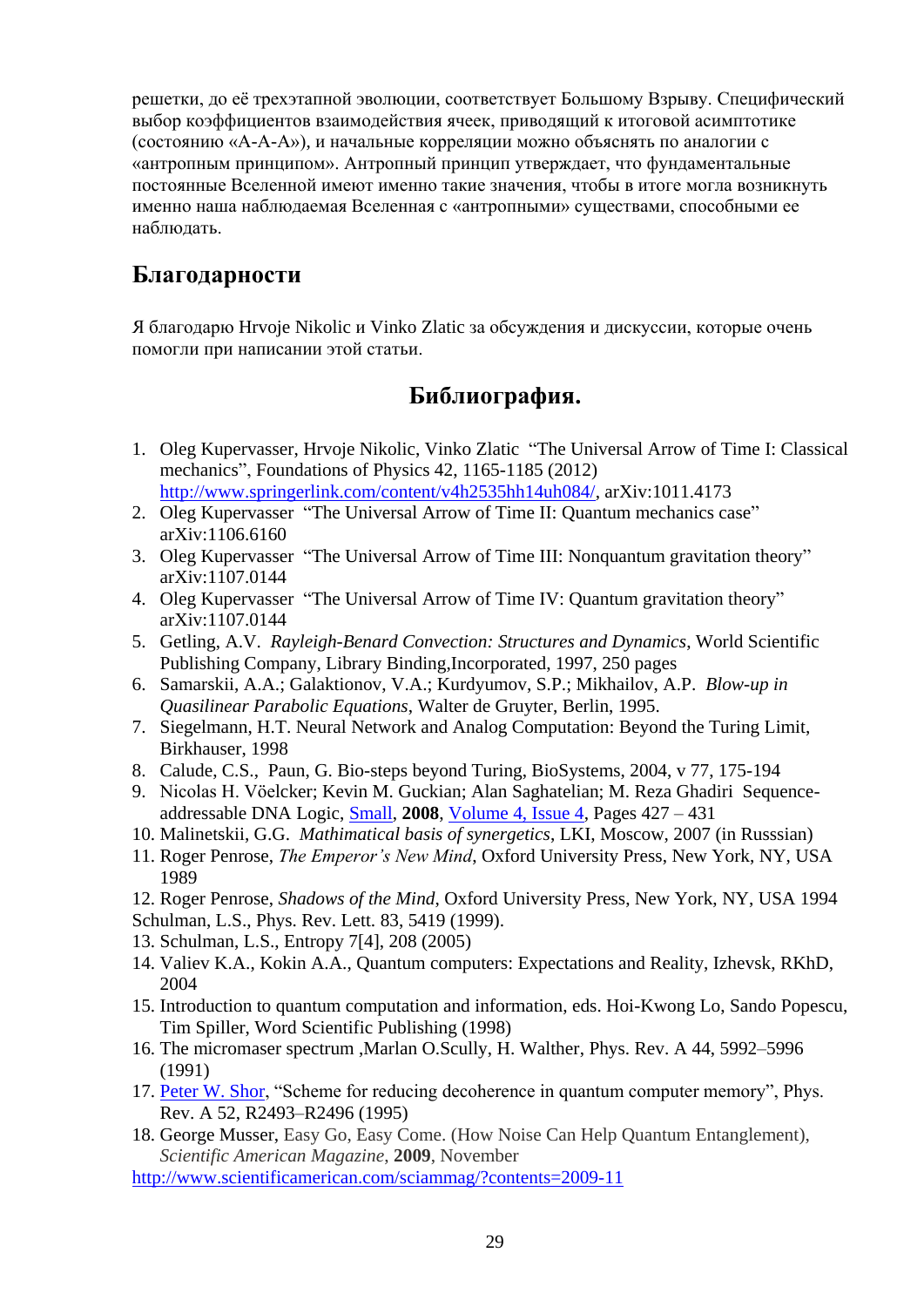19. [Michael Moyer,](http://www.scientificamerican.com/author.cfm?id=1877) Chlorophyll Power. (Quantum Entanglement, Photosynthesis and Better Solar Cells), *Scientific American Magazine,* **2009**, September

<http://www.scientificamerican.com/article.cfm?id=quantum-entanglement-and-photo>

- 20. Jianming Cai; Sandu Popescu; Hans J. Briegel *Dynamic entanglement in oscillating molecules and potential biological implications*, Phys. Rev. E 82, 021921 (2010) <http://arxiv.org/abs/0809.4906>
- 21. Licata, I. ; Sakaji, A. Eds. Physics of Emergence and Organization, World Scientific, 2008 paper: Ignazio Licata, Emergence and Computation at the Edge of Classical and Quantum **Systems**
- 22. Helena N. Knyazeva, Kurdyumov S.P., " Foundations of synergetics ", part1, Moscow, "KomKniga",2005 in Russian
- 23. Helena N. Knyazeva; Kurdyumov, S.P. *Foundations of synergetics, part2*, KomKniga, Moscow, 2006-2007 (in Russian)
- 24. Samarskii, A.A.; Galaktionov, V.A.; Kurdyumov, S.P.; Mikhailov, A.P. *Blow-up in Quasilinear Parabolic Equations*, Walter de Gruyter, Berlin, 1995
- 25. Kapitza, S.P.; Kurdyumov, S.P.; Malinetskii, G.G. *Synergetics and Prognoses of the Future*, Nauka Publishers, Moscow,1997 (in Russian).
- 26. Hogan, J. Why the Universe is Just So, *Rev.Mod.Phys*., **2000**, 72 (arxiv: [astro-ph/9909295\)](http://www.arxiv.org/abs/astro-ph/9909295)
- 27. Malinetskii, G.G. *Mathimatical basis of synergetics*, LKI, Moscow, 2007 (in Russsian)
- 28. Hopfield, J. J. Neural networks and physical systems with emergent collective computational abilities, *Proceedings of National Academy of Sciences*, **1982**, April, vol. 79, no. 8, pp. 2554– 2558. [PNAS Reprint \(Abstract\)](http://www.pnas.org/cgi/content/abstract/79/8/2554) [PNAS Reprint \(PDF\)](http://www.pnas.org/cgi/reprint/79/8/2554)
- 29. [Hrvoje Nikolic,](http://arxiv.org/find/cond-mat/1/au:+Nikolic_H/0/1/0/all/0/1) "Closed timelike curves, superluminal signals, and "free will" in universal quantum mechanics", arXiv:1006.0338
- 30. O. Kupervasser, arXiv:0911.2076.
- 31. O. Kupervasser, D. Laikov, arXiv:0911.2610
- 32. O. Kupervasser, nlin/0508025
- 33. O. Kupervasser, nlin/0407033
- 34. Nikolsky I.M. Investigation of a spectrum of the many-dimensional dissipative structures developing in a regime with blow-up.//the Proceedings of the international conference Lomonosov-2005, Мoscow, 2005, P.45-46
- 35. V Cápek and T Mancal, «Phonon mode cooperating with a particle serving as a Maxwell gate and rectifier», J. Phys. A: Math. Gen., V.35, N. 9 (2002)
- 36. Karl Popper *Logik der Forschung*, 1934 (*[The Logic of Scientific Discovery](http://en.wikipedia.org/wiki/The_Logic_of_Scientific_Discovery)*, English translation 1959)
- 37. Jung, *On Synchronicity (in Man and Time)*, Papers from the Eranos Yearbooks.3, NY and London, 1957
- 38. L.M. Martyushev L.M., Seleznev V.D. Maximum entropy production principle in physics, chemistry and biology. Physics Reports. 2006. Vol.426, (1). P.1-45.
- 39. J. Miguel Rubi, "Does Nature Break the Second Law of Thermodynamics?", Scientific American Magazine, Oct 28, 2008, P. 66 http://www.scientificamerican.com/article.cfm?id=how-nature-breaks-the-second-law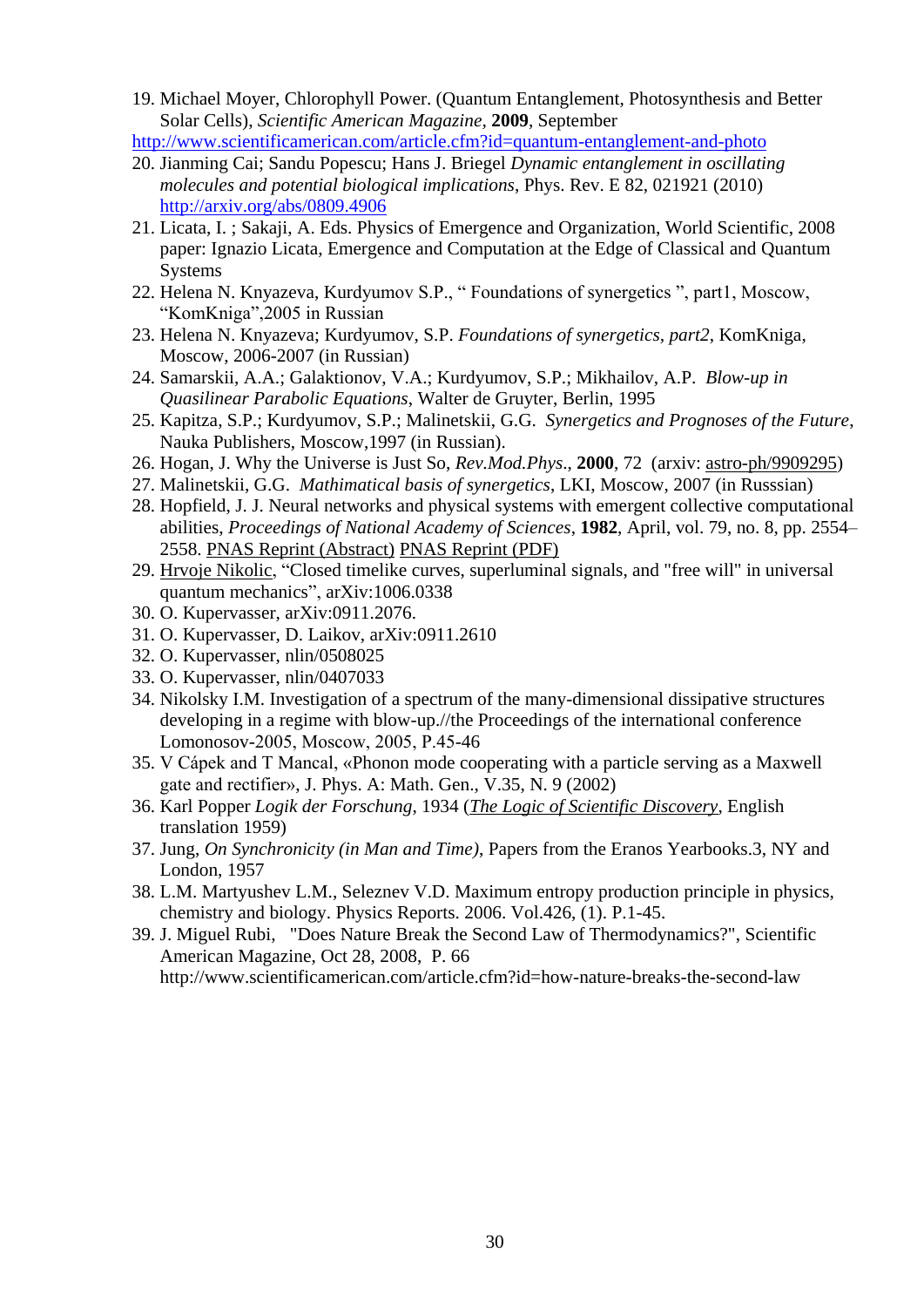## **Универсальная стрела времени VI:**

## **Будущее искусственного интеллекта искусство, а не наука**

#### **или**

#### **Практическое применение непредсказуемых систем**

#### **Купервассер О.Ю.**

Рассматриваются перспективы развития искусственного интеллекта (ИИ). Показывается, что разработка ИИ в будущем будет ближе к искусству, чем науке. Основой систем ИИ будут сложные диссипативные системы, поведение которых будет невозможно до конца понять даже в принципе. Тем не менее, это не будет препятствием для их практического использования.

#### **Введение**

 Сейчас во всем мире активно развиваются технологии, связанные с построением систем искусственного интеллекта (ИИ). В этой статье хотелось бы обсудить не тактические, а стратегические задачи этого процесса. Сейчас не так много интересных работ на эту тему, хотя они и имеются [1]. Это связано с тем, что большинство серьезных специалистов занято решением именно тактических задач и часто не задумываются о более далеких перспективах. Однако не такова была ситуация на заре зарождения кибернетики. Тогда эти вопросы активно обсуждались. Поэтому мы построим нашу статью на обзоре задач кибернетики, как они виделись участниками симпозиума в 1961 году [2]. Мы постараемся дать обзор этих перспектив с точки зрения современной физической и кибернетической науки и ее последних достижений.

#### **Анализ проблем.**

 Главное стратегическое направление в 1961 было задано лекцией Бира «На пути к кибернетическому предприятию». В ней он видит систему управления как некий черный ящик с огромным количеством внутренних состояний. В зависимости от внутреннего состояния черный ящик осуществляется разные функции, связывающие его вход и выход. Среди всех этих функций ищется некая функция, оптимально реализующая его работу, согласно некоторым критериям оптимальности. Организуется обратная связь между выходом предприятия и внутренним состоянием черного ящика, обеспечивающая оптимальность поиска.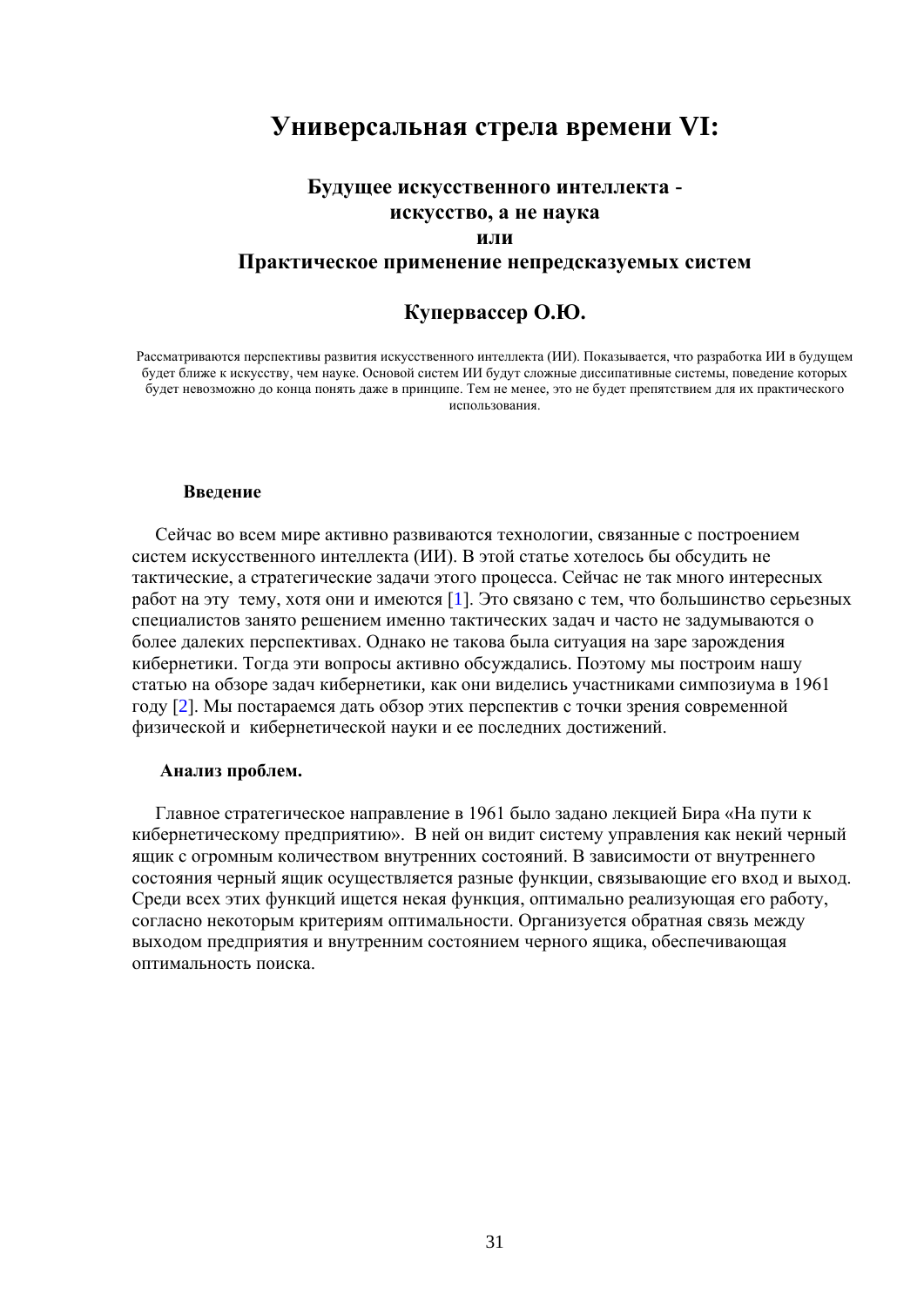

Рис. 1 Схематическое изображение управления механизмом (предприятием).

Тут возникают три трудности:

- 1) Понятно, что число внутренних состояний такого черного ящика должно огромно, чтобы обеспечить реализацию всех возможных функций. Для этого автор предлагает использовать некая глыба вещества, обладающий огромным числом внутренних состояний на атомарном уровне. Это нечто, вроде, например, коллоидной системы Гордона Паска, осуществляющее обращение матриц астрономического порядка.
- 2) Пространство поиска такого ящика огромно и перебор всех возможных внутренних состояний за разумное время не реален. Поэтому необходима стратегия, позволяющая находить пусть не самые оптимальные решения, но, по крайней мере, «хорошие». Такой стратегией в настоящее время считается «генетический алгоритм» [3], снабженный случайным генератором. Также используются метод эвристик. [4] Это набор эмпирических рецептов поиска оптимального внутреннего состояния. Они либо находятся из предыдущего опыта, либо заранее заданы внешним экспертом.
- 3) Критерии оптимальности не всегда можно четко сформулировать. Поэтому «целью» такого ящика можно сделать просто физическое «выживание». Тогда подобные критерии он будет искать сам. Либо, его действиям будет давать оценку некий внешний эксперт.

В указанных решениях проблем есть одна очень принципиальная трудность. Пусть наш черный ящик имеет n бинарных входов и один бинарный выход. Тогда число всех

возможных внутренних состояний ящика  $2^{2^n}$ . Насколько велико это число? Ответ дает Виллис «Область реализуемых функций для сложных систем» Проведенный им физический расчет, показывающий, что всех молекул Земли достаточно лишь для реализации черного ящика с максимум n=155. Здесь не имеет смысл воспроизводить его расчет. Современная физика дает точный метод подсчета для верхней границы плотности хранения информации через энтропию черной дыры соответствующей массы [25]. (Ее правда проблематично извлечь из-за информационного парадокса.) Ответ, однако, вряд ли будет более утешительным. Понятно, что такого количества входов не достаточно для управления сложными системами. Отсюда следует, что количество возможных функций, реализуемым ящиком, должно быть неким подмножеством всех возможных функций. Как же выбрать это подмножество?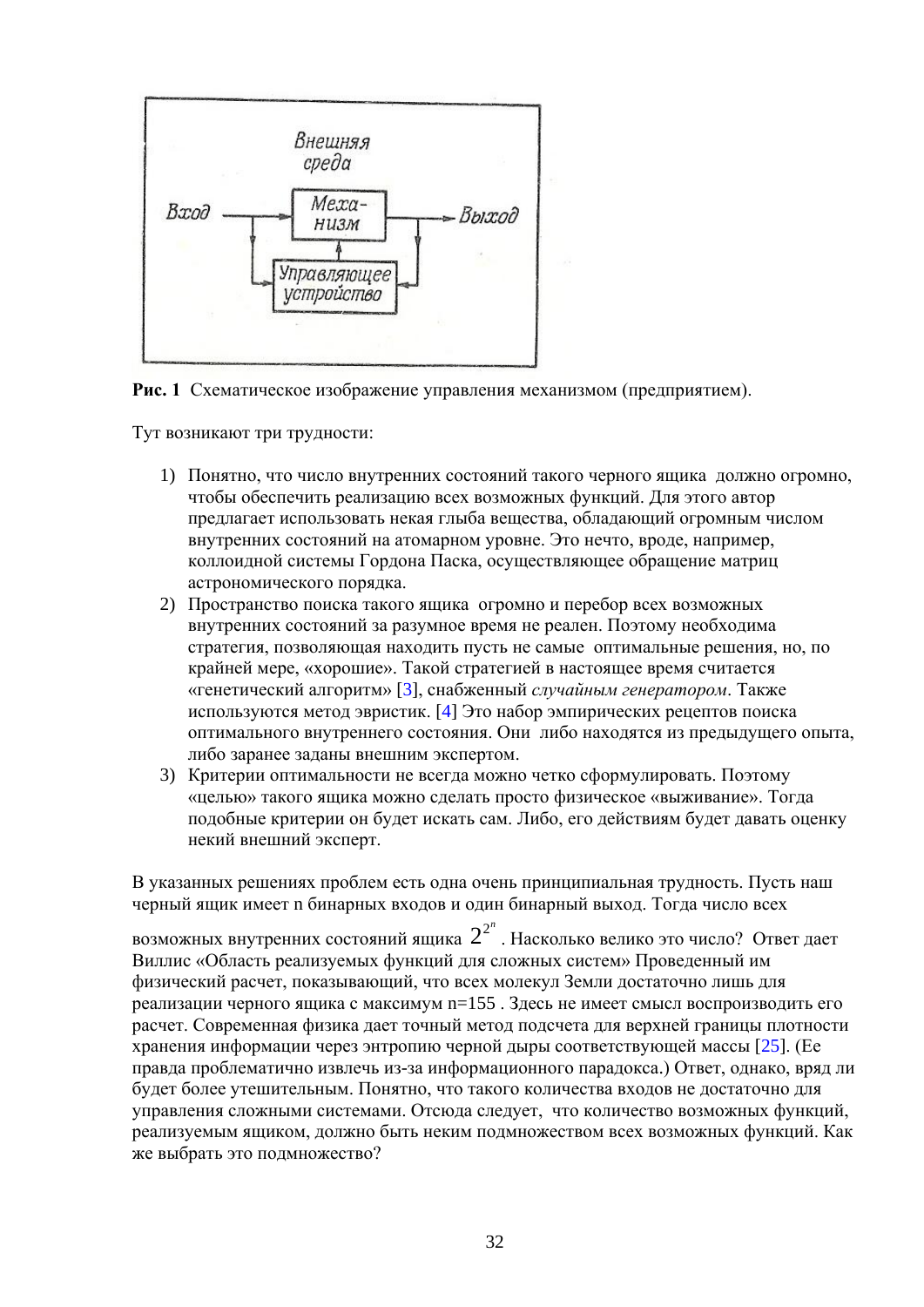Сейчас активно развиваются метолы, основанные на нейронных сетях [26] или нечеткой логике [27]. Они позволяют легко реализовать многие «интуитивные» алгоритмы, которые использует человек. Кроме того, для них существуют хорошо разработанные методы обучения или самообучения. Однако для обоих методов показано, что любая возможная функция реализуема этими методами. С одной стороны это хорошо, поскольку доказывает их универсальность. С другой стороны это плохо, поскольку эта избыточность не позволяют нам снизить пространство поиска черного ящика.

В своей лекции Виллис предлагает решение, которое актуально и поныне. Он предлагает использовать подмножество всех функций п переменных, которое реализуется комбинацией р функций k переменных, где

| $p<<2^n$ | (1) |
|----------|-----|
| k < n    | (2) |

Этот класс достаточно мал, чтобы его можно было реализовать.



Рис. 2 Точное разложение переключательных функций на функции с меньшим числом переменных.

> a)  $n=6$ ,  $p=3$ ,  $k=3$  $(6)$  n=8, p=5, k=3

Для широкого класса задач это решение приемлемо. Например, нейронная сеть использовалась для распознавания цифр, высвечиваемых на экране [28]. Экран разбивался на ячейки (пиксели). Ячейка могла быть черной или белой. При этом ячейки разбивались на группы близлежащих ячеек (k-ячеек). Каждая группа поступала на вход сети с одним выходом. Эти выходы группировались также в k ближайших групп, которые подавались на входы сетей и т.д. В итоге имелись лишь 10 выходов, которые и давали результат классификации. Указанная сеть учитывает ограничения связанные с «локальностью» нашего мира.

Но можно вводить и иные критерии ограничивающие пространство поиска того же типа, но менее жесткие. Например, сохранив условие (1), не использовать условие (2), а создать ограничение на тип используемых функций, создать некую «библиотеку» полезных функций.

Например, для существующей области распознавания изображений такой набор функций уже существует - это программные пакеты функций для обработки изображений сосредоточенные в таких пакетах, как Matlab [29]. Комбинируя эти функции, можно создать массу полезных признаков для распознавания. Причем подбирать эти суперпозиции функций можно не случайным перебором генетического алгоритма, а используя человеческую интуицию: человек может комбинировать эти функции так,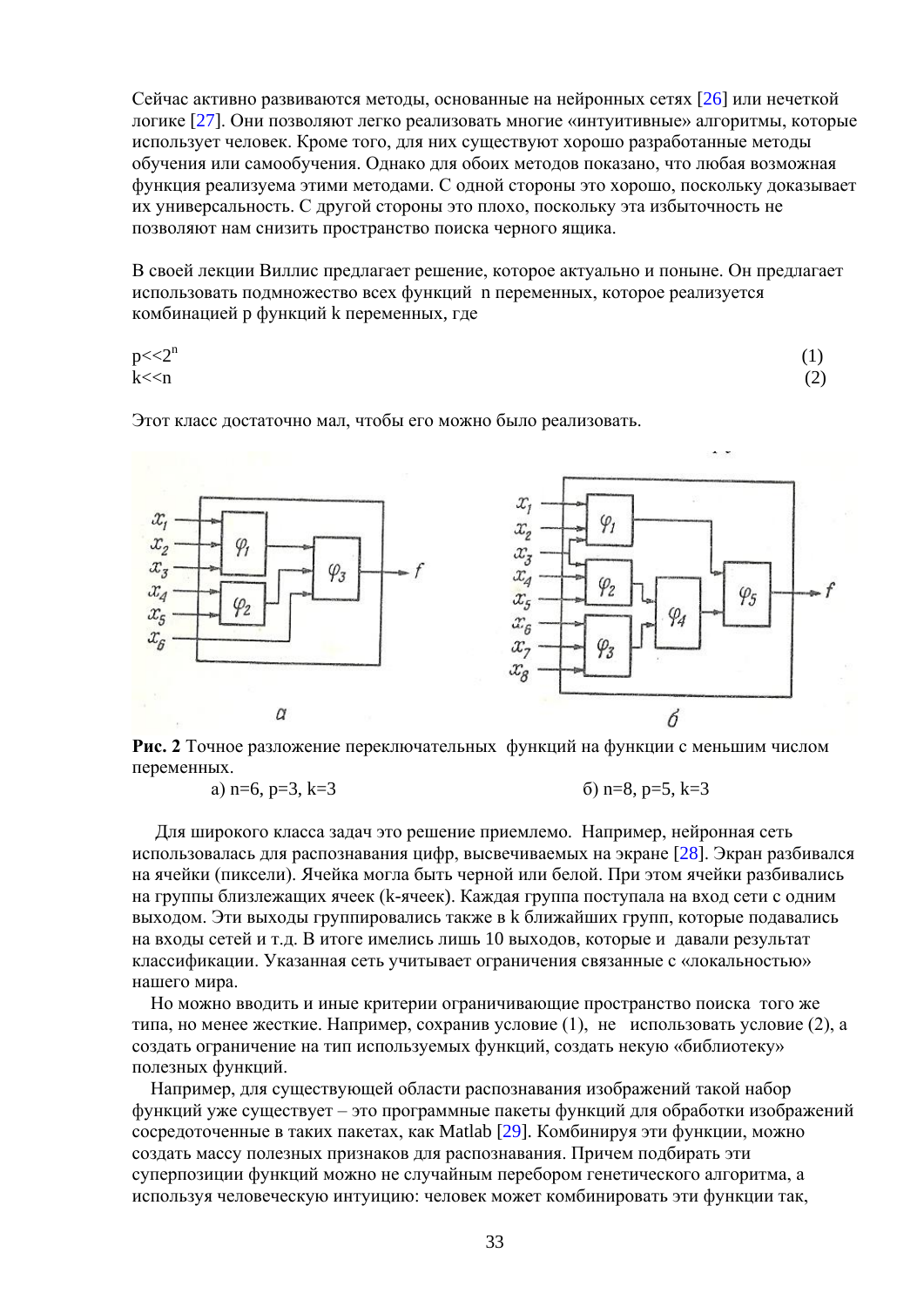чтобы они воспроизволили некий интуитивно ошушаемый признак объекта, который человек сам не может математически точно определить. Это человеко-машинные системы поиска.

Следует отметить, что как создание подобных «библиотек», так и человеко-машинные поиск - это не алгоритмизуемые процессы. Они опираются на человеческую интуицию. Именно поэтому мы считаем, что искусственный интеллект ближе к искусству, чем к науке.

Разберем проблемы, которыми страдает этот подход.

- 1) Те ограничения («библиотеки»), которые мы задаем на внутренние состояния ящика, создаются человеком. Это делает этот процесс трудоемким и ограниченным интуицией человека.
- 2) и человеко-машинный поиск, более эффективный, чем генетический алгоритм, но страдает теми же недостатками, что и описано выше.

Перейдем к следующему докладу, который, кажется, наиболее пророческий и даёт путь к решению этих проблем: Цопф «Отношение и контекст».

Главная его мысль заключается в том, что для поиска эффективных систем искусственного интеллекта мы должны обратиться не к математическим научным абстракциям, а к свойствам подобных систем в окружающем мире - живым адаптивным системам. Какие их свойства позволяют им преодолеть указанные выше ограничения и проблемы?

Самое главное их свойство заключается в том, что подобные системы не являются, как черный ящик, неким внешним объектом по отношению к окружающему миру. Они неразрывно связаны с ним. (Так, Цопф подчеркивает, что признаки, используемые для распознавания объекта, или даже сам «код» нейронов мозга (сознание) являются контекстно-зависимыми. Это значит, что они зависят не только от внутреннего состояния объекта или мозга, но также и его внешнего окружения.) Это объясняет эффективность ограничений на реализуемые внутренние состояния адаптивных систем. Им не нужно придумывать свою «библиотеку» функций - она дана им во многом от рождения. Поскольку эти системы произошли из окружающего мира и связаны с ним уже при рождении множеством незримых связей, эта «библиотека» весьма эффективна и оптимальна. То же самое относится и к алгоритмам адаптации - в отличие от «генетических алгоритмов» они уже оптимально подстроены под окружающий мир, что избавляет от перебора массы ненужных вариантов. Более того сами «цели» адаптивных систем не задаются кем-то извне. Они во многом уже подстроены под их алгоритмы поиска и ограничения окружающего мира.

Мы часто воспринимаем события в окружающем нас мире как набор независимых, случайных явлений. На самом деле, этот мир скорее напоминает сложнейший механизм, пронизанный множеством сложных связей. («Случайности не бывают случайными») Мы не можем наблюдать всю полноту этих связей. Во-первых, поскольку мы являемся лишь малой частью этого мира, то наших внутренних состояний не достаточно, чтобы отобразить всю его сложность. Во-вторых, мы неизбежно взаимодействуем с окружающим миром и влияем на него в процессе наблюдения. Современная физика утверждает, что это взаимодействие не может быть в принципе сведено к нулю [6-12]. Чтобы промоделировать и учесть это влияние нам нужно отображать внутри себя не только внешний мир, но и самих себя! Такое самонаблюдение невозможно провести в полной мере в принципе, при любой нашей степени внутренней сложности. Введение физических макропеременных лишь снижает остроту проблемы, но не решает ее.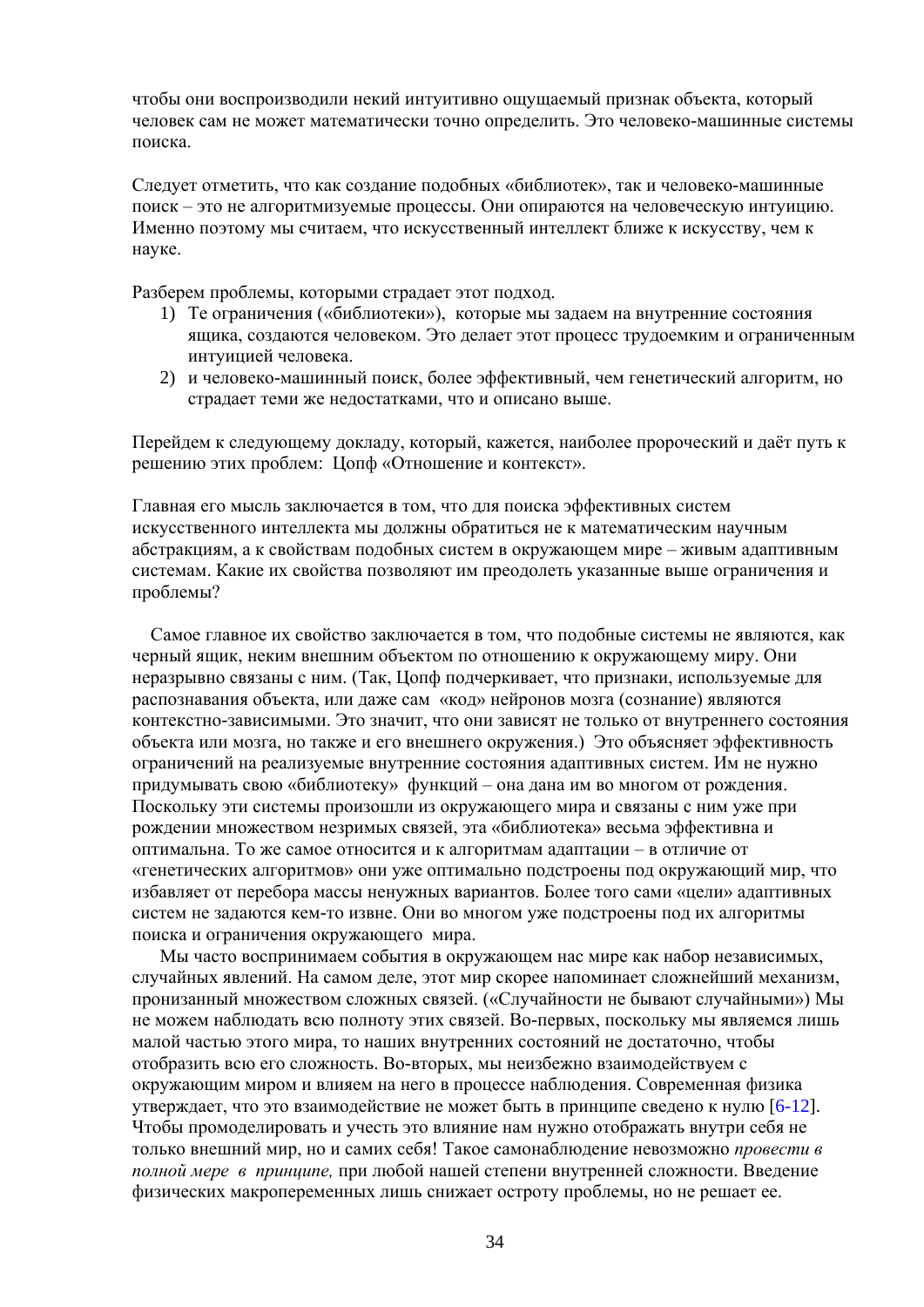Тем не менее, как уже говорилось выше, за счет того, что мы являемся частью этого мира, связаны с ним множеством связей, мы способны на столь эффективное поведение, как будто способны эффективно всё предвидеть и рассчитать. Это свойство адаптивных живых систем можно назвать сверхинтуицией<sup>6</sup> [13]. Оно значительно превышает адаптивные свойства любого черного ящика, разработанного чисто научными методами.

Следовательно, нам стоит строить наши будущие системы ИИ тоже на основе некоторых подобных «физических» адаптивных систем, обладающих сверхинтуицией. Дадим здесь список свойств таких систем [9-10,17-18].

- 1) Случайный генератор подобных систем (делающий выбор внутреннего состояния) не должен генерировать просто случайные числа. Подобные числа должны находиться в сильной связи (корреляции) как с окружающим миром, так и с внутренним состоянием системы ИИ, обеспечивая сверхинтуицию.
- 2) Внутренне состояние системы должно быть сложным. Оно должно быть не равновесным, а стационарным. Т.е. оно должно соответствовать динамическому равновесию, подобно водяной стене, падающего водопада. Оно должно быть или коррелированным и слабоустойчивым (даже с элементами хаоса) для систем классической механики, или когерентным квантовым для квантовой механики. Подобные системы способны поддерживать долгое время сложные корреляции между своими частями и между собой и внешним миром.
- 3) Внутреннее состояние система должно быть закрыто от внешнего наблюдения. Это лостигается, во-первых, за счет высокой внутренней сложности системы. Вовторых, система должна сильно менять свое внутренне состояние и поведение при попытке внешнего наблюдения. Этим свойством обладают как слабоустойчивые классические системы (близкие к хаосу), так и квантовые когерентные системы.
- 4) Система должна быть сильно защищена от внешнего теплового шума (декогеренции).
- 5) Система должна поддерживать свое классическое неустойчивое или когерентное квантовое состояние и защищаться от внешнего теплового шума не столько пассивно, сколько активно. Т.е. это не должен быть твердый панцирь или низкие температуры. Скорее это должен быть активный метаболический процесс. Система должна находиться в стационарном динамическом равновесии, а не термодинамическом равновесии. Так вертикальная стена воды в водопаде поддерживается за счет постоянного её притока извне.
- 6) Главной целью подобных систем должно быть их «выживание».

Для того чтобы использовать подобные системы, нам не нужно детально знать их внутреннее состояние и алгоритмы работы, которые они установят при взаимодействии с окружающим миром. Более того, пытаясь сделать это, мы будем сильно рисковать

<sup>&</sup>lt;sup>6</sup> Еще в 1958 году американский социолог Джеймс Стаунтон проанализировал более 200 железнодорожных аварий за предшествовавшие 30 лет. Оказалось, что поезда, закончившие свой путь трагически, в среднем были заполнены на 61% от максимально возможного числа пассажиров, тогда как в благополучные поездки отправлялись не менее 76%" Stephen King, "The Stand" (1990)

Валерий Исаков, кандидат механико-математических наук и лидер небольшой группы исследователей аномальных явлений рассказал газете "Комсомольская правда" о существовании некой статистической аномалии. После того как Исакову и его группе не удалось получить данные по отказам от полетов у российских авиакомпаний, ученые воспользовались западной статистикой. Как выяснилось, за последние 20 лет от рейсов, закончившихся катастрофами, отказывались на 18% больше пассажиров, чем от благополучных.

http://kp.ru/daily/25707/908213/; http://newsru.co.il/world/23jun2011/isakov 606.html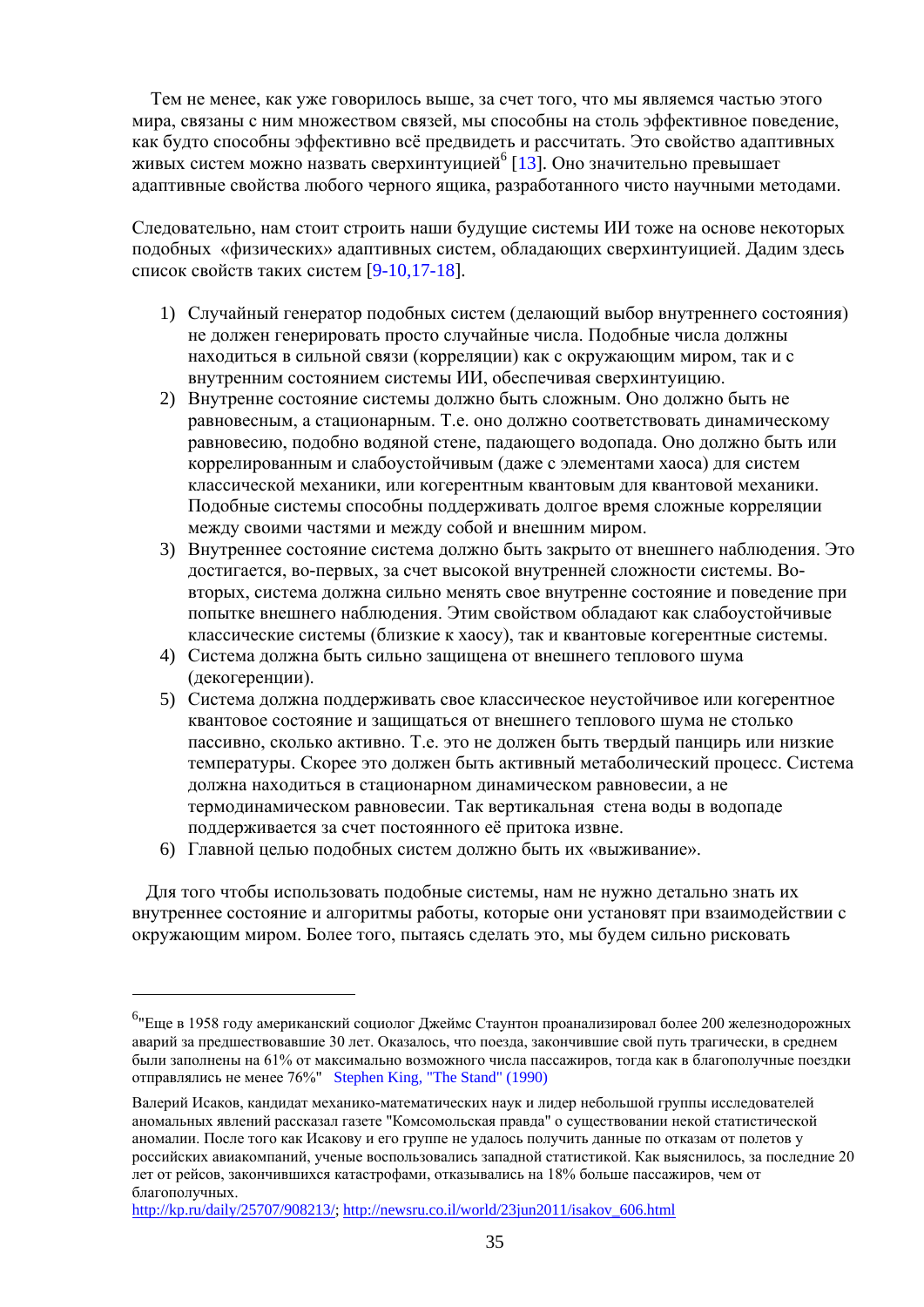нарушить их нормальную работу. Мы должны лишь озаботиться, чтобы цели, которые они преследуют для своего «выживания», совпадали с нужными нам задачами.

Мы видим, что в создании таких систем физика становится необходимой для создания кибернетических систем ИИ. Имеются ли сейчас прообразы подобных систем? Многие описанные черты присущи квантовым компьютерам [19-20, 24] и их классическим аналогам – классическим неустойчивым компьютерам [14] и молекулярным компьютерам [16]. Кроме того, имеется много литературы, где «на бумаге» строятся синергетические системы, моделирующие указанные выше свойства живых систем. В квантовой области это [21-23,30-32], а для классических неустойчивых систем [15].

- Тут перед нами возникает две проблемы.
- 1) Какие объекты, из описанных выше, будут наилучшим образом подходить для созлания таких систем ИИ?
- 2) Какие цели, необходимые для «выживания» этих систем, нам нужно поставить, чтобы они совпадали с нашими задачами?

Решение обеих этих задач является неалгоритмизуемым творческим процессом, что опять сближает ИИ скорее с искусством, чем наукой. Действительно, зачастую мы не сможем даже знать, как устроены подобные системы внутри. Мы сможем наложить на них лишь нужные нам ограничения. Да и собственные цели и задачи мы часто не способны сами понять и четко сформулировать. Без всех этих знаний наука бессильна и создание подобных систем будет скорее сродни написанию музыки или рисованию картин. Лишь «кисточки» и «холст» даст нам наука.

Смогут ли всю эту работу выполнить за нас те же системы ИИ? Но если относительно первой залачи такие шансы есть, то вторая из этих целей вообще не может быть выполнена без нас. Ибо кто лучше нас знает, что мы хотим? Кроме того, обе эти задачи взаимосвязаны. Поэтому человеку всегда будет, чем заняться, как бы ни мощны были наши «умные помощники».

#### Выволы.

Рассмотрены перспективы развития искусственного интеллекта (ИИ). Показано, что разработка ИИ в будущем будет ближе к искусству, чем науке. Основой систем ИИ будут сложные диссипативные системы, поведение которых будет невозможно до конца понять даже в принципе. Тем не менее, это не будет препятствием для их практического использования. Но за человеком неизбежно сохраниться важная роль. Полностью исключить его из процесса невозможно

### Благодарности

Я благодарю Hrvoje Nikolic и Vinko Zlatic за обсуждения и дискуссии, которые очень помогли при написании этой статьи.

#### Библиография.

- 1. Nick Bostrom «HOW LONG BEFORE SUPERINTELLIGENCE? » [Originally published in Int. Jour. of Future Studies, 1998, vol. 21, [Reprinted in Linguistic and Philosophical Investigations, 2006, Vol. 5, No. 1, pp. 11-30. http://www.nickbostrom.com/superintelligence.html
- 2. Principles of self-organisation: Transactions of the University of Illinois, Symposium on Self-Organization, June 8–9, 1961, eds. Foerster H.V., Zopf G.W. Oxford: Pergamon Press (1962)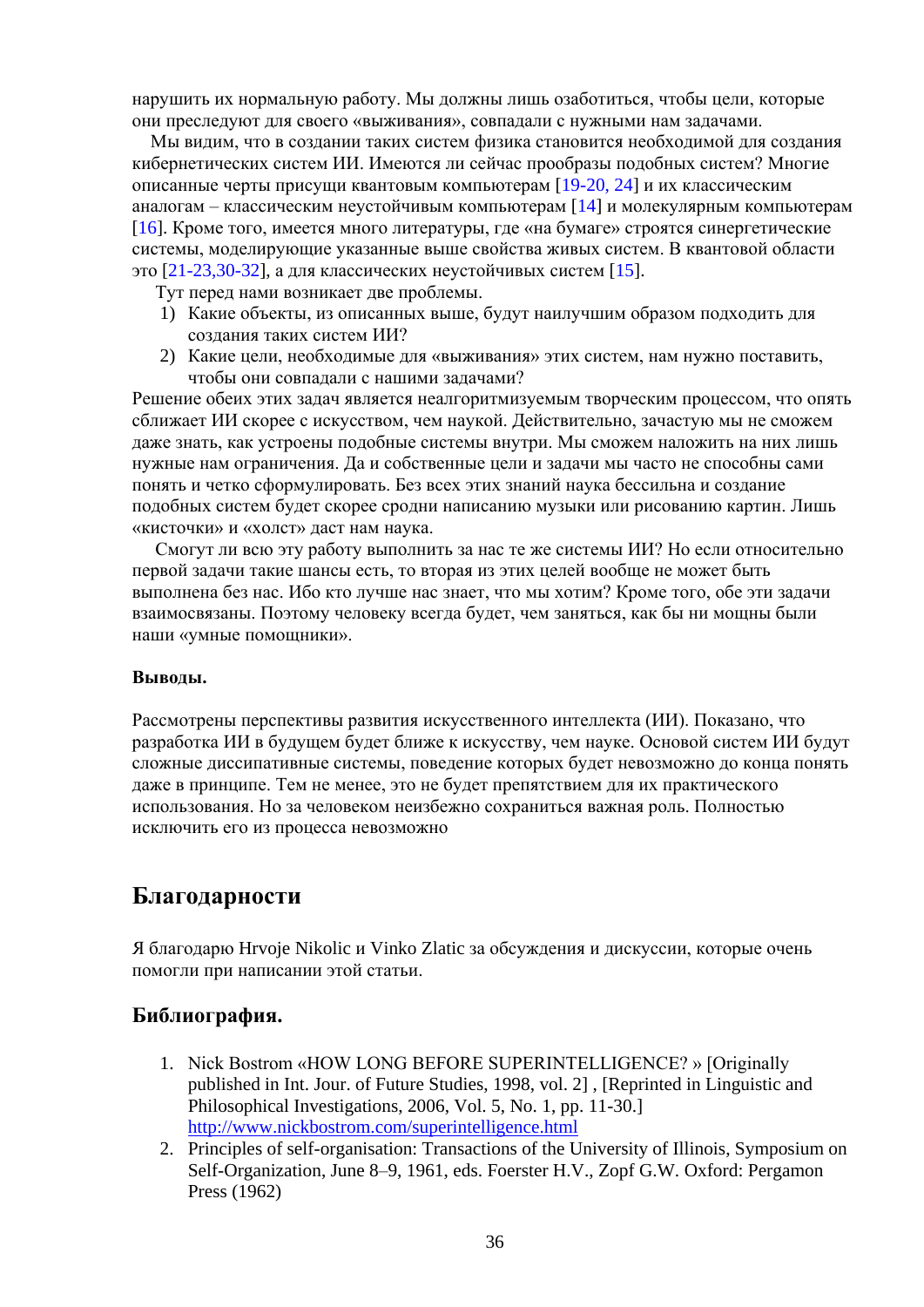- 3. Fogel, David B. (2000). *Evolutionary Computation: Towards a New Philosophy of Machine Intelligence*. New York: IEEE Press. pp. 140.
- 4. D.A. Pospelov, SEMIOTIC MODELS IN ARTIFICIAL INTELLIGENCE PROBLEMS, International Joint Conference on Artificial Intelligence, TBILISI GEORGIA, USSR, V. 1&2,P.65 (1975)

http://ijcai.org/Past%20Proceedings/IJCAI-75-VOL-1&2/PDF/010.pdf

- 5. Oleg Kupervasser, Hrvoje Nikolic, Vinko Zlatic "The Universal Arrow of Time I: Classical mechanics", Foundations of Physics 42, 1165-1185 (2012) [http://www.springerlink.com/content/v4h2535hh14uh084/,](http://www.springerlink.com/content/v4h2535hh14uh084/) arXiv:1011.4173
- 6. Oleg Kupervasser "The Universal Arrow of Time II: Quantum mechanics case" arXiv:1106.6160
- 7. Oleg Kupervasser "The Universal Arrow of Time III: Nonquantum gravitation theory" arXiv:1107.0144
- 8. Oleg Kupervasser "The Universal Arrow of Time IV: Quantum gravitation theory" arXiv:1107.0144
- 9. Oleg Kupervasser "The Universal Arrow of Time V: Unpredictable dynamics" arXiv: 1107.1476
- 10. O. Kupervasser, arXiv:0911.2076.
- 11. O. Kupervasser, nlin/0508025
- 12. O. Kupervasser, nlin/0407033
- 13. Michael B. Mensky**,** Consciousness and Quantum Mechanics: Life in Parallel Worlds. Miracles of Consciousness from Quantum Reality, Imperial college press, P. 250 (2010)
- 14. Siegelmann, H.T. Neural Network and Analog Computation: Beyond the Turing Limit, Birkhauser, 1998
- 15. Calude, C.S., Paun, G. Bio-steps beyond Turing, BioSystems, 2004, v 77, 175-194
- 16. Nicolas H. Vöelcker; Kevin M. Guckian; Alan Saghatelian; M. Reza Ghadiri Sequenceaddressable DNA Logic, Small, **2008**, Volume 4, Issue 4, Pages 427 – 431
- 17. Licata, I. ; Sakaji, A. Eds. Physics of Emergence and Organization, World Scientific, 2008 paper: Ignazio Licata, Emergence and Computation at the Edge of Classical and Quantum Systems
- 18. [Hrvoje Nikolic,](http://arxiv.org/find/cond-mat/1/au:+Nikolic_H/0/1/0/all/0/1) "Closed timelike curves, superluminal signals, and "free will" in universal quantum mechanics", arXiv:1006.0338
- 19. Valiev K.A., Kokin A.A., Quantum computers: Expectations and Reality, Izhevsk, RKhD, 2004
- 20. Introduction to quantum computation and information, eds. Hoi-Kwong Lo, Sando Popescu, Tim Spiller, Word Scientific Publishing (1998)
- 21. [George Musser,](http://www.scientificamerican.com/author.cfm?id=109) Easy Go, Easy Come. (How Noise Can Help Quantum Entanglement), Scientific American Magazine, **2009**, November <http://www.scientificamerican.com/sciammag/?contents=2009-11>
- 22. [Michael Moyer,](http://www.scientificamerican.com/author.cfm?id=1877) Chlorophyll Power. (Quantum Entanglement, Photosynthesis and Better Solar Cells), Scientific American Magazine*,* **2009**, September <http://www.scientificamerican.com/article.cfm?id=quantum-entanglement-and-photo>
- 23. Jianming Cai; Sandu Popescu; Hans J. Briegel "Dynamic entanglement in oscillating molecules and potential biological implications", Phys. Rev. E 82, 021921 (2010) <http://arxiv.org/abs/0809.4906>
- 24. Peter W. Shor, "Scheme for reducing decoherence in quantum computer memory", Phys. Rev. A 52, R2493–R2496 (1995)
- 25. Seth Lloyd , "Ultimate physical limits to computation" , NATURE,VOL 406, P.1047- 1054, (2000)
- 26. Lawrence, Jeanette "Introduction to Neural Networks", California Scientific Software Press (1994)